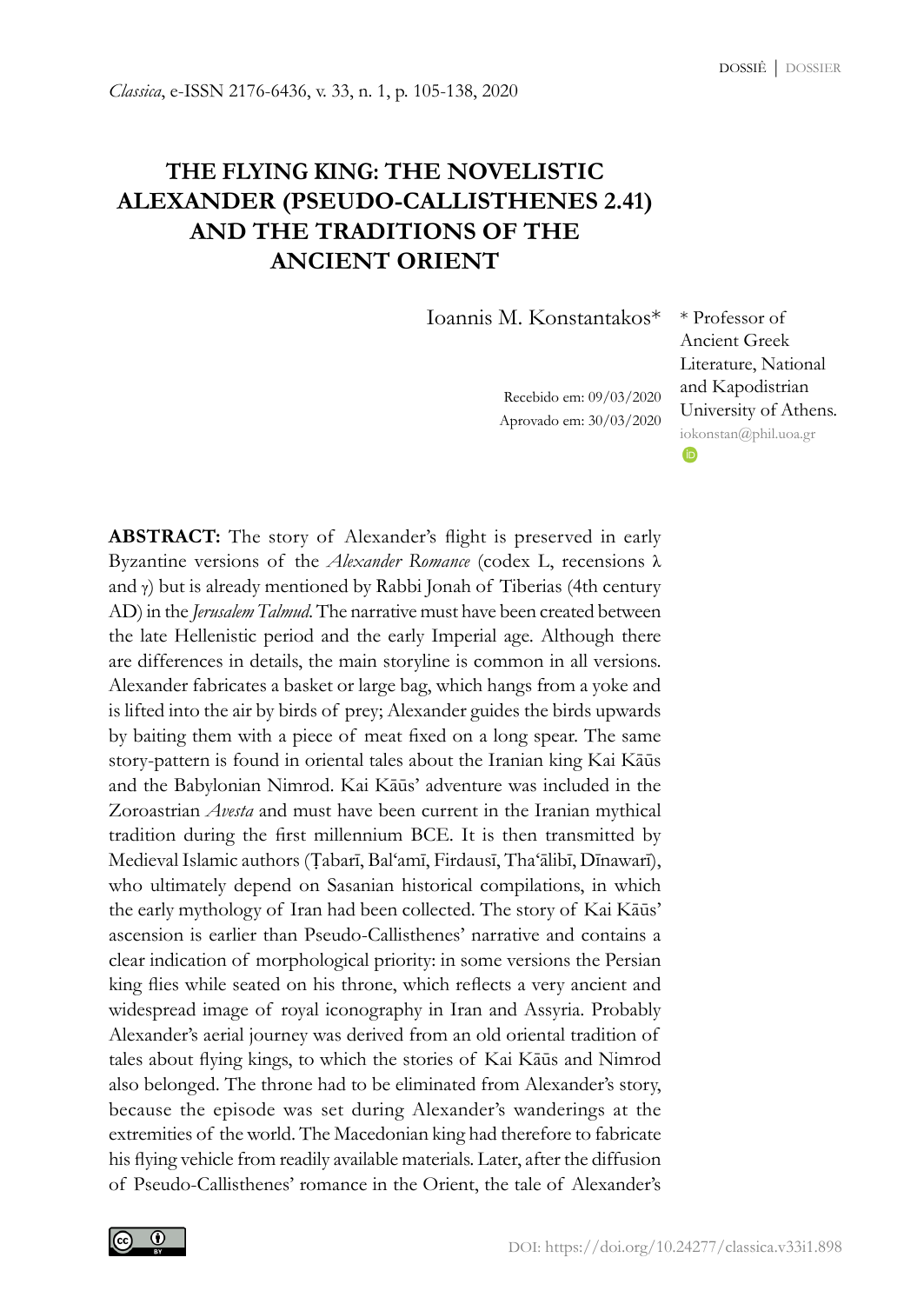ascension might have exercised secondary influence on some versions of the stories of Kai Kāūs and Nimrod, regarding specific details such as the use of the bait.

**KEYWORDS:** Alexander the Great; *Alexander Romance*; Kai Kāūs; Iranian myth; flying throne; flying machine.

# *O REI VOADOR: O ALEXANDRE ROMANESCO*  (*PSEUDO-CALÍSTENES 2.41*) *E AS TRADIÇÕES DO ANTIGO ORIENTE*

**RESUMO**: A história do voo de Alexandre é preservada em antigas versões bizantinas do *Romance de Alexandre* (códice L, recensões λ e γ), mas já é mencionada por Rabi Jonas de Tiberíades (século IV d.C.) no *Talmude de Jerusalém*. A narrativa deve ter sido criada entre o final do período helenístico e o início da era imperial. Embora haja diferenças nos detalhes, o enredo principal é similar em todas as versões. Alexandre fabrica um cesto ou uma sacola grande, pendurada em um artefato em forma de canga e levantada no ar por aves de rapina; Alexandre guia os pássaros para cima, atraindo-os com um pedaço de carne fixado em uma longa lança. O mesmo padrão de história é encontrado nos contos orientais sobre o rei iraniano Kai Kāūs e o Nimrod babilônico. A aventura de Kai Kāūs foi incluída no Avesta zoroastriano e deve estar presente na tradição mítica iraniana durante o primeiro milênio Antes da Era Comum. É então transmitida por autores islâmicos medievais (Ṭabarī, Bal'amī, Firdausī, Tha'ālibī, Dīnawarī), que acabam por depender das compilações históricas sassânicas, nas quais a mitologia primitiva do Irã havia sido coletada. A história da ascensão de Kai Kāūs é anterior à narrativa de Pseudo-Calístenes e contém uma clara indicação de prioridade morfológica: em algumas versões o rei persa voa sentado no trono, o que reflete uma imagem muito antiga e difundida da iconografia real no Irã e Assíria. Provavelmente, a jornada aérea de Alexandre foi derivada de uma antiga tradição oriental de contos sobre reis voadores, à qual também pertenciam as histórias de Kai Kāūs e Nimrod. O trono teve que ser eliminado da história de Alexandre, porque o episódio foi ambientado durante suas andanças em lugares extremos do mundo. O rei da Macedônia teve, portanto, de fabricar seu veículo voador com os materiais mais disponíveis. Mais tarde, após a difusão do romance de Pseudo-Calístenes no Oriente, a história da ascensão de Alexandre pode ter exercido influência secundária em algumas versões das histórias de Kai Kāūs e Nimrod, sobre detalhes específicos, como o uso da isca.

**PALAVRAS-CHAVE**: Alexandre, o Grande; *Romance de Alexandre*; Kai Kāūs; mito iraniano; trono voador; máquina voadora.

## **Alexander's flight in the <sup>A</sup>lexander <sup>R</sup>omance**

cording to a legend, Alexander the Great, during his long expedition to the remotest places of the Orient, tried to rise up to the sky, in order to observe the world from above and discover the limits of the earth. For thi remotest places of the Orient, tried to rise up to the sky, in order to observe the world from above and discover the limits of the earth. For this purpose he fabricated a kind of flying device, which was fastened on large vultures. With the help of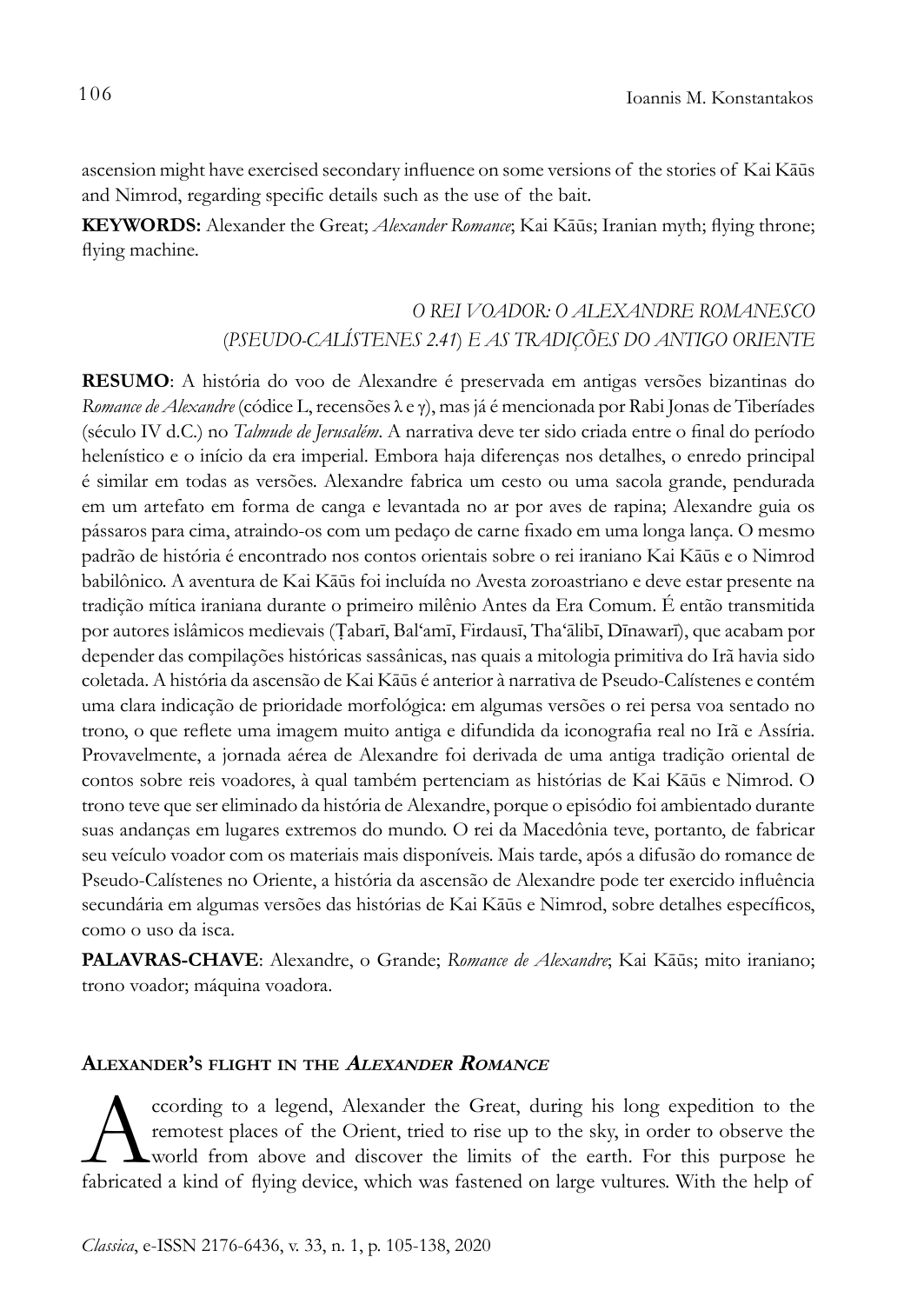these birds Alexander managed to fly for some time, until adverse circumstances forced him to return to earth.

In its full form, this famous episode is first attested in some versions of the Greek *Alexander Romance* by Pseudo-Callisthenes. It is not included in the earliest extant redaction of the romance (α, third century AD) and it is also absent from most of the manuscripts of the second oldest Greek version β, which was probably compiled around the fifth century AD. It appears only in one idiosyncratic codex, L (Leidensis Vulc. 93, copied in the early fifteenth century), which occupies a peculiar position within the tradition of β and contains many additional episodes, especially regarding Alexander's fabulous travels in the East. The text transmitted in this codex must have been composed between the fifth and the seventh or eighth century AD. The story is also taken over in the early Byzantine redactions λ and γ, which may be dated to the seventh century or later; these are derivatives of redaction  $\beta$  but have been contaminated with various elements of different provenance.<sup>1</sup>

Outside the Greek corpus of texts, the tale of the Macedonian king's ascension is preserved in the Latin translation of the romance by Archpresbyter Leo of Naples (tenth century) and in its Medieval Latin offshoots, which are generally known under the title *Historia de preliis* (eleventh and twelfth century).2 During the Middle Ages, thanks to the wide diffusion of Pseudo-Callisthenes' work through many vernacular versions, the narrative of Alexander's flight became extremely popular, both in Europe and in the East; it inspired a multitude of art monuments and is mentioned by a great number of authors.3 The oldest known allusion to this adventure is traced in the *Jerusalem Talmud*, the vast repository of Rabbinical Jewish wisdom and lore, which was compiled around AD 400. Rabbi Jonah of Tiberias, a Palestinian *amora* of the fourth century AD, is quoted there to have briefly commented on Alexander's ascension and his view of the world from above.4 The Talmudic

<sup>1</sup> On these versions of the Greek *Alexander Romance*, their textual tradition and date see Bergson, 1965, p. v-xxv; Merkelbach, 1977, p. 201-11; Jouanno, 2002, p. 247-8, 271, 279-80, 305-6, 440-3; Stoneman, 2007, p. lxxiii-lxxxviii; Stoneman, 2008, p. 230-2.

<sup>&</sup>lt;sup>2</sup> Leo, 3.27<sup>II</sup>.4-5; see Pfister, 1913, p. 126; Millet, 1923, p. 99-100, 103-6; cf. Settis-Frugoni, 1973, p. 6-8; Pfister, 1976, p. 293-6; Schmidt, 1995, p. 11-3; Jouanno, 2002, p. 279, 295, 302; Morosini, 2011, p. 329-30. *Historia de preliis* (versions J<sup>1</sup>, J<sup>2</sup>, J<sup>3</sup>), ch. 115; see Milllet, 1923, p. 99-102; Steffens, 1975, p. 180-1; Hilka, 1977, p. 156-61; Hilka; Steffens, 1979, p. 238-41. Leo's model must have been a Greek text of the recension  $\alpha$  contaminated with various admixtures from redactions  $\beta$  and λ; these interpolations also included the episode of the flight. See Pfister, 1913, p. 19-22, 100-1; van Thiel, 1974, p. xxviii-xxxix; Merkelbach, 1977, p. 99; Ross, 1988, p. 45-7; Jouanno, 2002, p. 16-7, 39-40.

<sup>3</sup>On the story and its diffusion see generally Loomis, 1918; Millet, 1923; Settis-Frugoni, 1973, p. 11-9, 147-329; Pfister, 1976, p. 168-9, 286-300; Merkelbach, 1977, p. 83-8, 204-6; Ross, 1988, p. 107; Stoneman, 1991, p. 193-4; Stoneman, 1992, p. 96-7; Schmidt, 1995; Jouanno, 2002, p. 272-5, 279-80, 294-8, 301-3; Stoneman, 2008, p. 114-20; Abdullaeva, 2010; Melville, 2012; Stoneman, 2012, p. 444-7. <sup>4</sup>*Jerusalem Talmud*, Avodah Zarah, 3.1: "Rabbi Jonah said: when Alexander the Macedonian wanted to ascend, he rose and rose and rose, until he saw the world as a globe and the ocean like a bowl. Therefore one represents him with a globe in his hand". See Lévi, 1881, p. 239; Lévi, 1883, p. 93; Guggenheimer, 2011, p. 362. Cf. Meissner, 1894, p. 6-7; Meissner, 1917, p. 31; Millet, 1923, p. 107;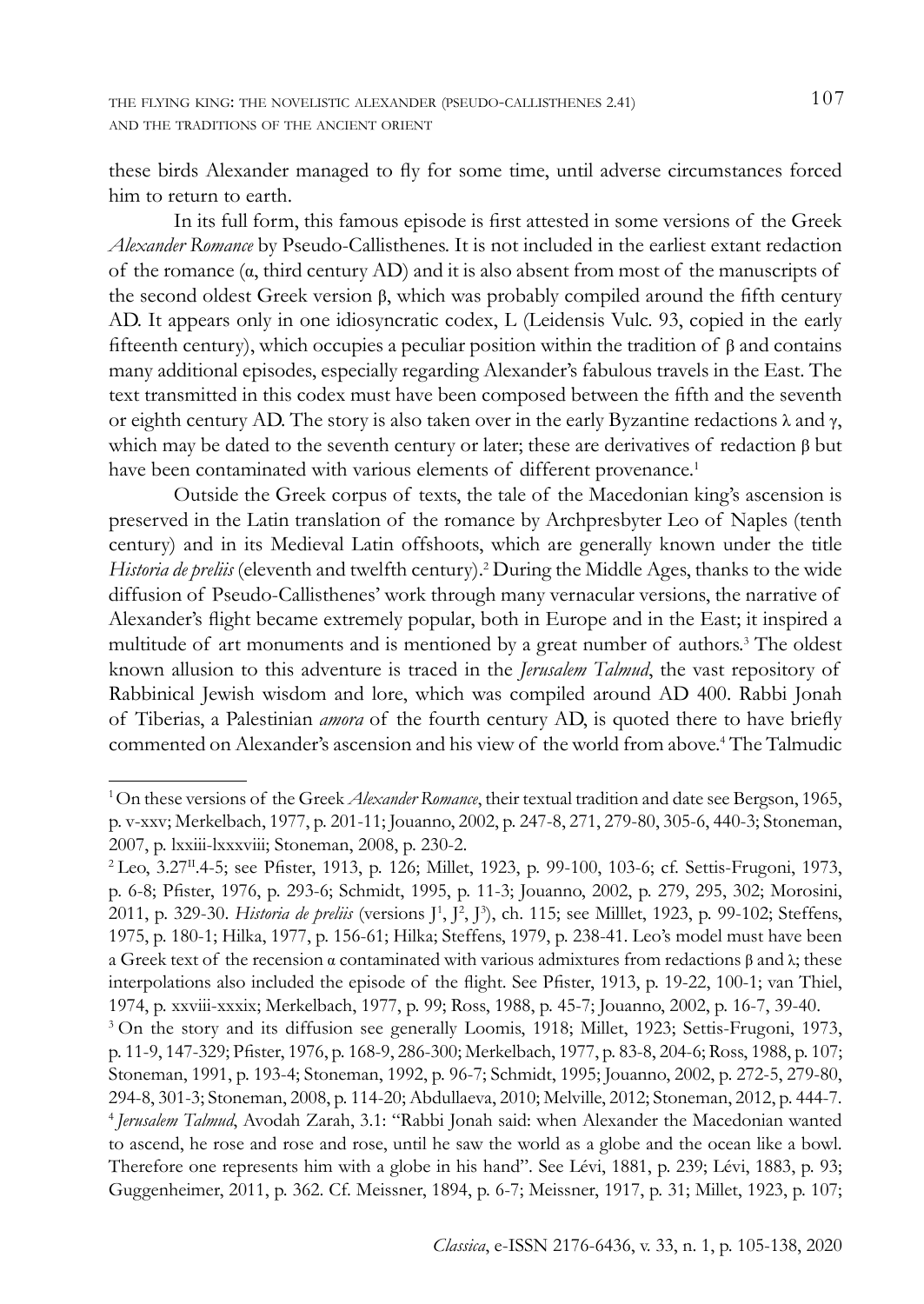passage indicates that the story of Alexander's flight had been formed and was already well diffused by the fourth century.

It is impossible to determine how much older the tale is and when it was first invented. Many legends of this kind, concerning Alexander's wondrous adventures in the Orient, may have originated in the years after the Macedonian conqueror's death, based on the fabulous yarns of the veterans of his expedition.<sup>5</sup> However, if the story of the flight had been formed at such an early age, it should have become a standard component of the lore of Alexander by the early Imperial period. One might wonder, in that case, why this particular episode was not included in the earliest Greek redaction α of Pseudo-Callisthenes' romance. The answer may be sought in the peculiar character of the single extant Greek representative of redaction α, the lacunose and corrupt codex A (Parisinus gr. 1711); in this text the fabulous elements of the narrative are methodically reduced for the sake of greater verisimilitude. It has been argued that the prototypical form of the *Alexander Romance* may have included many more such fairy tales about extraordinary travels, wondrous lands, and marvellous sights, and is better reflected in this respect by the later redactions β,  $\lambda$ , and L. But the redactor of the text of A removed several episodes of this kind, so as to purge his version from the more extravagant and incredible pieces of lore and give it a "historical" appearance.<sup>6</sup>

If the episode of Alexander's ascension was part of the original layout of the *Alexander Romance*, it should have been developed by the late Hellenistic period or the first centuries of the Roman Empire. Some scholars have indeed adduced parallel passages of other Greek writings, from the end of the Hellenistic era to the second or third century AD, which may echo the Macedonian king's ascension to the sky.7 These are interesting *testimonia*, although they cannot definitively prove knowledge of the episode of Alexander's flight in the form found in Pseudo-Callisthenes. Recently Richard Stoneman has drawn attention to

Kazis, 1962, p. 18; Settis-Frugoni, 1973, p. 12-3, 139-40; Merkelbach, 1977, p. 85; Jouanno, 2002, p. 279, 301; Stoneman, 2008, p. 107, 112, 116-7; Amitay, 2010, p. 72-3, 191-2. The story is also mentioned in other early Rabbinical sources: see Kazis, 1962, p. 18-9; Amitay, 2010, p. 114; Dönitz, 2011, p. 24.

<sup>5</sup>See Settis-Frugoni, 1973, p. 10-11; van Thiel, 1974, p. xxv-xxvii; Merkelbach, 1977, p. 55-6, 59-68; Gunderson, 1980, p. 3, 5-6, 123-4; Stoneman, 1991, p. 9-14; Stoneman, 1994a, p. 119-21; Aerts, 1994, p. 34-5; Jouanno, 2002, p. 23-5.

<sup>6</sup> See Merkelbach, 1977, p. 64-5, 132-5; Stoneman, 2007, p. lxxiv, lxxvii; Konstantakos, 2017, p. 451- 2. This theory is not acceptable to all scholars (see e.g. Gunderson, 1980, p. 83-5; Jouanno, 2002, p. 264-5; Nawotka, 2017, p. 188). Nevertheless, it reposes on significant textual indications; see Trumpf, 1965, and Konstantakos, 2017, p. 451.

<sup>7</sup>Settis-Frugoni (1973, p. 24, 122-31) would date the formation of the tale of the flight in the Severan age, because it seems to be reflected in certain episodes of Philostratus' *Apollonius of Tyana*. Millet (1923, p. 107, 119) associates Alexander's flight with Menippus' heavenly journey in Lucian's *Icaromenippus* (cf. Aerts, 1994, p. 35). Anderson (2012, p. 85-6) adduces a passage from Arrian, *Anab.*, 4.18.6-19.3: Alexander is told that he needs winged soldiers (πτηνοὺς στρατιώτας) to take the Sogdian Rock; when the Macedonians mount on the rock, Alexander boasts that his men are indeed winged.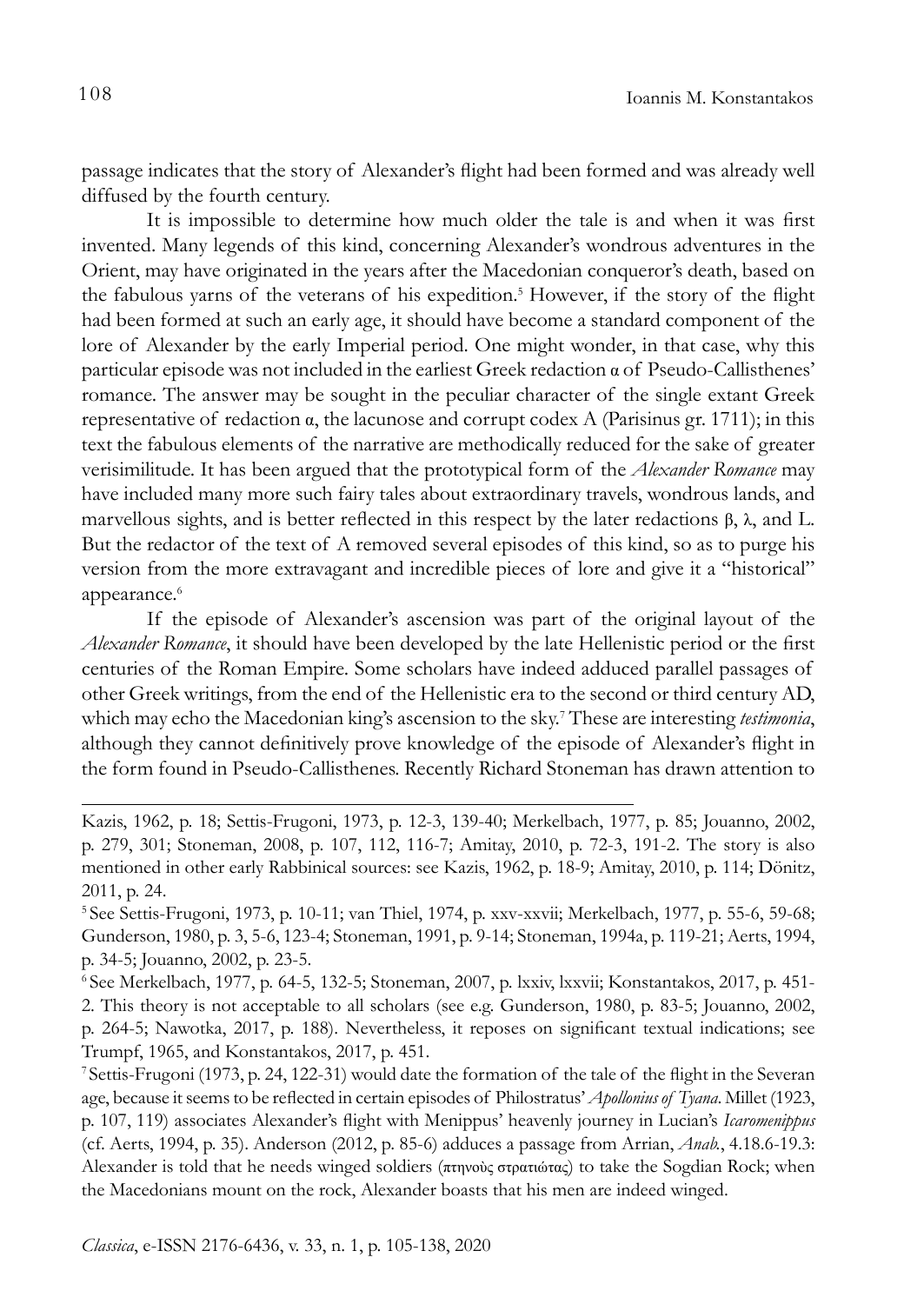the flying king: the novelistic alexander (pseudo-callisthenes 2.41) 109 and the traditions of the ancient orient

a passage from the beginning of the pseudo-Aristotelian *De mundo*, which was written most probably in the first century BCE. In the prooemium of this work the pseudepigraphous Aristotle addresses his pupil Alexander the Great. He remarks that it was not possible for a man to leave earth behind, reach the heavenly region with his body, and survey that holy space with his physical eyes; therefore, the soul accomplished the same journey to heaven by means of philosophy.8 Given that this apostrophe is addressed to Alexander, it might entail an allusion to the legend of the Macedonian king's rise to the sky. The putative Aristotle would indirectly taunt his disciple for his legendary attempt to sail to heaven in bodily form, instead of trusting the purely intellectual peregrinations of his philosophically trained soul. The fairy tale of Alexander's flight would thus be artfully combined with the philosophical *topos* of the heavenly journey of the *psyche*.

Furthermore, in the two oldest Greek sources of the episode, the codex L and the recension  $\lambda$  of Pseudo-Callisthenes, the story of the flight forms part of a long letter which is sent by Alexander to his mother Olympias and his teacher Aristotle. This letter fills the latter half of the second book of the romance (2.23-41) and chronicles the Macedonian conqueror's journey beyond the borders of the subdued Persian kingdom, into the unknown territories of the farthest East and up to the edges of the world. The rise to the sky is the final adventure of this epistolary narrative (2.41) and marks the culmination of Alexander's rash desire to reach the edges of the earth. The letter to Olympias and Aristotle is absent from the Greek text of A and is included only in later recensions (β, λ, L) but contains legendary traditions of considerable antiquity.<sup>9</sup> Many such "letters of wonders", regarding the extraordinary experiences of the Macedonian conqueror and his troops in the East, seem to have circulated in the Hellenistic period, in the aftermath of Alexander's far-reaching expedition, which unveiled so many exotic lands to the Greeks.10 It is thus highly likely that the letter to Olympias and Aristotle, like other fictitious epistles incorporated into the text of Pseudo-Callisthenes, goes back to a Hellenistic composition.11 Overall, in spite of the

<sup>8</sup>*De mundo*, 391a: ἐπειδὴ γὰρ οὐχ οἷόν τε ἦν τῷ σώματι εἰς τὸν οὐράνιον ἀφικέσθαι τόπον καὶ τὴν γῆν ἐκλιπόντα τὸν ἱερὸν ἐκεῖνον χῶρον κατοπτεῦσαι, καθάπερ οἱ ἀνόητοί ποτε ἐπενόουν Ἀλῳάδαι. ἡ γοῦν ψυχὴ διὰ φιλοσοφίας, λαβοῦσα ἡγεμόνα τὸν νοῦν, ἐπεραιώθη καὶ ἐξεδήμησεν etc. See Stoneman, 2012, p. 445; cf. Centanni, 1991, p. xvixviii. On the date and provenance of the *De mundo* see Thom, 2014, p. 3-16 with further references. 9 The march into the Land of Darkness and the story of the water of life draw on age-old Mesopotamian myths from the second millennium BCE, such as those of Gilgamesh and Adapa. Alexander's pursuit of immortality, the basis of the main narrative, is already mentioned by the Cynic Teles (fr.  $IV^A$ , p. 43 Hense) in the third century BCE.

<sup>10</sup> See van Thiel, 1974, p. xiii-xiv, xxiv-xxix; Merkelbach, 1977, p. 55-72; Gunderson, 1980, p. 32-3, 75-7, 85-6, 90, 108-10, 121-2; Stoneman, 1991, p. 10, 13-4; Romm, 1992, p. 108-16; Schepens; Delcroix, 1996, p. 440-1; Fraser, 1996, p. 224-6; Jouanno, 2002, p. 23-5; Stoneman, 2007, p. xxvi-xxvii, xliii-xliv, lvii, lxxvii-lxxix.

<sup>11</sup> See van Thiel, 1974, p. xiii-xiv, xxiv-xxix; Merkelbach, 1977, p. 63-5, 132-6; Gunderson, 1980, p. 83-6, 90, 108-10, 121; Rosenmeyer, 2001, p. 172-3, 190; Konstantakos, 2017. Settis-Frugoni (1973, p. 14-5) believes that the episode of the flight was included in an epistle of wonders by the fourth century AD.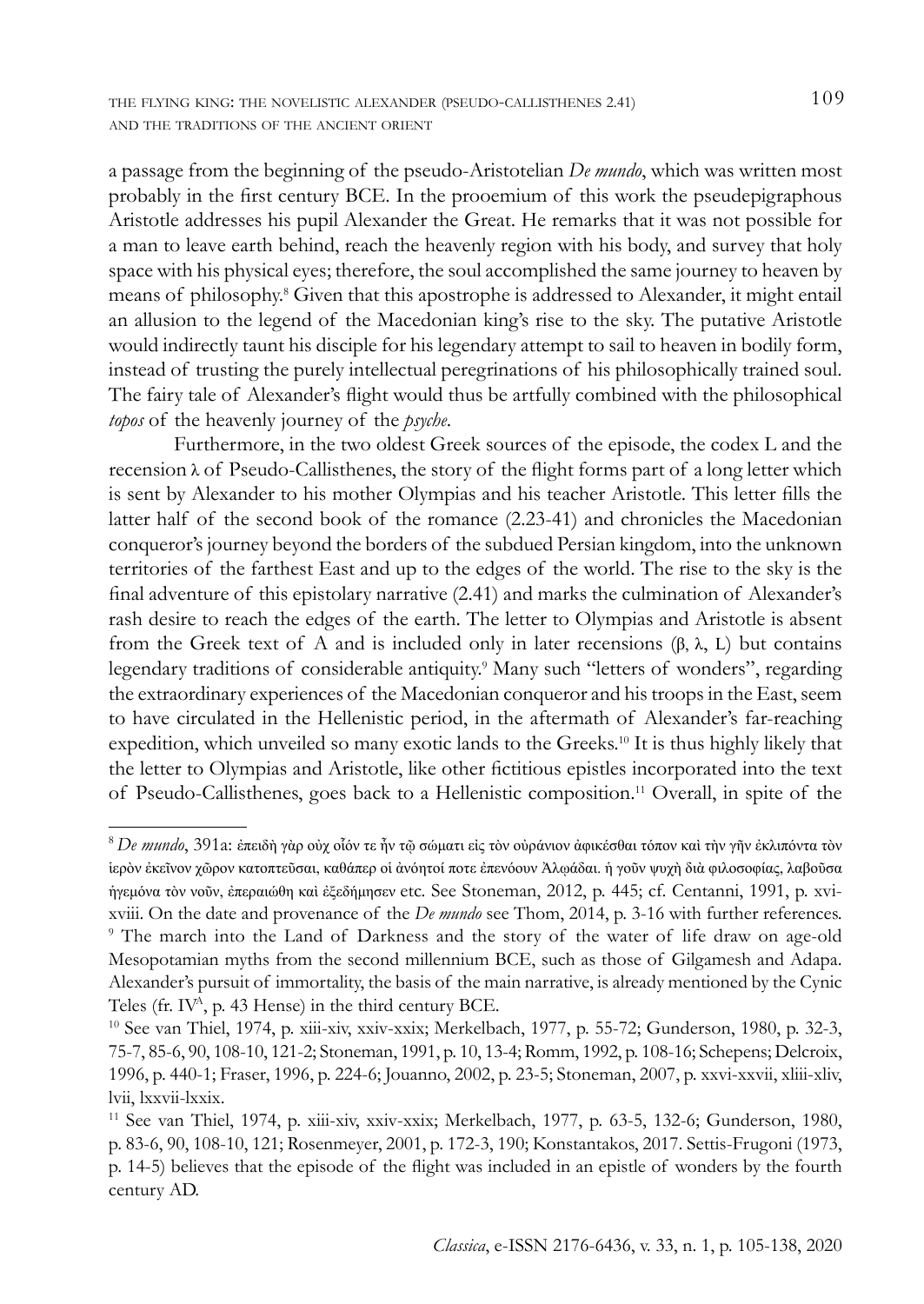lack of absolute proof, there are many indications that the tale of Alexander's flight was developed in late Hellenistic times, as part of the extensive legendarium concerning the Macedonian hero's marvellous adventures in the Orient.

Here is a summary of the episode, as it is found in the recension  $\lambda$  and the codex L. The entire adventure is narrated by Alexander in the first person and included in his letter to Olympias and Aristotle.<sup>12</sup> After a march of many days through strange countries, Alexander and his army reach the so-called "Land of the Blessed" (μακάρων χώρα), where the sun does not shine (2.39). Alexander wishes to find out if this place is truly the outer limit of the world, the point at which the sky inclines and meets the earth. He orders his men to capture two of the large vultures that are endemic in that region; these birds are very strong but tame. Alexander leaves the two vultures without food for three days. He also has his men construct a wooden contraption in the shape of a yoke and fasten it on the vultures' necks. Furthermore he fabricates a kind of large basket or bag, on which more details will be given below. He ties this supersized bag to the yoke and sits himself inside it, holding in his hands a long spear with a horse liver fixed on its tip. The famished vultures immediately fly upwards, in order to reach the appetizing liver, and thus drag the bag with the Macedonian hero up into the air. The two birds rise to such a great height, that Alexander believes he has reached very close to heaven. At that exalted region he encounters a bird in human form (πετεινὸν ἀνθρωπόμορφον), which admonishes him: "Alexander, why do you attempt to investigate the sky, although you have not grasped the things of the earth? Return to the ground quickly, lest you become prey to these hungry vultures". The human-avian creature also draws Alexander's attention to the sight of the earth below. When the Macedonian king looks downwards from that height, the sea appears like a gigantic serpent coiled up in a circle, while the earth resembles a small round disk placed at the centre of the serpent's coil. The hero then points his liver-baited spear towards the earth, and the vultures fly in that direction. In the end, he lands on the ground, half-dead from horror and exhaustion, at a distance of seven days' journey from his army camp. Luckily, Alexander finds there

<sup>&</sup>lt;sup>12</sup> Similarly in Leo's Latin translation the flight is narrated in a letter of wonders which Alexander sends to Olympias  $(3.27^{\text{II}}, \text{cf.}$  above, note 2). This time the letter is placed in the third book, at a more advanced point of the action, right before the finale. Alexander has already explored India (3.1-6, 17), the Ethiopia of Queen Candace (3.18-24), and the country of the Amazons (3.25-6), and has arrived at Babylon (3.27). He then writes to his mother Olympias; immediately afterwards he is poisoned by the conspirators in a symposium and dies (3.31-5). See Pfister, 1913, p. 24-32, 100-1, 126; Millet, 1923, p. 89, 103-4; Schmidt, 1995, p. 74-5; Jouanno, 2002, p. 302. In the Greek codex C (Parisinus suppl. gr. 113, copied in 1567), a representative of the recension γ, and also in the Latin redactions of the *Historia de preliis* the letter format has been suppressed and the story is cast in third-person narrative. But the flight is still placed in the context of Alexander's marvellous explorations at the edges of the world.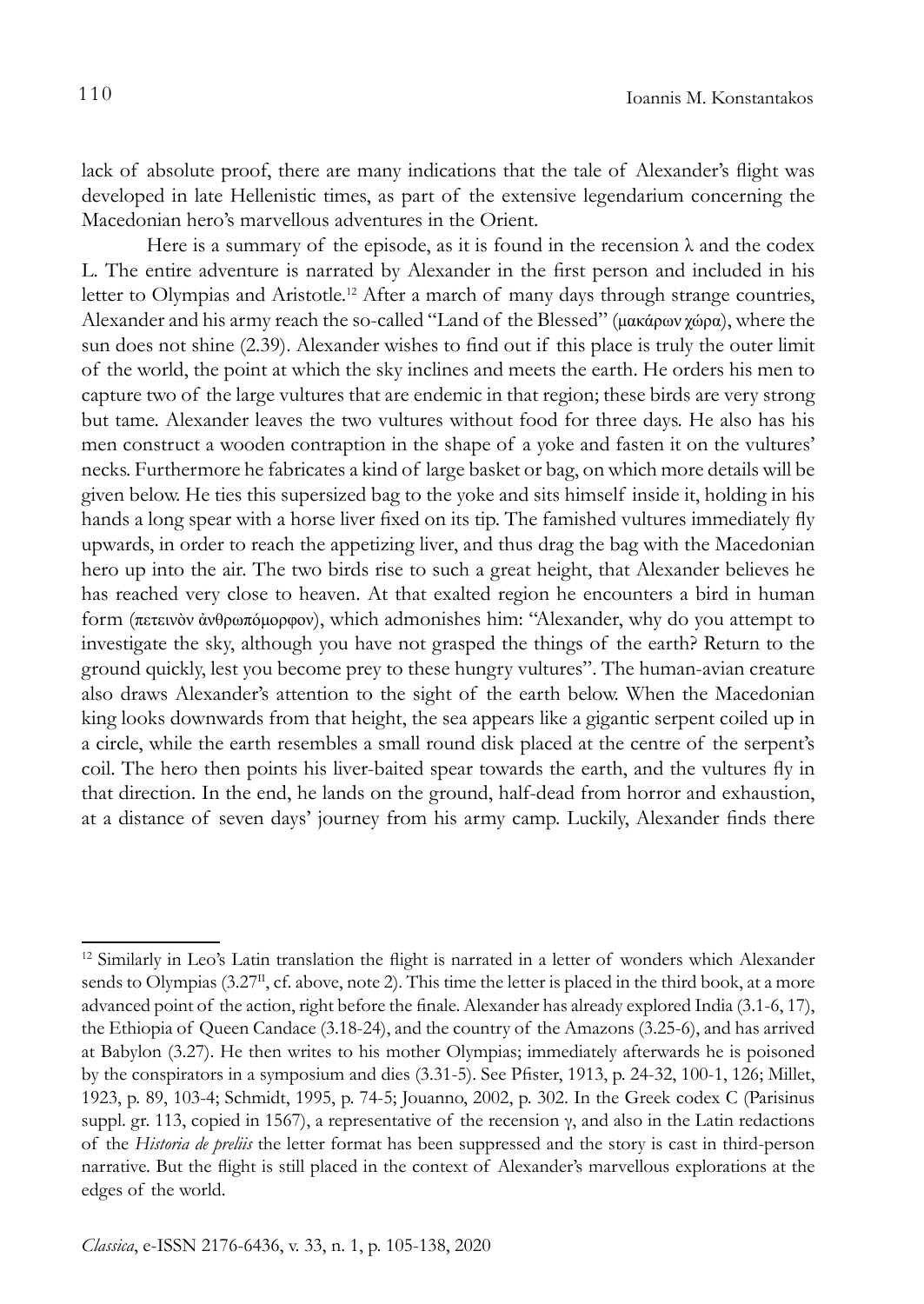one of his subordinate satraps; the latter provides the king with a retinue of three hundred horsemen, so that Alexander reaches his camp with safety.<sup>13</sup>

The contraption used by Alexander as a vehicle for the flight is an important narrative element. The precise nature of this "flying machine" will prove to be of great significance in the comparative discussion of the next sections, when the Greek story will be confronted with the oriental legends of Kai Kāūs and Nimrod. The details of the description vary in the different versions and codices of Pseudo-Callisthenes. One group of variants is offered by L and the manuscripts O (Bodleianus Barocc. 23, fourteenth century) and W (Vaticanus gr. 171, sixteenth century), which belong to recension λ. Firstly, a wooden yoke is fabricated and the two vultures are harnessed to it: προσέταξα κατασκευασθῆναι ξύλον ὅμοιον ζυγῷ καὶ τοῦτα προσδεθῆναι μέσον τοῦ ζυγοῦ (L, "I ordered that a piece of wood should be constructed, similar to a yoke, and that the vultures should be tied to the middle of the yoke"); προσέταξα κατασκευασθῆναι ξύλον ὅμοιον ζυγοῦ καὶ τοῦτον δεθῆναι ἐν τοῖς τραχήλοις αὐτῶν (OW, "I ordered that a piece of wood should be constructed, similar to a yoke, and that this should be tied to the vultures' necks"). Then Alexander continues as follows: ταύτην δὲ κατεσκεύασα ὥσπερ σπυρίδα (L, "this I fashioned like a basket") or εὐθὺς δὲ κατεσκεύασα ὥσπερ σπυρίδα (OW, "right away I fashioned something like a basket").14 The σπυρίς is presumably a kind of basket or pannier of large dimensions, big enough to accommodate a grown man; but there is no mention of the material out of which it is made.

On the other hand, the idiosyncratic manuscript P (Bodleianus misc. 283, copied in 1516) offers a mixed text, which combines elements from the recensions λ and β, together with some interpolations from redaction α. In this codex the narrative of Alexander's flight is transcribed in a form of demotic Greek, rather close to Modern Greek parlance. It is also enriched with additional details: Εἶτα ὅρισα νὰ φέρουν δέρμα βοδίου καὶ νὰ τὸ δέσουν εἰς τὴν μέσην τοῦ ζυγοῦ. Ταῦτα δὲ κατασκευάσας, ὥσπερ κοφινίδα ἐκόλλησα εἰς τὸν ζυγόν ("Then I ordered that they should bring the hide of an ox and tie it in the middle of the yoke. And when I fabricated all these, I stuck them on the yoke like a pannier").<sup>15</sup> In this case, the vehicle of the flight must be a kind of large sack or pouch, given that it is made of ox-hide. It is compared to a basket or pannier (κοφινίδα), but it obviously cannot be a plaited, wickerwork structure, like a proper basket. The ox-hide fabric would provide a more solid and compact texture, similar to that of a leather bag.

Some scholars think that the ox-hide must have been an authentic element of the original form of the story, which was inadvertently lost from the text of the other manuscripts. They therefore introduce a mention of it also into the text of codices LOW, so as to restore

<sup>&</sup>lt;sup>13</sup> For the text of L and  $\lambda$  see Bergson, 1965, p. 201-3; van Thiel, 1959, p. 33; van Thiel, 1974, p. 120-1; translations of this version are offered by Centanni, 1991, p. 159-61; Stoneman, 1991, p. 123; Bounoure; Serret, 1992, p. 87. For the text of recension γ (codex C) see Engelmann, 1963, p. 315-7; Stoneman, 2012, p. 286-8.

<sup>14</sup> See Millet, 1923, p. 92-3; van Thiel, 1959, p. 33; Bergson, 1965, p. 202; van Thiel, 1974, p. 120.

<sup>15</sup> See Millet, 1923, p. 92-3; cf. van Thiel, 1959, p. 33; van Thiel, 1974, p. 120; Settis-Frugoni, 1973, p. 110-1, 216.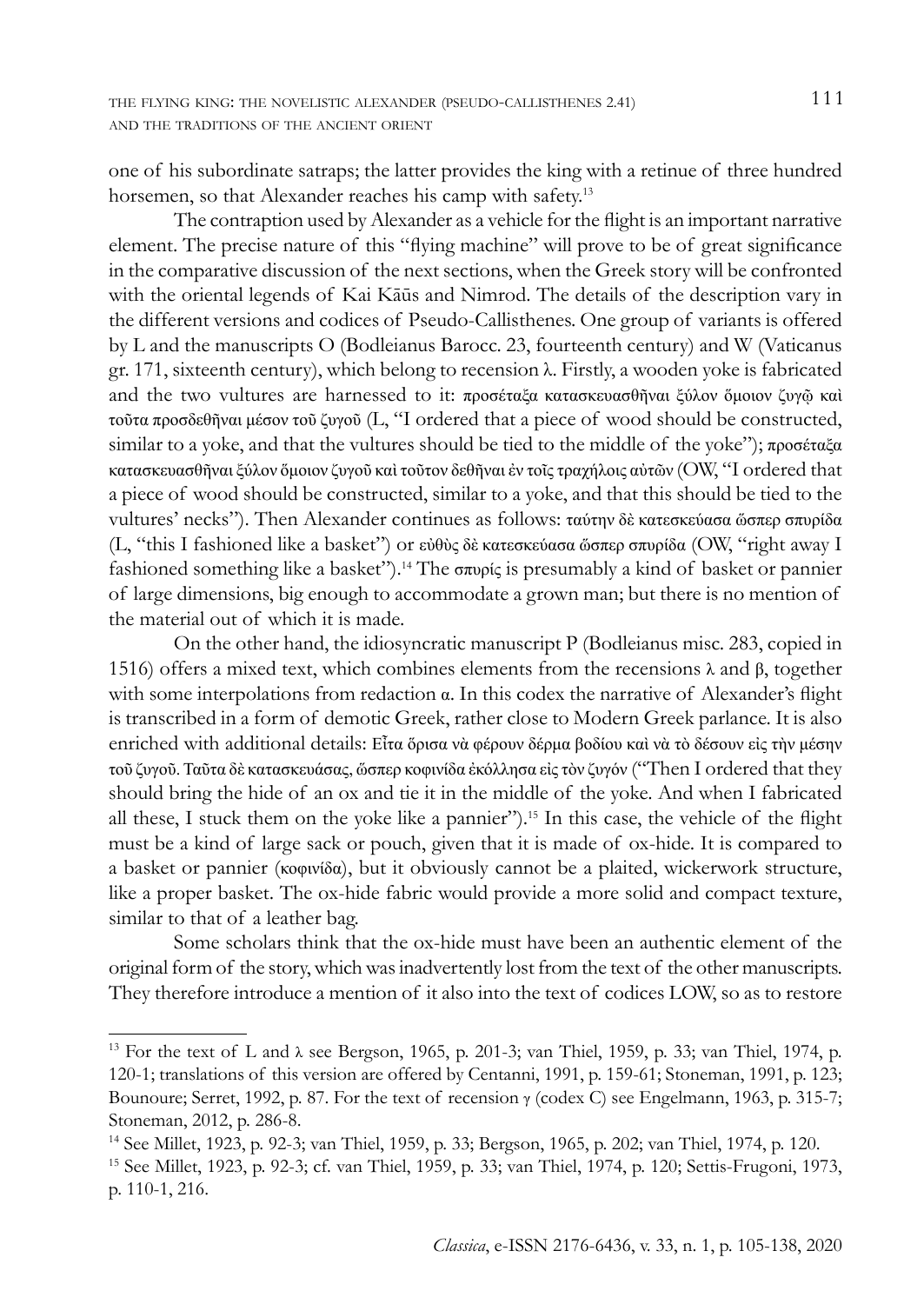what they take to be the prototypical version of the narrative. Helmut van Thiel achieves this with the smallest possible intervention by adding two words: κατεσκεύασα <δέρμα βωδίου> ὥσπερ σπυρίδα ("I fashioned <a hide of an ox> like a basket"). Gabriel Millet introduces more extensive additions and amalgamates phrases from codices L and OW, thus producing a mixed and rather pleonastic formulation: <Εἶτα προσέταξα βύρσαν ἐνεχθῆναι> καὶ ταύτην προσδεθῆναι ἐν μέσῳ τοῦ ζυγοῦ. Ταύτην δὲ κατεσκεύασα ὥσπερ σπυρίδα ("<Then I commanded to bring me a hide> and tie this in the middle of the yoke. This hide I fashioned like a basket").<sup>16</sup>

No substantial response has been hitherto made to this reconstitution of the text. Van Thiel's proposal, in particular, has been almost universally adopted in subsequent reproductions and translations of the L version.17 However, the ox-hide and the related details need not represent authentic elements of the prototypical narrative; they may be secondary additions introduced by the scribe of P. The latter, by adding the mention of the ox-hide, may have wished to render the description more complete and precise, and especially to complement the phrase ὥσπερ σπυρίδα of the original text, which might sound elliptic and lacking at first impression. In fact, the formulation κατεσκεύασα ὥσπερ σπυρίδα, as found in LOW, is perfectly acceptable in the sense "I made something like a basket", "I fabricated a kind of basket". The particle ὥσπερ would function, in that case, in a limitative or modifying manner.18 The use of ὥσπερ with a substantive in this sense can be documented from the text of the *Alexander Romance* itself. See 3.28 in the recension β: ἐξαίφνης ὥσπερ βροντὴ βιαία αὐλῶν καὶ κυμβάλων … ἐγένετο ("suddenly something like a violent thunder of pipes and cymbals was heard"); and further in the same chapter, ἦν δὲ ἐν μέσω τῆς ὀροφῆς ὥσπερ ὀρτυγοτροφεῖον ("in the middle of the roof there was something like a quail-cage").<sup>19</sup> The idiom is common already in Classical Attic.<sup>20</sup>

As for the problematic ταύτην of codex L (ταύτην δὲ κατεσκεύασα…), this may be a false reading or corruption of another word, such as the adverb εὐθύς used in OW; εὐθύς might have been corrupted into ταύτην due to influence from the preceding τοῦτα.<sup>21</sup> Alternatively, ταύτην could be the mutilated remnant of a prepositional locution of time, such as μετὰ ταῦτα

<sup>16</sup> See Millet, 1923, p. 92-8, 129, 131-2; van Thiel, 1959, p. 18, 33; van Thiel, 1974, p. 120.

<sup>17</sup> Van Thiel's text is adopted by Stoneman, 1991, p. 123; Centanni, 1991, p. 158-9; Bounoure; Serret, 1992, p. 87.

<sup>18</sup> See Liddell; Scott; Jones, 1940, p. 2040, s.v. ὥσπερ ΙΙ: "to limit or modify an assertion or apologize for a metaphor, *as it were*, *so to speak*".

<sup>19</sup> See Bergson, 1965, p. 177 (lines 14-5) and p. 178 (lines 5-6). The second phrase recurs in the text of the recension γ. 20 See Ar., *Wasps*, 395, ὥσπερ φωνή μέ τις ἐγκεκύκλωται ("something like a voice has surrounded me");

Xen., *Symp.*, 4.28, ἐν τῇ καρδίᾳ ὥσπερ κνῆσμά τι ἐδόκουν ἔχειν ("I felt as if I had something like a sting in my heart"); Xen., *Resp. Laced.*, 12.6, ἔστι δὲ τοῦτο ὥσπερ ἐξέτασις ("this is a kind of inspection"); Xen., *Cyr.*, 8.2.27, ὥσπερ νόμον κατεστήσατο ὁ Κῦρος ("Cyrus instituted a kind of regulation").

<sup>21</sup> προσέταξα κατασκευασθῆναι ξύλον ὅμοιον ζυγῷ καὶ τοῦτα προσδεθῆναι μέσον τοῦ ζυγοῦ. ταύτην δὲ κατεσκεύασα (L). In their editions of L Bergson (1965, p. 202) and van Thiel (1974, p. 120) emend indeed the transmitted ταύτην into εὐθύς.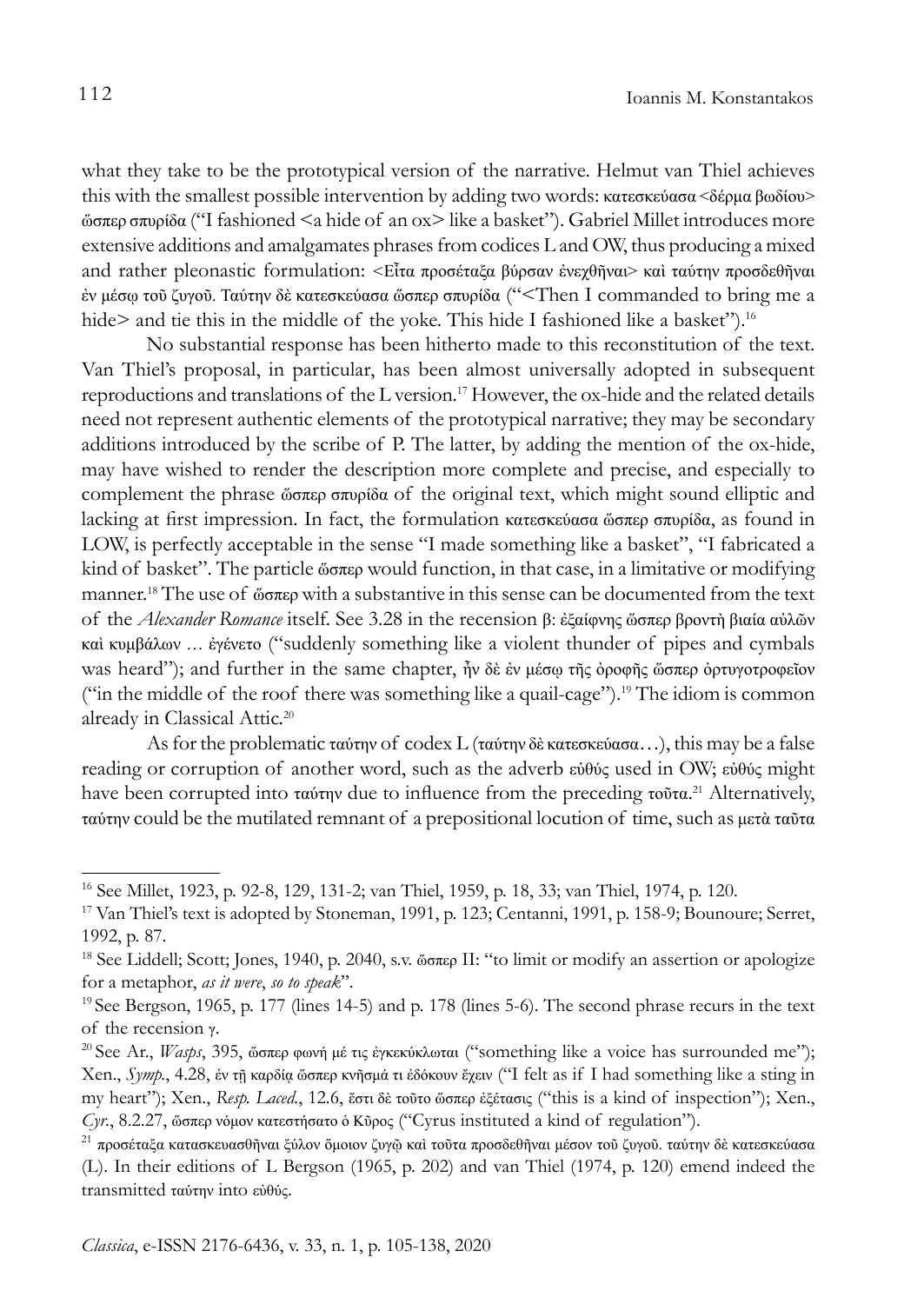or πρὸς ταῦτα. In any case, even if the ox-hide is assumed to have been included in the original form of the episode, van Thiel's supplement to the text of LOW cannot be accepted as it is. The phrase δέρμα βωδίου has been lifted out from the demotic Greek text of codex P and reflects the colloquial language of this latter manuscript. It cannot be introduced without change into the text of codices LOW, which offer a version written in more elevated and archaising language. If the archetype of LOW did mention the ox-hide, a more ancient word should have been used, such as βύρσα, σκῦτος, or at least δέρμα βοός or δέρμα βόειον.

Finally, in codex C (Parisinus suppl. gr. 113) of the recension  $\gamma$  there is no reference to a basket or bag. Alexander ties the wooden yoke on the vultures' necks and sits directly on the middle of the yoke: προσέταξε κατασκευασθῆναι ξύλον ὅμοιον ζυγῷ καὶ τοῦτο προσδεθῆναι ἐν τοῖς τραχήλοις αὐτῶν. εἶτα ἐλθὼν αὐτὸς ἐν μέσῳ τοῦ ζυγοῦ ἐκράτησε τὸ δόρυ etc. ("he commanded to fashion a piece of wood in the form of a yoke and tie it on their necks. Then he came himself in the middle of the yoke and held the spear...").<sup>22</sup> This version was clearly produced by reduction and simplification of the fuller form of LOW, through omission of the σπυρίς. In Archpresbyter Leo's Latin translation the description of the flying apparatus is even more shortened. Alexander is vaguely said to prepare an "invention" (*ingenium*) to sit on, and binds this "invention" on griffins with chains. A little later, after a few lines of text concerning the king's flight, a new detail is incidentally disclosed: Alexander's flying vehicle was equipped with an iron guard-rail or grating (*cancellis ferreis*), which protected the king from suffering harm during his landing.<sup>23</sup>

The details of Alexander's flying apparatus vary in the different redactions of Pseudo-Callisthenes. In some versions the vehicle constructed by the Macedonian king includes more components and accessories (e.g. the large basket, bag, pouch, or railed container); in other texts the contraption is simpler, consisting only in a plain wooden yoke

<sup>22</sup>See Millet, 1923, p. 92-3; Engelmann, 1963, p. 315; Stoneman, 2012, p. 286-7.

 $^{23}$  Leo,  $3.27^{\text{II}}.5$ : Preparavi ingenium, ubi sederem, et apprehendi grifas atque ligui eas cum catenis ... Divina quidem virtus obumbrans eos deiecit ad terram longius ab exercitu meo iter dierum decem in loco campestri et nullam lesionem sustinui in ipsis cancellis ferreis ("I prepared an invention on which I could sit, and I captured some griffins and bound them with chains ... A divine power overcame them and threw them down on the earth in a rustic place, ten days' journey away from my army, but I suffered no injury in those iron guard-rails"). See Pfister, 1913, p. 126; Millet, 1923, p. 100, 127; Settis-Frugoni, 1973, p. 111, 216-7; Schmidt, 1995, p. 27. The derivative redactions of the *Historia de preliis* develop this point and render it more specific and colourful; Alexander's vague *ingenium* is transformed into a vehicle or chariot (*currus*), surrounded by an iron guard-rail, so that the king may be secure during the flight. See e.g. redaction J<sup>1</sup>, chapter 115 (Millet, 1923, p. 101; Hilka; Steffens, 1979, p. 240-1): iussit venire architectonicos et precepit eis facere currum et circumdari eum cancellis ferreis, ut posset ibi securus sedere. Deinde fecit venire grifas et cum catenis firmioribus fecit ligari eas ad ipsum currum ("he commanded that craftsmen should come, and instructed them to make a chariot and surround it with iron guard-rails, so that he might sit therein with security. Then he had griffins brought to him and had them bound to the aforementioned chariot with very strong chains"). The description is similar in redactions  $J^2$  and  $J^3$ ; see Millet, 1923, p. 101, 127-8; Steffens, 1975, p. 180-1; Hilka, 1977, p. 156-9; cf. Settis-Frugoni, 1973, p. 111, 217.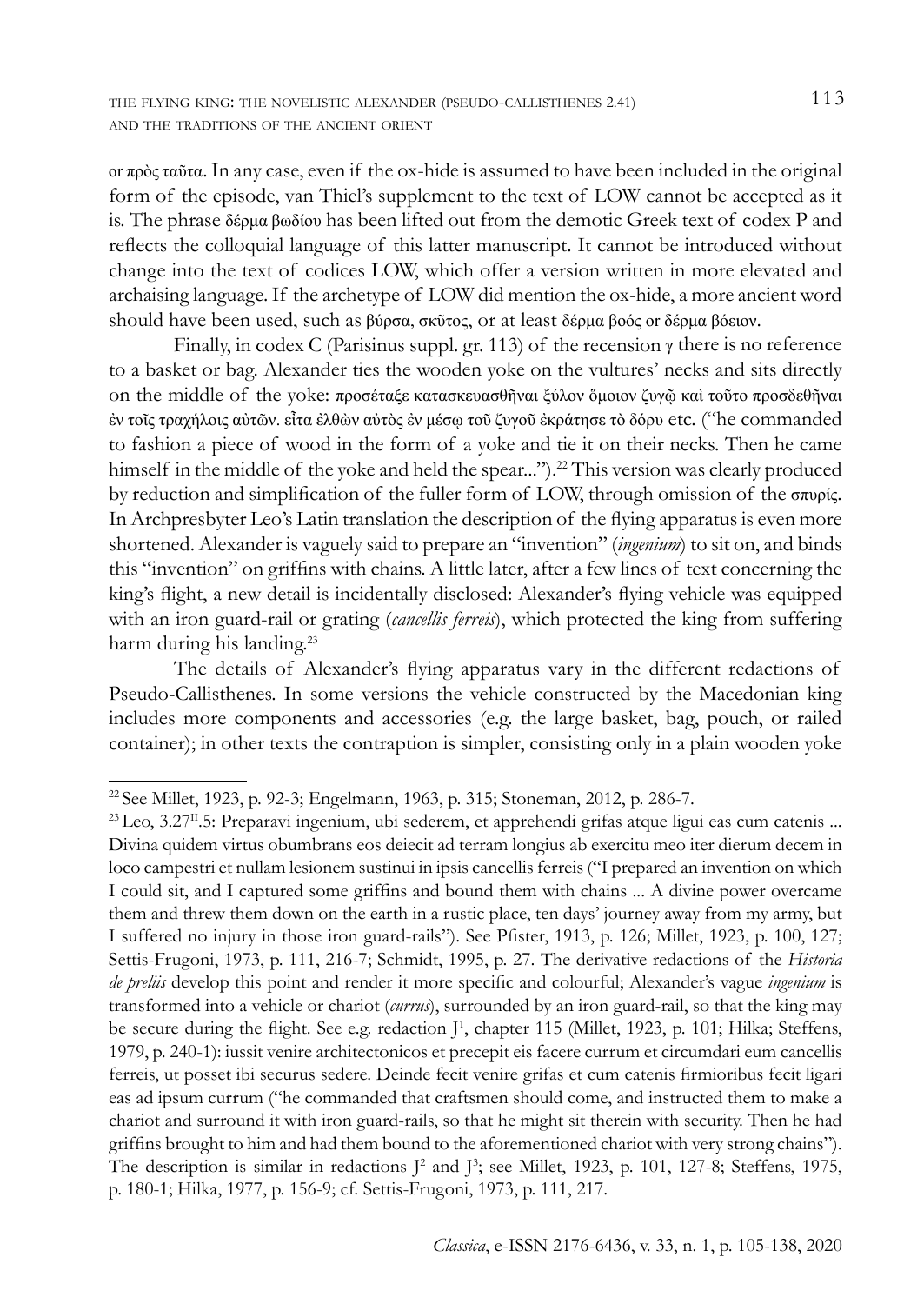attached to the flying birds. Nevertheless, all versions share a basic common feature: the Macedonian king constructs his flying apparatus on the spot, in the faraway region where he has camped with his army, in the course of his peregrinations in the distant East. As a result, Alexander is obliged to improvise and use the plain materials that are easily available in the military camp during the campaign: a piece of wood for the yoke, the hide of an ox for the man-transporting bag or appropriate stuff for a big basket, or at most a container reinforced with iron guard-rails for greater safety. In general, the contraption is simple, more or less light, and rudimentary; it serves to attach the king as fast and securely as possible to the two vultures, whose physical power is the driving force of the flight.

#### **Oriental traditions of flying kings**

The motif of the flying hero had a long ancestry in the ancient Greek imagination, especially in the mythical tradition. Icarus and Daedalus flew with artificial wings in order to escape from King Minos; Bellerophontes rode the winged horse Pegasus; Perseus employed a pair of winged sandals; Ganymede was snatched by an eagle and transported to heaven.<sup>24</sup> Later Greek narratives of human flight occur mostly in humorous works, such as Aristophanes' *Peace*, Lucian's *Icaromenippus* and *True Histories*, and are express parodies of mythical tales, such as the flights of Bellerophontes and Icarus. None of these stories presents great similarities with the legend of Alexander's ascension; on the contrary, there are important differences with regard both to the apparatus and to the purpose of the aerial journey. The mythical heroes use artificial wings or ride a magical horse in order to fly. These means are different from the elaborate contraption fabricated by Alexander, which consists of an entire vehicle (albeit an improvised one) and a connecting device to fasten the vehicle on the necks of large birds.

The aims of the heavenly travel are also hardly the same. Alexander rises into the air in order to explore the heavenly region and observe the earth underneath, hoping to find the ends of the world. In Greek mythology the motivation of Bellerophontes' last and infelicitous flight comes perhaps closest to this kind of desire: at the end of his life Bellerophontes wished to see the heavens and come face to face with the gods, either out of arrogance or in order to question them about the evil prevailing in the world. His abortive ascension was therefore inspired by a transgressive and hubristic desire for knowledge,<sup>25</sup> which somewhat resembles Alexander's reckless eagerness to discover the ultimate limits of the universe.<sup>26</sup>

<sup>&</sup>lt;sup>24</sup> For surveys of the ancient sources of these myths see Gantz, 1993, p.  $274-5$ , 304-10, 312-6, 558-60. Cf. Jouanno, 2002, p. 273-4; Stoneman, 2008, p. 117-8; Stoneman, 2012, p. 444; Anderson, 2012, p. 85-6. 25 See Pind., *Isth.*, 7.43-8; Eur., *Bellerophontes*, fr. 286-9, 293-7, 308 Kannicht; Asclepiades of Tragilus, *FGrH* 12 F 13 (from Schol. on Hom., *Il.*, 6.155b); Collard; Cropp; Lee, 1995, p. 98-9.

<sup>&</sup>lt;sup>26</sup>Cf. Loomis, 1918, p. 136; Anderson, 2012, p. 86. On Alexander's obstinate curiosity for the unknown, as displayed in the *Alexander Romance*, see Gunderson, 1980, p. 84-5, 128-9; Stoneman, 1992, p. 97-8; Aerts, 1994; Fusillo, 1994, p. 272-3; Stoneman, 1994b, p. 95-6, 102; Jouanno, 2002, p. 213-4, 236, 269-78, 293-4; Stoneman, 2007, p. lxi-lxiv, lxxi.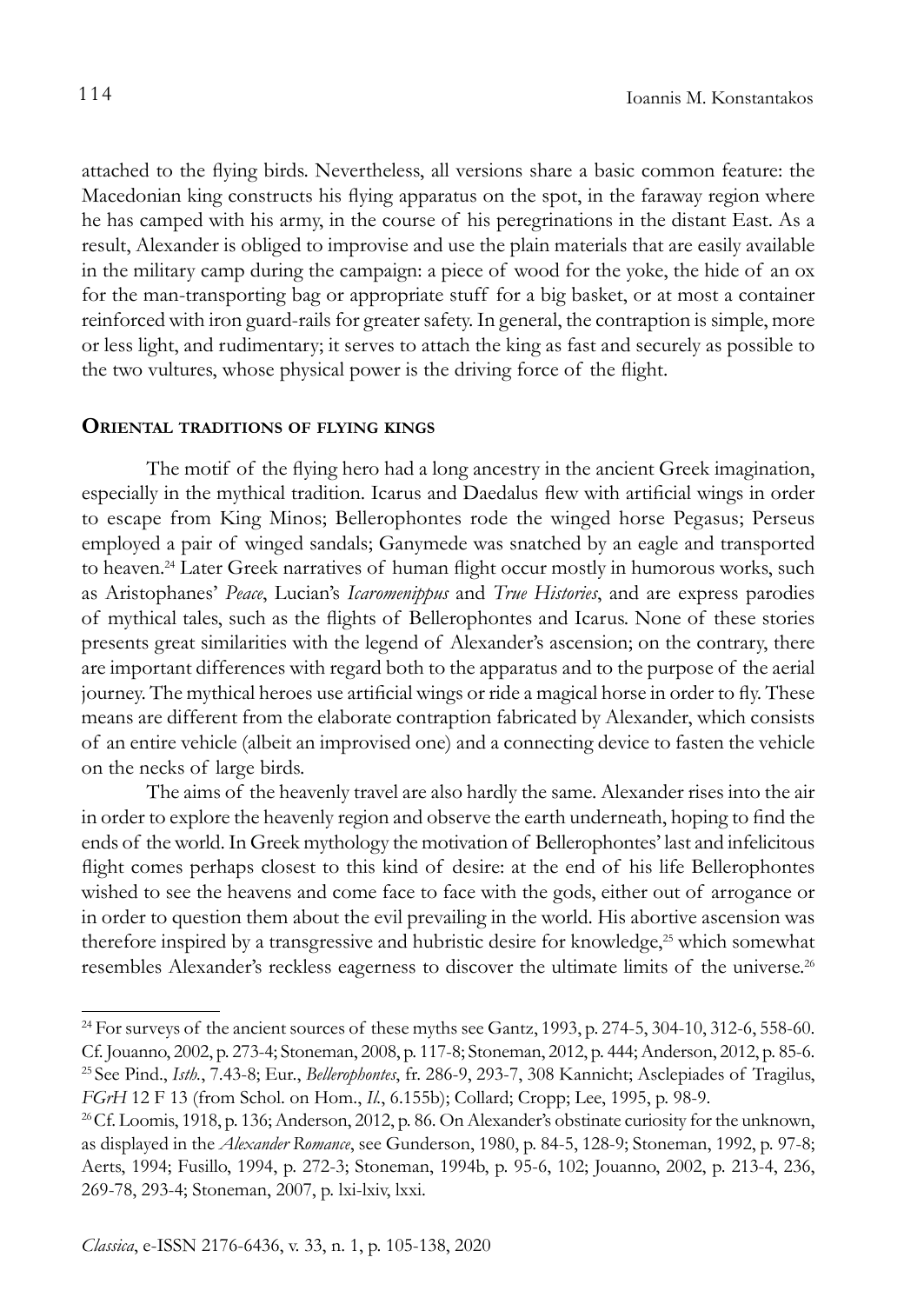Similar motives incite Trygaeus in Aristophanes' *Peace*, who ascends to heaven in order to question Zeus about the war that devastates Greece (56-235), and Menippus in Lucian's *Icaromenippus*, who wants to learn about the cosmic mysteries of the universe and the will of the gods (4, 10, 23-34). These amusing narratives are of course comic adaptations of Bellerophontes' mythical quest.

Otherwise, the heroes of Greek myths fly in order to carry out more efficiently their heroic labours and struggles against monsters and formidable enemies (Perseus, Bellerophontes' early adventures), to escape from persecution (Icarus and Daedalus), or to undertake service in heaven (Ganymede). There is nothing truly comparable to Alexander's case in these stories. All things considered, earlier Greek myth and fiction do not seem to have exercised much influence on the tale of Alexander's flight. The sources of this adventure must be sought elsewhere, in the rich legendary traditions of the ancient Near East.

The oldest known story of a heroic flight in the Near-Eastern imaginarium is the myth of Etana, the primeval king of the Sumerian city of Kish: he rode on the back of an eagle and flew to heaven, in order to meet the goddess Ishtar and obtain from her a magical plant which would allow him to beget a son. The story is amply narrated in an Akkadian epic poem of the second millennium BCE, preserved on cuneiform tablets dating from the 19th century BCE onwards.<sup>27</sup> This age-old Mesopotamian tale does not present very close analogies to Alexander's adventure. The purpose of Etana's flight is not knowledge and discovery of the secrets of the world but the acquisition of a wondrous substance for procreation. His motive is not insatiable curiosity but the fundamental existential need to perpetuate his bloodline. Accordingly, the Sumerian king's foray into heaven does not have a transgressive dimension; in the extant narrative his quest is presented in a positive light. As for the means of travel, Etana uses a large bird of prey, which recalls Alexander's vultures; but, unlike the Macedonian hero, he needs no vehicle and technical apparatus, since he rides directly on the eagle's back, like Bellerophontes on his winged horse or Trygaeus on his grotesque dung-beetle.<sup>28</sup>

<sup>27</sup>See Haul, 2000; Dalley, 2000, p. 189-202; Foster, 2005, p. 533-4. Cf. Levin, 1966; Röllig, 1992; Selz, 1998; Horowitz, 1998, p. 43-66; Kinnier Wilson, 2007; Winitzer, 2013.

<sup>&</sup>lt;sup>28</sup> There is only one striking parallel between Etana's story and Alexander's flight. While flying on the eagle, Etana looks down and sees the earth and the sea gradually becoming smaller. When he has travelled upwards for one league, he sees that the land has become much smaller, while the sea around it looks like a paddock (or a sheepfold). After he has risen for another league, the land seems like a garden plot and the sea has the size of a trough. In another version of the poem, the land looks at first like a hill, while the sea turns into a brook; then the land appears like an orchard, and the sea around it is like an irrigation ditch. See Selz, 1998, p. 166-8; Horowitz, 1998, p. 45-7, 52-65; Haul, 2000, p. 23-7, 89, 150-1, 196-9, 204-5; Dalley, 2000, p. 198-200; Foster, 2005, p. 543, 551-2. Alexander has the same kind of experience. When he looks down from a great height, the sea appears like a gigantic serpent coiled up in a circle and the earth resembles a small round disk, similar to a threshing-floor (ἅλων). The vision of the world below, which seems to diminish in size, is a common motif in stories of flight (see also Ar., *Peace*, 821-3; Luc., *Icar.*, 11-3). But the narratives of Etana and Alexander are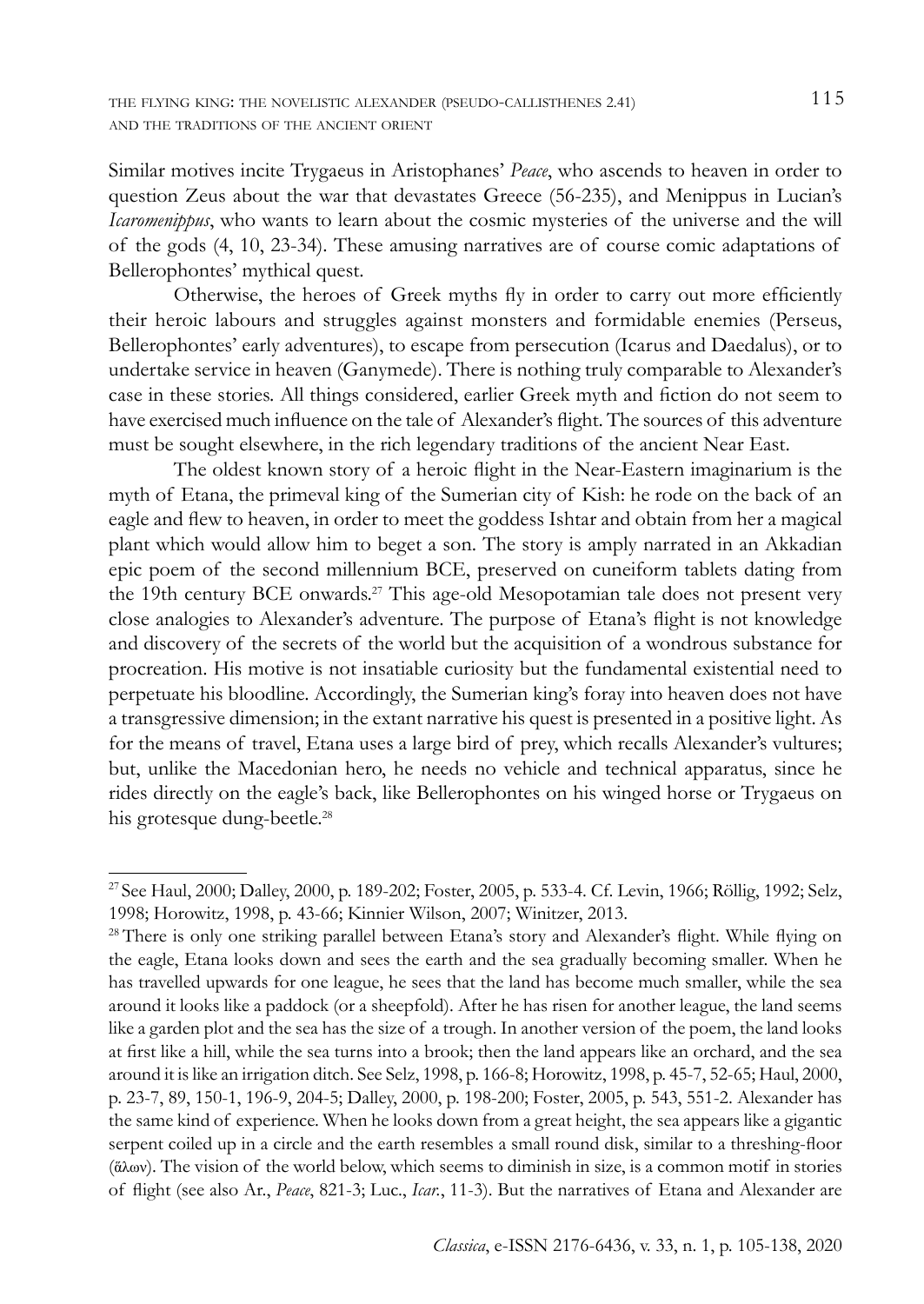More impressive analogies are traced between Alexander's ascension and a group of other narratives, basically of Old Iranian provenance; these refer to the legendary Kai Kāūs (or Kāvūs), one of the monarchs of the Kayanian dynasty, which ruled Iran, according to mythical tradition, in the distant, primeval age of heroes. Kai Kāūs is also reported to have risen into the sky by use of a flying machine. The narratives of this episode are dispersed in various different sources, which range from the sacred texts of the ancient Zoroastrian religion to medieval Islamic poets and chronographers. Many significant differences can be traced between the multiple versions of the legend, especially with regard to the pragmatic details of the king's flight. It is necessary to survey the various extant variants and offshoots of Kai Kāūs' adventure, in order to attempt afterwards a full comparison with the corresponding tale of Alexander.

The earliest probable allusion to Kai Kāūs' ascension is contained in a hymn of the *Avesta*, the sacred canon of the ancient Zoroastrian scriptures – a large collection of hymns, prayers, and liturgical texts which were used in the religious practice of ancient Iran. In its extant form, the *Avesta* was written down during the Sasanian period (fifth or sixth century AD). However, as is generally agreed by experts, the original formation and the materials of the corpus go back to a much more ancient age. The texts that make up the *Avesta* were orally composed over an extended period, presumably during the late second and the first millennium BCE, and were orally preserved and transmitted for many centuries by the priests of Zoroastrian Iran.29 The allusion to Kai Kāūs is included in *Yašt* 14.39, a hymn to Verethraghna, the divine spirit of victory. A passage of this text seems to say, according to one scholarly explanation, that the mythical bird Vāraghna or Vārengana, a large bird of prey (variously identified as a species of eagle, falcon, or raven), guided the chariot of Kavi Usa (the Avestan form of Kai Kāūs' name), as it also carries the chariots of the lords and the sovereigns.<sup>30</sup> If this interpretation is followed, the description would imply that Kavi Usa rose into the air in his chariot, which was lifted upwards by the Vāraghna bird, in a way similar to Alexander's vehicle, which was fastened to two vultures by means of a chariot's yoke.

strikingly similar in their peculiar use of this motif; in both cases the sea and the earth are closely combined and compared to common, human-scale objects of the ordinary world. On the parallels and possible relations between Etana and Alexander see Meissner, 1894, p. 17-8, 31; Millet, 1923, p. 118-9; Christensen, 1936, p. 36; L'Orange, 1953, p. 69; Levin, 1966, p. 58-9; Settis-Frugoni, 1973, p. 145-6; Hofmann; Vorbichler, 1979, p. 139; Selz, 1998, p. 152-4, 158-9, 169-70; Haul, 2000, p. 17, 75, 89-90; Dalley, 2000, p. 189; Jouanno, 2002, p. 274, 296-7; cf. Stoneman, 2008, p. 117; Stoneman, 2012, p. 444-5, 447; Anderson, 2012, p. 85.

<sup>29</sup> On the compilation of the *Avesta* and the formation and dating of its materials see Rypka, 1959, p. 7-16; Gershevitch, 1968, p. 10-28; Boyce, 1968, p. 33-4; Alberti, 1974, p. 14-20, 65-7; Boyce, 1975, p. 19-20; Yarshater, 1983, p. 412-3; Malandra, 1983, p. 16-31; Boyce, 1990, p. 1-3, 22-3; Hintze, 1994, p. 42-5; Skjærvø, 2005, p. 2-8, 34-6; Hintze, 2009, p. 1-65; Skjærvø, 2013; Lecoq, 2016, p. 43-58.

<sup>30</sup> See Darmesteter, 1881, p. 513-4; Darmesteter, 1883, p. 241-2; Alberti, 1974, p. 363; cf. Loomis, 1918, p. 136; Settis-Frugoni, 1973, p. 141. It must be noted that the explanation of this verse is contested; a different interpretation is offered by Rachet, 1996, p. 245; Pirart, 2010, p. 241; Lecoq, 2016, p. 536.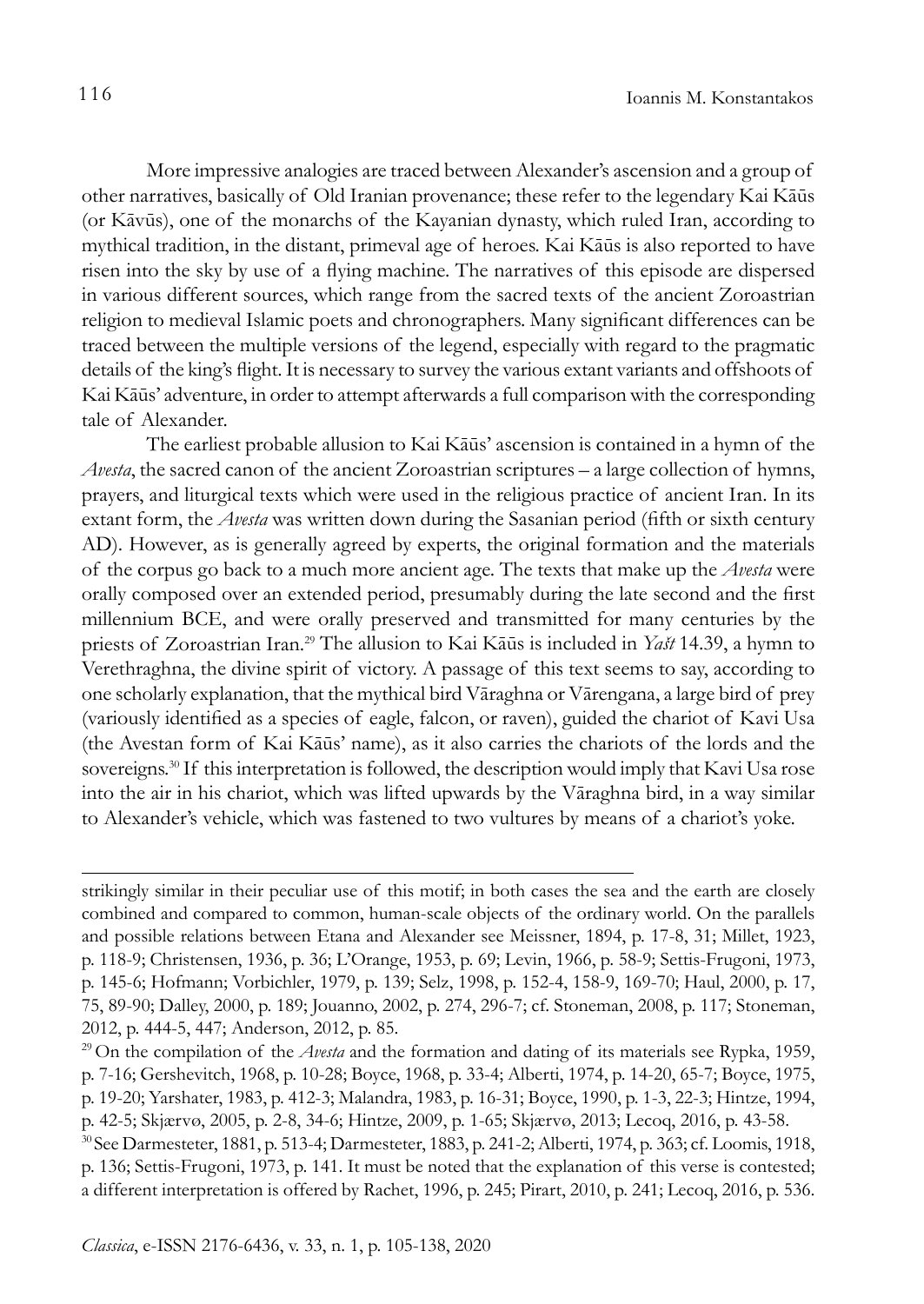the flying king: the novelistic alexander (pseudo-callisthenes 2.41) 117 and the traditions of the ancient orient

Kai Kāūs' flight was also described in another part of the *Avesta*, which has not survived to the present day. The *Denkard* ("Acts of Religion"), an encyclopaedic Zoroastrian work compiled in the Middle Persian (Pahlavi) language around the ninth or tenth century AD, gives a summary of the now lost books of the *Avesta*, which were still available in Sasanian times.31 One of these books, the *Sūdgar Nask*, narrated Kai Kāūs' story in detail (*Dēnkard* 9.22.5-12). The demons held a council to discuss a way for destroying the mighty king Kāī Ūs (the Middle Persian form of Kai Kāūs' name). Aeshm, the demon of wrath, went to Kāī Ūs and caused him to be no longer satisfied with his extensive sovereignty over the continents of the earth; Kāī Ūs now wanted to extend his rule to the heavenly region. Therefore, under Aeshm's seductive temptation, Kāī Ūs decided to rise to the sky and oppose the sacred beings. In the company of many demons and wicked people he rose upwards from the top of Mount Alburz, until they reached the outer edge of darkness. There they fought against the archangels and the supreme sacred beings. In the end, they were all crashed and fell to the earth; Kāī Ūs himself was deprived of divine grace and glory and fell into the wide ocean.32

The means of the flight is not specified in this summary account, although the original Avestan narrative should have provided more details. Given that Kāī Ūs wages battle against the divine beings in the heights, a war chariot, like the one mentioned in *Yašt* 14.39, is a strong possibility. Alternatively, some kind of fabricated vehicle or flying machine, like those described in later Islamic sources (see below), may have been employed. The summary also omits the driving force which enabled the king to rise in the air. It is unknown whether Kāī Ūs was drawn upwards by birds (as in the *Yašt* and in Alexander's story) or was elevated by means of the supernatural powers of the demons who accompanied him (cf. Ṭabarī's narrative below). In any case, this abbreviated digest of a lost Avestan book indicates that Kai Kāūs' flight was familiar to the creators of the *Avesta*; it may have been mentioned more than once in the Avestan corpus, and in different variations. The tale must therefore have been current during the first millennium BCE, as part of the mythical lore of ancient Iran.

After the Avestan texts, the story of Kai Kāūs' ascension is expounded in a number of Medieval Islamic writings, mostly works of historiography or poetic mythography in Arabic or Persian, composed from the ninth to the eleventh century AD. These works provide surveys of the earlier history of Iran, including the ample mythological and legendary Iranian traditions about the distant heroic past. Ultimately, the Iranian legends contained in these Islamic sources go back to the rich mythical repository which was current in ancient Iran during the first millennium BCE. Most of these tales are referred to in the *Avesta*. It may

<sup>31</sup> On the *Dēnkard* and its summaries of the missing parts of the *Avesta* see West, 1892, p. xxix-xxxiii, xxxviii-xlvi; Browne, 1902, p. 97-8, 105; Christensen, 1936, p. 27-8; Rypka, 1959, p. 39-40; Boyce, 1968, p. 43-5; Yarshater, 1983, p. 364, 445; de Menasce, 1983, p. 1170, 1175-6; Gignoux, 1996; Vevaina, 2010; Lecoq, 2016, p. 46-9.

<sup>32</sup>See West, 1892, p. 221-3; Vevaina, 2010, p. 234-42; cf. Warner; Warner, 1906, p. 81-2; Millet, 1923, p. 11; Christensen, 1936, p. 31-2; Dumézil, 1971, p. 149-51, 180, 203, 206-7; Settis-Frugoni, 1973, p. 141-2; Yarshater, 1983, p. 374-5, 445; Sundermann, 2008, p. 162-3.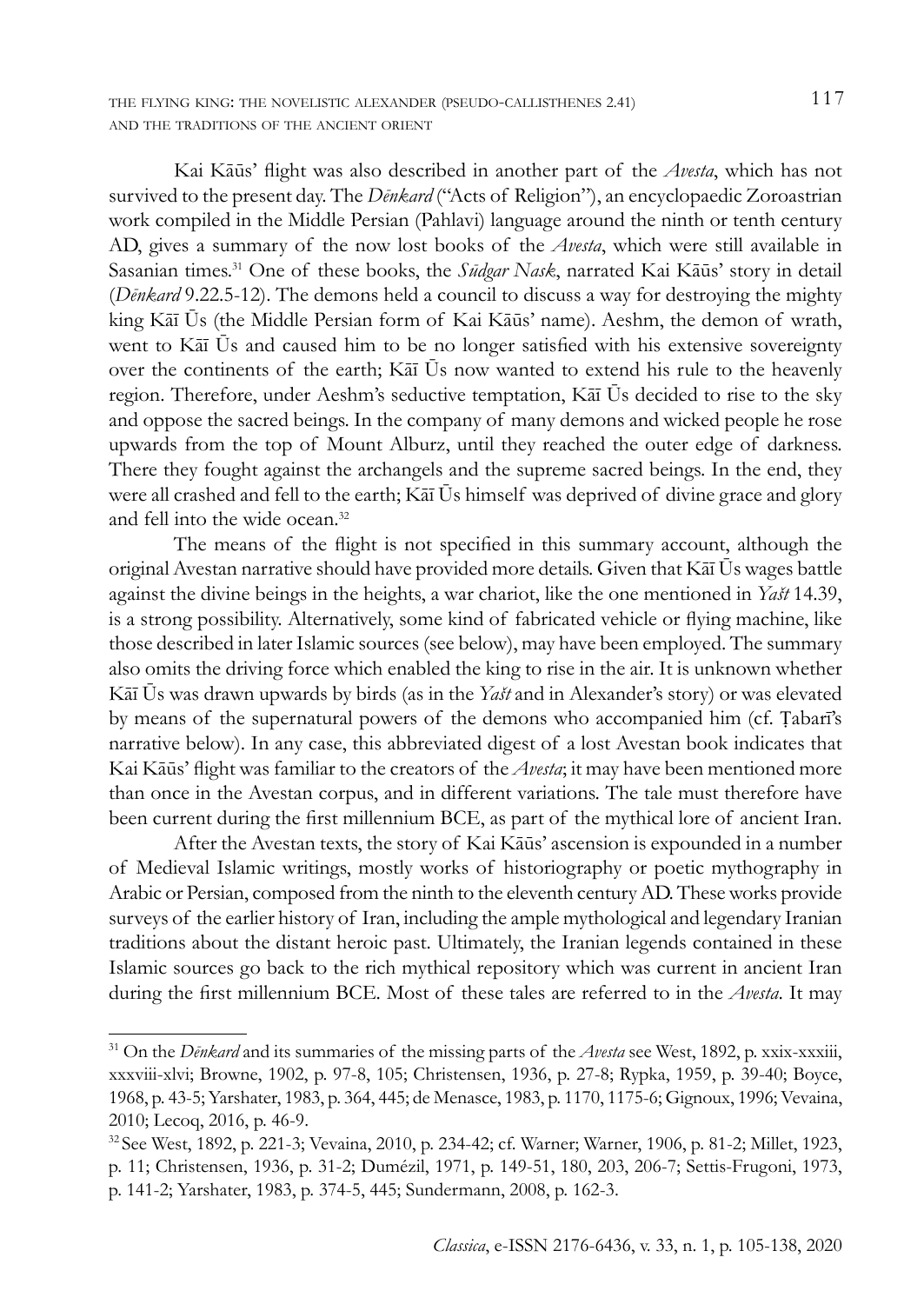be assumed that they were preserved in oral tradition for many centuries, transmitted from one generation to the next, in the form of popular stories or genealogical accounts of the great Iranian aristocratic families. These tales will have formed the main material of the oral epic poetry which was performed by the Iranian bards, in the courts of magnates or under the patronage of the Mazdaic priesthood, during the Achaemenid and the Parthian period.

In the Sasanian age, a time of great acme for Persian literature and culture, these age-old mythical narratives were collected and written down. The culmination of this erudite work was the compilation of a large prose chronicle, the *Xwadāy-nāmag* ("Book of Kings"), which covered the entire history of Iran, from its primeval beginnings to the death of the Sasanian monarch Khusrau II Parviz (AD 628). The *Xwadāy-nāmag* was soon translated into Arabic and provided the base for other similar chronographic compilations, written in Arabic or Persian, which enriched its accounts with additional narrative materials, taken from other sources (e.g. other Sasanian writings or popular legends from oral tradition). It was presumably from such translations or offshoots of the *Xwadāy-nāmag* that the Muslim historians drew their Iranian stories.<sup>33</sup>

One version of Kai Kāūs' adventure is told in the monumental *History of Prophets and Kings* by the historian Ṭabarī (AD 839-923). According to the original Arabic text of this work, Kai Kāūs arrived in Babylon and declared: "The whole earth is in my possession; now I must learn about heaven, the planets, and what is beyond them". God gave the king power to rise in the air with his retinue, until they reached the clouds. At that point God deprived them of the power, and they fell downwards and perished. Only Kai Kāūs escaped; but he lost his earlier majesty and henceforth suffered many drawbacks in his kingship and defeats from his enemies.<sup>34</sup>

Ṭabarī's *History* was adapted into Persian by the vizier Bal'amī around AD 962/963. Bal'amī introduced new motifs, borrowed probably from another current variant of the myth.35 In this version, Kai Kāūs feels sad and unsatisfied and therefore decides to mount to heaven and observe the sun, the moon, and the stars from close by. He has a magical machine or device constructed and uses his powers and knowledge in order to rise up into the air, together with some of his servants. When they reach the region of the clouds, however, the joints of the machine break and all fall down to the earth; everyone is killed, apart from Kai Kāūs. The latter becomes liable to physical necessity, like an ordinary human being; his subjects do not fear him any longer, and he suffers defeats from his enemies.<sup>36</sup>

<sup>&</sup>lt;sup>33</sup> On the antiquity and transmission of the Iranian myths found in the Islamic works see Warner; Warner, 1905, p. 56-70; Nöldeke, 1920, p. 1-19, 41-2; Christensen, 1931; Christensen, 1936, p. 9-43, 107-40; Boyce, 1954; Boyce, 1955; Rypka, 1959, p. 56-8, 66-7, 152-69; Yarshater, 1983; Shahbazi, 1990; Skjærvø, 1998; Konstantakos, 2009, p. 110-4; Manteghi, 2018, p. 22-8.

<sup>34</sup> See Perlmann, 1987, p. 5-6; cf. Nöldeke, 1890, p. 26; Meissner, 1917, p. 31; Millet, 1923, p. 112; Yarshater, 1983, p. 374-5; Dulęba, 1995, p. 89. Essentially the same story is repeated in the *Chronology of the Kings of the Earth and the Prophets* by Ḥamza al-Iṣfahānī (AD 961).

<sup>35</sup>Cf. Yarshater, 1983, p. 360; Dunlop, 1960, p. 984.

<sup>36</sup> See Zotenberg, 1867, p. 464-5; cf. Millet, 1923, p. 112; Abdullaeva, 2010, p. 10-11.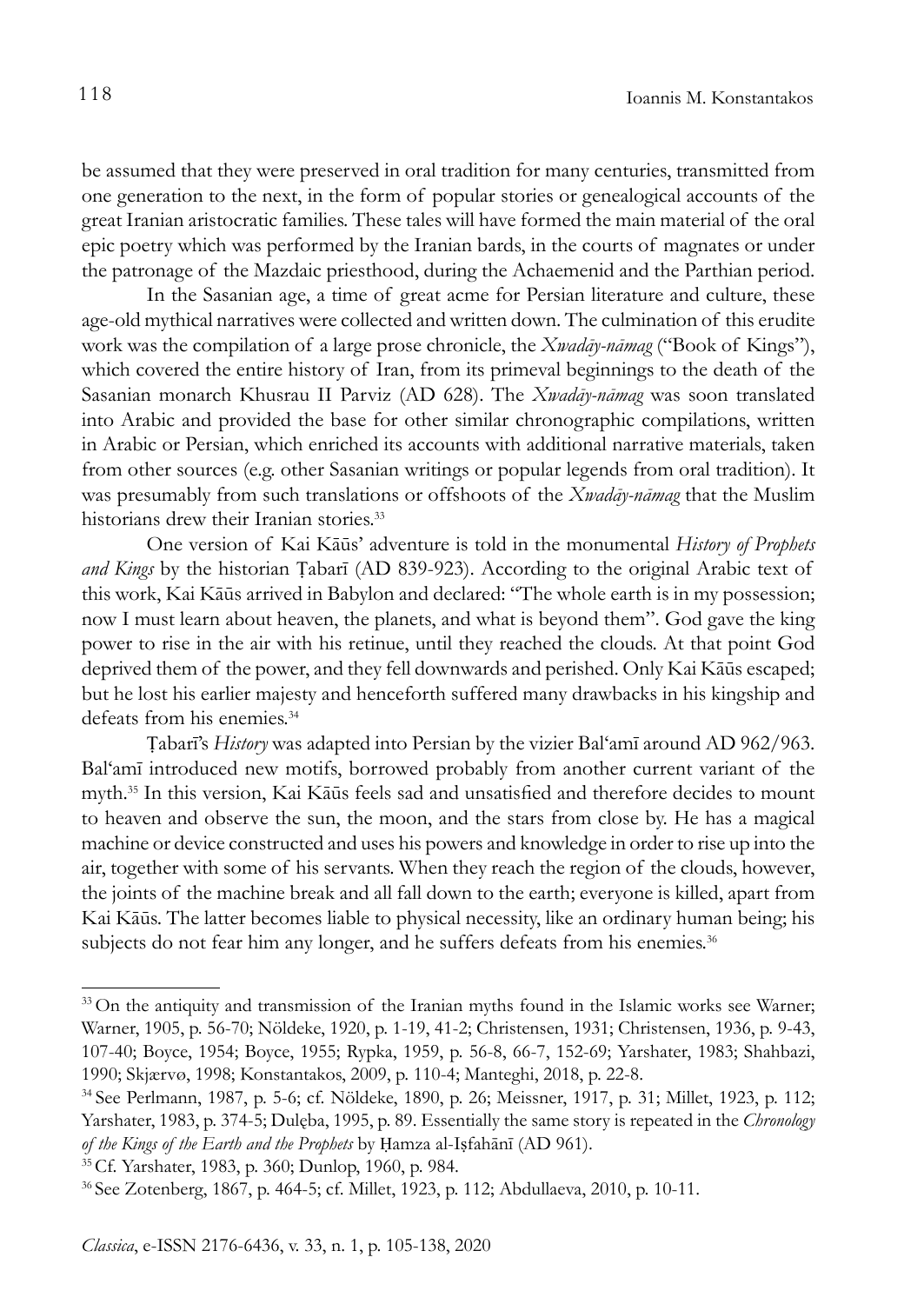the flying king: the novelistic alexander (pseudo-callisthenes 2.41) 119 and the traditions of the ancient orient

At least in Bal'amī's variant the king uses a flying device of his own invention, although no further details are provided about its parts and function. It is unknown if such a device was present in the version known to Ṭabarī; it might have been omitted due to the extreme terseness of Ṭabarī's narration. In any case, Kai Kāūs does not employ birds to provide the driving force for the ascension. He and his followers rise thanks to pure supernatural and magical power, which is granted by God or possessed by the omniscient king. As in the *Sūdgar Nask*, the monarch's flight is a challenge against the divine, an attempt of the mortal king to penetrate into heaven and measure himself against the rule of God. Naturally, God throws the hubristic king back to earth and punishes him with loss of all his extraordinary capacity and fortune.

Yet another, fuller version is set out in Firdausī's *Shāhnāmeh*, a vast epic poem which covers the entire mythology and history of Iran up to the Muslim conquest. Kai Kāūs has obtained full dominion over the demons, who are obliged to work hard in his service. The demons plan to tempt the king and lead him away from God, so that he may lose his grace and power over them. A cunning demon presents himself to Kai Kāūs in the guise of a noble young courtier. He praises the Iranian king's glory and exhorts him to accomplish the one and only task which remains, in order to render his triumph complete: namely, ascend to heaven, become familiar with the sun, the moon, and the celestial phenomena, and extend his sovereignty over the region of the sky. Kai Kāūs is tempted and constructs a special machine for his flight. He commands his people to catch young eaglets and feed them well with meat and fowl. When the eagles grow up, they become strong and capable of carrying large loads.

Then Kai Kāūs has a throne made of aloe wood and gold; long spears are bound at its four corners, and a lamb's leg is suspended from every spear-head. Four eagles are tied to the throne, and Kai Kāūs takes his seat on it. The eagles, ravenous for food, strive to reach the meat hanging from the spears and thus lift up the throne with the seated king. Kai Kāūs flies in this way for a long time and reaches the firmament; finally the eagles are exhausted, droop their wings, and descend to earth, dragging the throne with them, until they alight in a wild forest. By a miracle, Kai Kāūs is not killed from the fall, but is left alone and hungry in that faraway place. He then understands his error and prays to God for forgiveness and salvation. The Persian army, led by the hero Rustam, finds the king after an arduous search and brings him back in humiliation. The poet adds that there are variant explanations about Kai Kāūs' motives for this reckless enterprise. Some say that he wished to penetrate into the area of the angels; others maintain that he wanted to make war against heaven with his bow and arrows.37

A similar but briefer episode is found in the *History of the Kings of the Persians* by Tha'ālibī (early eleventh century AD). When Kai Kāūs reaches the apogee of his power

<sup>37</sup> See Mohl, 1876, p. 30-7; Pizzi, 1887, p. 152-61; Warner; Warner, 1906, p. 101-6; Davis, 2006, p. 184-6; cf. Loomis, 1918, p. 136; Millet, 1923, p. 111-2, 117; L'Orange, 1953, p. 69, 78-9; Dumézil, 1971, p. 181-4; Merkelbach, 1977, p. 87-8; Hofmann; Vorbichler, 1979, p. 138-9; Yarshater, 1983, p. 374-5; Jouanno, 2002, p. 274, 297; Abdullaeva, 2010, p. 3-8; Melville, 2012, p. 405-6.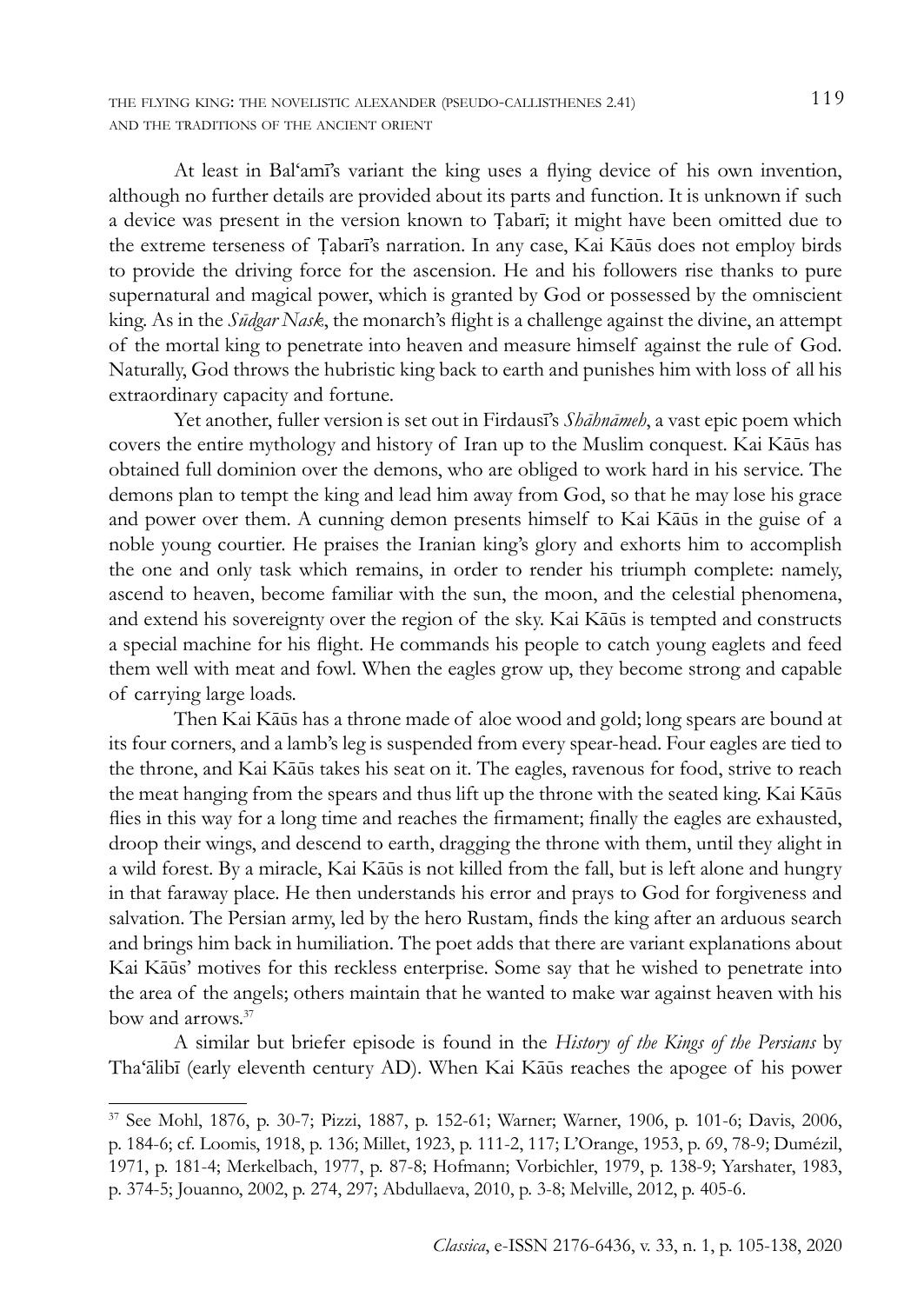and prestige, Satan comes to lead him astray; the king loses all sense and hopes to become God. He thus decides to mount to the sky and become master of heaven, as he is on earth. The rest of the story is identical to Firdausī's version, including the four eagles, the throne with the spears and the meat suspended on them, the king's flight and fall, and his final contrition and salvation.38 The chronographer Dīnawarī (died ca. 894/895), in his *Book of Lengthy Stories*, also briefly mentions Kai Kāūs' vain idea to go up to heaven. Kai Kāūs is thereby called "possessor of the casket and the eagles". This phrase points to a version in which eagles are exploited for the king's flight, as in the narratives of Firdausī and Tha'ālibī; the "casket" is doubtless a variation of the vehicle, a kind of box instead of the throne or chariot of the other versions.39

Another offshoot of the same cycle of traditions is represented by the stories of the Mesopotamian king Nimrod, who is mentioned in the *Genesis* (10.8-12) as the first great emperor of Babylon and Akkad. In post-Biblical traditions he was identified as the builder of the Tower of Babel and hence as an archetypical rebel against God.40 As a result, the mythical pattern of the impious king, who flies to heaven in order to challenge the divine power, was also applied to Nimrod. The story is found again in Medieval Islamic historical works but may stem from an older legend.41 In Bal'amī's version of Ṭabarī's *History* Nimrod feels ashamed and wrathful, because his great sacrifice to the God of Abraham has not been accepted. He therefore resolves to mount to heaven and make war against God. He orders his craftsmen to fabricate a box or chest, with one trapdoor on the upper side, opening towards the heavens, and one on the lower side, opening towards the earth. Spears with pieces of meat

<sup>38</sup> See Zotenberg, 1900, p. 165-7; cf. Lewy, 1949, p. 31-32, 92.

<sup>39</sup> See Jackson Bonner, 2014, p. 316-7; cf. Nöldeke, 1890, p. 26; Millet, 1923, p. 111, 117.

<sup>40</sup> See Ginzberg, 1909, p. 175, 179; Ginzberg, 1925, p. 198-201; Bialik; Ravnitzky, 1992, p. 29-33, 335; Metzger; Coogan, 1993, p. 537.

<sup>41</sup>The story of Nimrod's flight and war in heaven obviously presupposes the post-Biblical traditions about this king's impiety and instigation of the Tower of Babel; these traditions first surface in the *Babylonian Talmud* and the early Midrashic literature, during the last centuries of the Roman Empire. Perhaps the narrative of Nimrod's flight was formed at approximately the same time or not much later. Already in the Biblical book of *Isaiah* (14.13-4) the king of Babylon thinks of climbing to the sky, mounting the back of a cloud, setting his throne above the stars, and becoming equal to the Most High. It would have been easy to combine this image of the arrogant Babylonian king with the building of the Tower of Babel (the emblematic example of transgression, which was also located in Babylon), and then to apply this combination of Biblical motifs to Nimrod, the archetypical ruler of Babylon mentioned in the *Genesis*. Cf. von Rad, 1963, p. 145-7; Westermann, 1984, p. 538-9, 554. Thus Nimrod would emerge as an ideal protagonist for the story-pattern of the reckless king who ascended to heaven. The exact relation between the story of Kai Kāūs and Nimrod's flight cannot be ascertained. The traditions about Kai Kāūs are older, going back to the first millennium BCE, and may have exercised some influence on the formation of the tale of Nimrod in the Roman age (cf. Abdullaeva, 2010, p. 13-4). Alternatively, the two legends may have been the products of a common model, e.g. an older Mesopotamian myth about a king's flight to the sky (see below, and cf. Meissner, 1917, p. 31).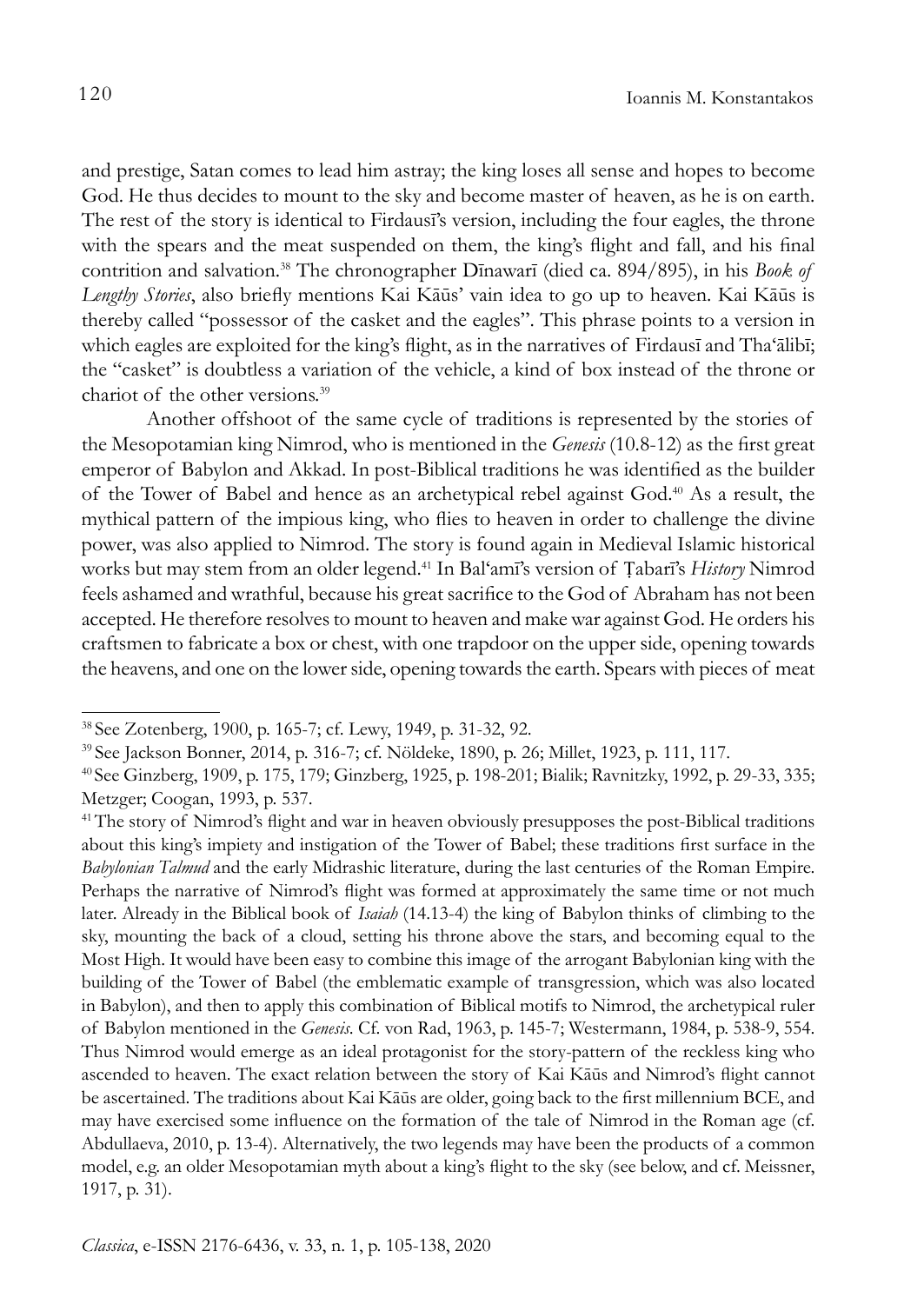are attached to the four corners of the chest, and vultures are bound to its four legs. Nimrod enters into the chest fully armed, together with a faithful vizier; the vultures rise upwards, in their effort to reach the meat, and lift the chest into the air. Nimrod and his companion fly for three days and nights, until they reach a great height, over the clouds, and cannot see anything above or beneath them. Then the king shoots three arrows towards heaven. But God orders the archangel Gabriel to dye the arrows in blood and throw them back to Nimrod; the foolish king thinks that he has wounded and killed the God of Abraham, and returns to earth.<sup>42</sup> Other Islamic histories substantially repeat the same narrative, in so far as the mechanics and outcome of the flight are concerned.<sup>43</sup>

The apparatus of Nimrod's flight is based on the exploitation of large ravenous birds tempted by a bait of meat; the same elements are used in Kai Kāūs' story, according to Firdausī and Tha'ālibī, and in Alexander's adventure. Instead of a throne, a box serves now as a vehicle; compare the casket in Dīnawarī's version. The use of big birds of prey (eagles or vultures), which provide the driving force for the flight, may be a distant echo of the myth of Etana, who rode on the back of an eagle. However, in the stories of Kai Kāūs, Nimrod, and Alexander the hero does not mount on the bird's back, as though on a pack animal, but sits on or inside a special construction (throne, box, casket, yoke, bag), which is fastened to the birds. This method is more complex than the simple journey on the bird's back and may represent a later and more artful fictional invention; it was perhaps created under the influence of the myth of Etana, as a more composite and sophisticated variant, which enriched the flight story with pseudo-technical elements. Another kind of tradition, the imagery of the floating throne, which was widespread in the ancient Near East, may also have exercised some impact on the formation of these narratives (see below).

The similarities between all these oriental stories and Alexander's ascension are evident, especially with regard to the mechanics of the flight. Particular details of the arrangement, such as the kind of the vehicle that is used, the source of the driving force, the number and species of the birds, and the placement of the bait, may of course vary from one tale to another. Nevertheless, in many cases the central concept is the same: the vehicle, in which the king has taken position, is lifted up by large birds of prey, which fly in order to reach pieces of meat that the king has hung above their heads (Alexander, Kai Kāūs in Firdausī, Tha'ālibī, Dīnawarī, Nimrod in Bal'amī). Other aspects of the stories are also analogous. The protagonist is often motivated by an excessive desire for cosmic knowledge. Alexander wishes to discover the edges of the earth; Kai Kāūs wants to learn

<sup>&</sup>lt;sup>42</sup> See Zotenberg, 1867, p. 148-50, 158; cf. Lévi, 1881, p. 239; Meissner, 1894, p. 17; Millet, 1923, p. 117; Bolte; Polívka, 1930, p. 373, 395-6; Budge, 1933, p. xxvii-xxviii; L'Orange, 1953, p. 69; Settis-Frugoni, 1973, p. 142; Jouanno, 2002, p. 274, 297; Abdullaeva, 2010, p. 9-12.

<sup>43</sup> The story is included in the tenth-century Persian translation of Ṭabarī's *Tafsīr* (commentary on the Quran); in the *Lives of the Prophets* by the Persian scholar Tha'labī (died 1036); and in the *Gardens of purity*, a work of universal history by the 15th-century Persian writer Mir-Khwānd. The first and second of these sources also narrate Nimrod's fight with arrows against God. See Rehatsek, 1891, p. 141-2; Brinner, 2002, p. 162-3; Abdullaeva, 2010, p. 11-3; Melville, 2012, p. 406.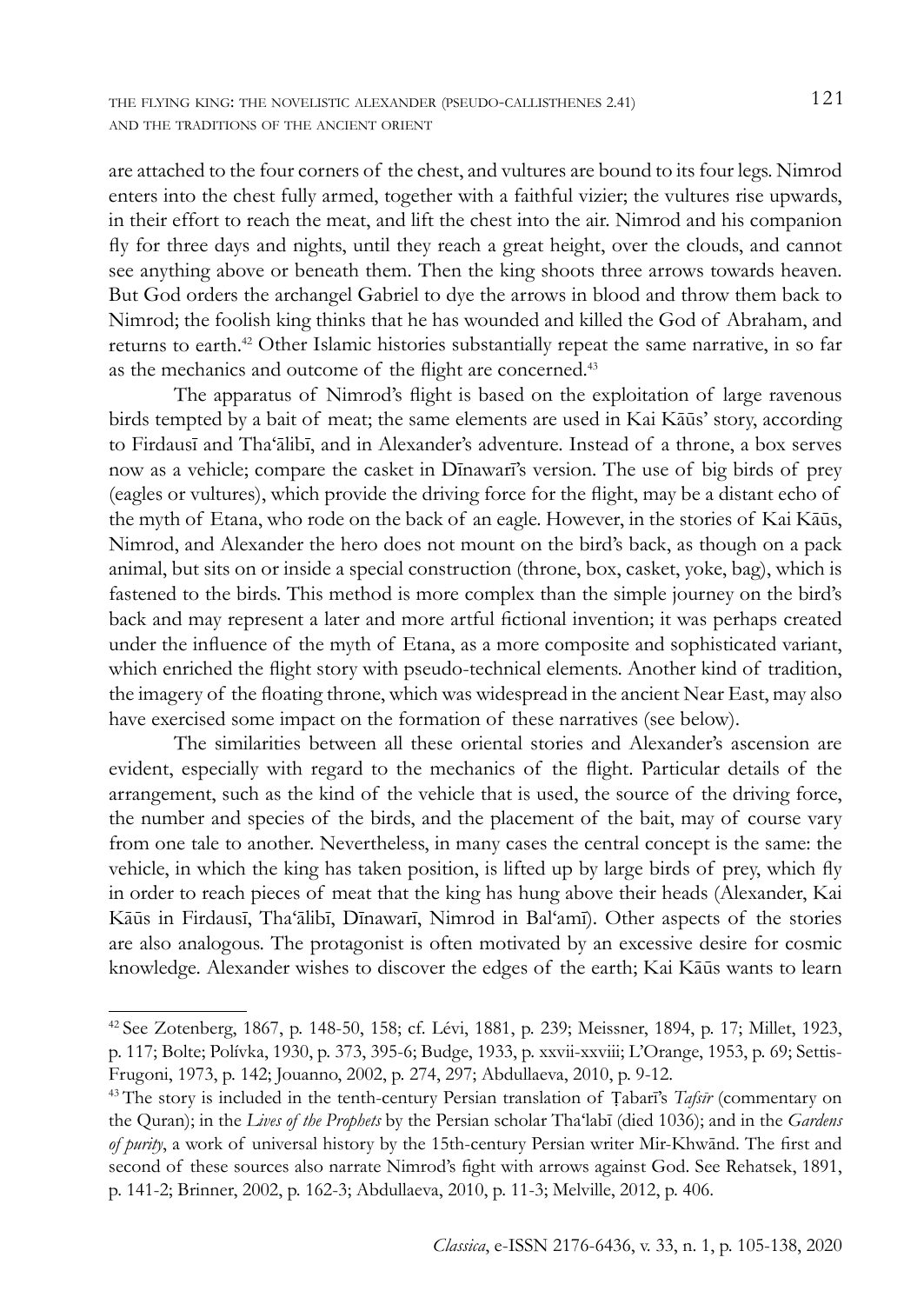about the sky and the heavenly bodies (Ṭabarī, Bal'amī, Firdausī, cf. *Sūdgar Nask*). In most of the oriental tales the king's impiety is more emphatically stressed. The senseless monarch aspires to extend his rule over heaven, become equal to God, or make war against the divine beings; his flight is an act of disrespect and hostility towards God, and for this reason it is punished with failure.<sup>44</sup>

Alexander displays no such overt enmity towards the deity, but his foray into the heavenly region does have a transgressive aspect. The human-formed bird, which meets the Macedonian king in the heights, reproves him for assailing the sky and advises him to return to earth. This is a clear indication that Alexander has overstepped a limit set to human endeavour by higher powers. The aftermath of the adventure is also similar in many of the tales. Both Alexander and Kai Kāūs (in Firdausī and Tha'ālibī, cf. *Sūdgar Nask*) land in a deserted or wild area, far from their point of departure, and suffer great hardship; in the end, they are discovered by their own subjects and brought back to their proper abode. Alexander regrets his foolhardiness and decides never to attempt the impossible again.<sup>45</sup> This recalls Kai Kāūs' contrition and repentance at the finale of the story, when he understands his error and prays for forgiveness (Firdausī, Tha'ālibī).

There is doubtless some relation between Alexander's flight and the oriental tales examined above. Many scholars envisage a straightforward, one-directional process of influence from the legend of Alexander on the eastern traditions. Alexander's ascension is supposed to have provided the model for the narratives concerning Kai Kāūs and Nimrod, after it became widely known in the East – whether as an independent legend, in the context of oral tradition, or as part of the *Alexander Romance*, which was translated into several oriental languages from the seventh century AD onwards.<sup>46</sup> However, this explanation cannot be accepted in this simple form, because other factors, to be examined in the following section, reveal a more complex picture.

## **The flying throne**

The primary obstacle to assuming a direct dependence of Kai Kāūs' flight on Alexander's adventure is chronological. Kai Kāūs' ascension to heaven was already narrated in the *Avesta* and hence formed part of the Iranian mythical tradition that was current in the first millennium BCE. The episode of Alexander's flight, on the other hand, may have been formed in the late Hellenistic or early Imperial period. The exact date of creation of both

<sup>44</sup>Cf. Hofmann; Vorbichler, 1979, p. 139-40; Vevaina, 2010, p. 235-9.

<sup>45</sup> See *Alexander Romance* 2.41 (L): οὐκέτι οὖν προσεθέμην ἀδύνατα ἐπιχειρεῖν. Similarly in the other Greek versions. Cf. Loomis, 1918, p. 183-5; Pfister, 1976, p. 12, 297-300; Merkelbach, 1977, p. 87-8; Schmidt, 1995, p. 28-39; Boitani; Bologna; Cipolla; Liborio, 1997, p. 637-43; Jouanno, 2002, p. 272-5; Stoneman, 2008, p. 116-20, 152; Abdullaeva, 2010, p. 18-20; Melville, 2012, p. 406-8; Stoneman, 2012, p. 447. 46 See Lévi, 1881, p. 239; Nöldeke, 1890, p. 26; Rohde, 1914, p. 192; von Grunebaum, 1946, p. 302; Settis-Frugoni, 1973, p. 142-3; Stoneman, 1992, p. 108; Jouanno, 2002, p. 274-5; Stoneman, 2008,

p. 118; Stoneman, 2012, p. 445-6; Manteghi, 2018, p. 68, 199.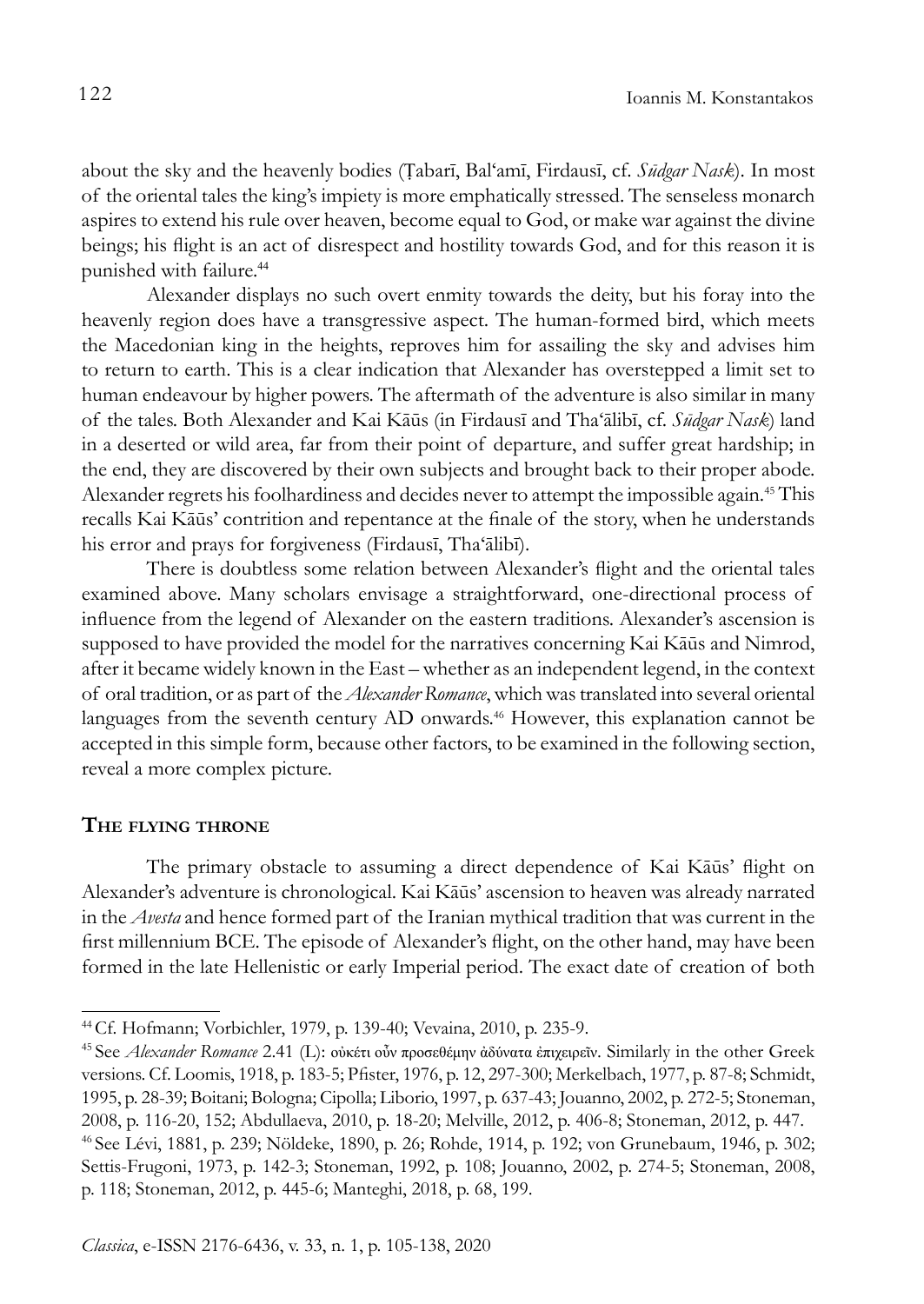these legends is of course unknown; but one would have to indulge in *ad hoc* argumentation and chronological alchemy, in order to make Alexander's story appear earlier than the tradition about Kai Kāūs. One would need to assume that the episode of Alexander was invented quite early in the Hellenistic period, almost immediately after the Macedonian king's campaign in the East, and that it spread very quickly to the Near East and the area of Iran. Even if the former point might be arguable, the latter would be harder to accept, since the first indication of knowledge of Alexander's flight in the Near East is no earlier than the fourth century AD.

On the other hand, one would also have to postulate that Kai Kāūs' ascension was a very late addition to the corpus of the *Avesta*, made only towards the end of the first millennium BCE, after the Greek conquest of the Persian Empire. Such a chain of gratuitous hypotheses does not seem likely. It is more plausible to suppose that the legends of Alexander and Kai Kāūs were originally independent of each other, formed at different times and in diverse cultures, perhaps under the inspiration of a common earlier model. This does not exclude that the two narratives may have influenced each other at a later stage of the tradition, when both of them were well known and diffused in the world of the East.

In addition, the story of Kai Kāūs, at least in some versions, contains a further sign of priority. Narratives of this kind, regarding a king's ascension to heaven, rely on a symbolic and ritual background; they reflect a widespread Near-Eastern image of the king, which occurs in many art objects and illustrations from various parts of ancient Western Asia and may be based on actual appearances of the monarch in official rituals and state occasions.<sup>47</sup> In ancient Iran, Mesopotamia, and elsewhere the king is often portrayed sitting on a throne which is floating in the air, over the earth.

In the Iranian world the most characteristic images come from the Sasanian age. In various monuments (silver plates, silver and golden cups and dishes, vases, seals) the king is shown seated on a throne which is supported by birds or winged creatures (eagles, griffins, winged horses etc.); alternatively, animals, such as bulls or lions, are tied to the throne and seem to be rising upwards. The concept underlying these pictures is that the throne is floating in the air; it is carried on the backs of the winged creatures or pulled upwards by the animals that rise to the heights.48 The idea of the flying throne is considerably older than the Sasanian dynasty. Analogous representations are found in the Achaemenid period. Reliefs in the palace complex of Persepolis, placed in the Throne Hall and the Council Hall, show the Persian king sitting on his throne, which is supported underneath by three consecutive rows of men. These porters are clearly supposed to lift the throne up with their raised arms; they represent the subject peoples of the Persian Empire.49 Similarly, on the façade reliefs

<sup>47</sup> See L'Orange, 1953, p. 118-23; Merkelbach, 1977, p. 85-8; Jouanno, 2002, p. 275.

<sup>48</sup> See L'Orange, 1953, p. 37-44, 65-9, 72-9, with many examples and illustrations; cf. Merkelbach, 1977, p. 86-7; Settis-Frugoni, 1973, p. 86-8, 197-8; Jouanno, 2002, p. 275, 297.

<sup>49</sup> See L'Orange, 1953, p. 81, 85-7; Schmidt, 1953, p. 84, 116-20, 134-6; Schmidt, 1970, p. 80-1, 159- 60; Root, 1979, p. 95-100, 105-8, 131-3, 147-61; Root, 1995, p. 2628-9; Briant, 2002, p. 173-6, 217-9, 573; Garrison, 2013, p. 578-9.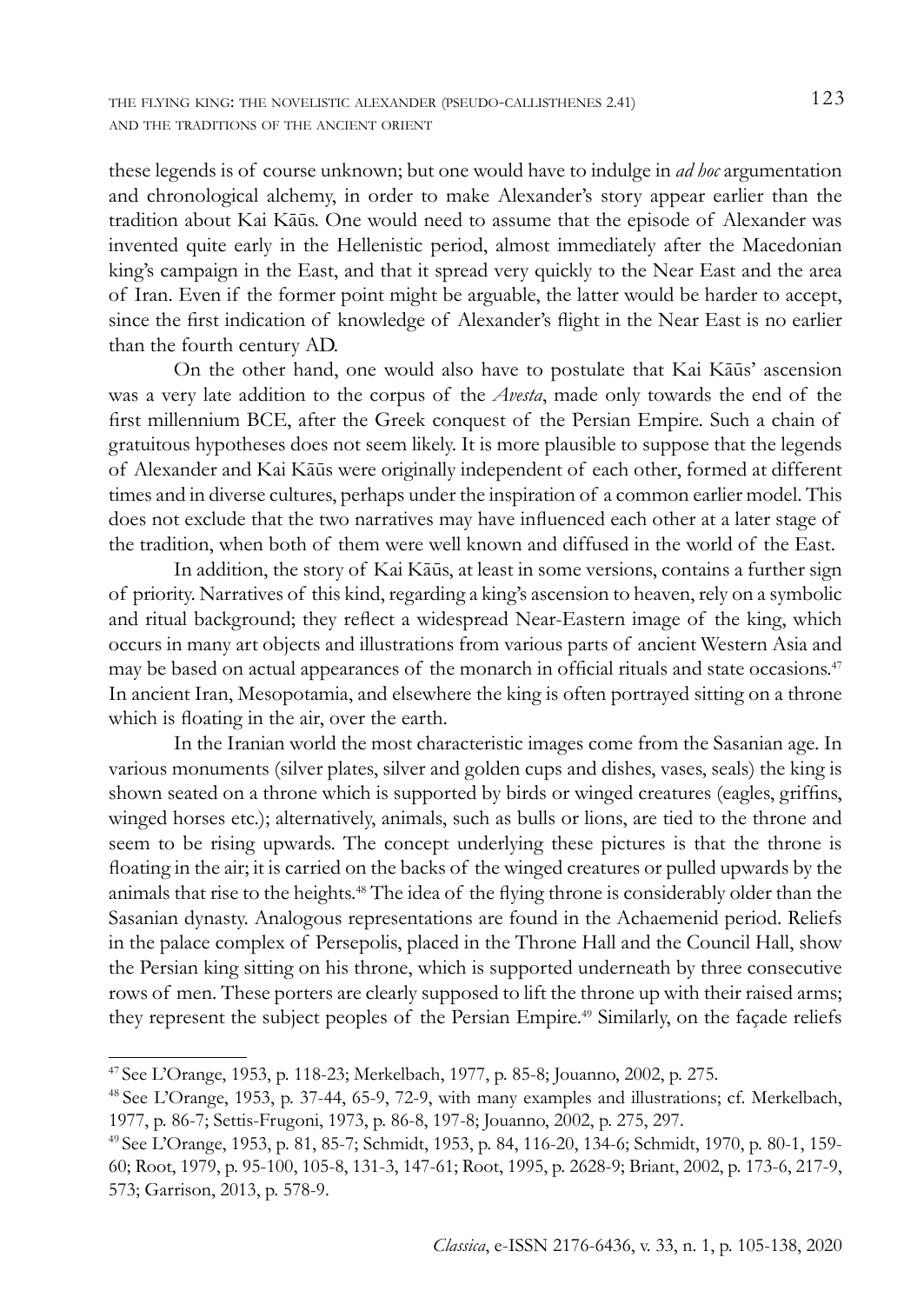of the Achaemenid royal tombs at Naqš-i Rustam the king stands on a large platform or dais, which is called a "throne" (gāθum) in the accompanying inscription on the tomb of Darius I; this platform-like throne is held aloft by two tiers of representatives of the subject peoples of the empire.50

On the Achaemenid monuments, therefore, the king's throne is also raised above the ground, although the image is more realistic by comparison to the Sasanian illustrations, given that human porters are employed instead of mythical flying creatures. The Sasanian works may be considered as imaginary recasts or mythicised variants of the more verisimilar Achaemenid representations. Some ancient *testimonia* indicate that analogous mythical and supernatural conceptions were already developed in the Achaemenid age, even though they are not reflected in the preserved monuments. According to Herodotus (3.30.2-3, 3.64.1), King Cambyses saw in his dream a messenger who came from Persia and brought him news about his brother Smerdis: Smerdis had sat on the royal throne and his head touched heaven. Because of this dream, Cambyses feared that Smerdis wished to kill him and take the Persian throne. This vision is essentially based on the image of the king who rises in the sky, while sitting on his throne, and reaches the firmament.<sup>51</sup>

In the Herodotean narrative it is not specified whether the raise of the throne is accomplished with the help of birds, flying animals, or in a magical manner. Nevertheless, the entire conception is obviously fantastic and is comparable, in this respect, to the mythicised Sasanian royal pictures. According to another relevant Herodotean tale (1.209), King Cyrus, shortly before his death, saw in his dream Darius, the son of Hystaspes, wearing wings on his shoulders; one of these wings was overshadowing Asia and the other Europe. This dream prophesied Darius' future kingship. In this case the (future) king is again marvellously raised aloft to the sky, although the throne is lacking.52 Both these Herodotean tales seem to be based on Persian material and reflect imaginary conceptions of the flying king, which must have been diffused in Achaemenid Iran.

Similar monuments are known from the Neo-Assyrian culture, before the inauguration of the Achaemenid Empire. A number of reliefs from the palaces of Sargon (722-705 BCE) at Khorsabad and Sennacherib (705-681 BCE) at Nineveh depict the monarch seated on his throne; under the sides of the throne there are two or three rows of small human figures, which support the horizontal arms of the seat with their raised hands. Other Neo-Assyrian monuments also portray thrones whose arms, seat, or legs rest on figures of

<sup>50</sup> See Sarre; Herzfeld, 1910, p. 14-9; L'Orange, 1953, p. 81-5; Schmidt, 1970, p. 80-6, 92, 95, 98, 100, 106, 108-18; Root, 1979, p. 73-6, 131-3, 148-81; Briant, 2002, p. 173-6, 211; Garrison, 2011, p. 30- 47; Garrison, 2013, p. 580-1. For Darius' inscription see Kent, 1953, p. 137-8; Lecoq, 1997, p. 220; Schmitt, 2009, p. 103. In general cf. Settis-Frugoni, 1973, p. 88; Merkelbach, 1977, p. 86; Jouanno, 2002, p. 297-8.

<sup>51</sup>Cf. Asheri; Lloyd; Corcella, 2007, p. 429-30.

<sup>52</sup> Cf. Mallowan, 1968, p. 392-4; Asheri; Lloyd; Corcella, 2007, p. 215.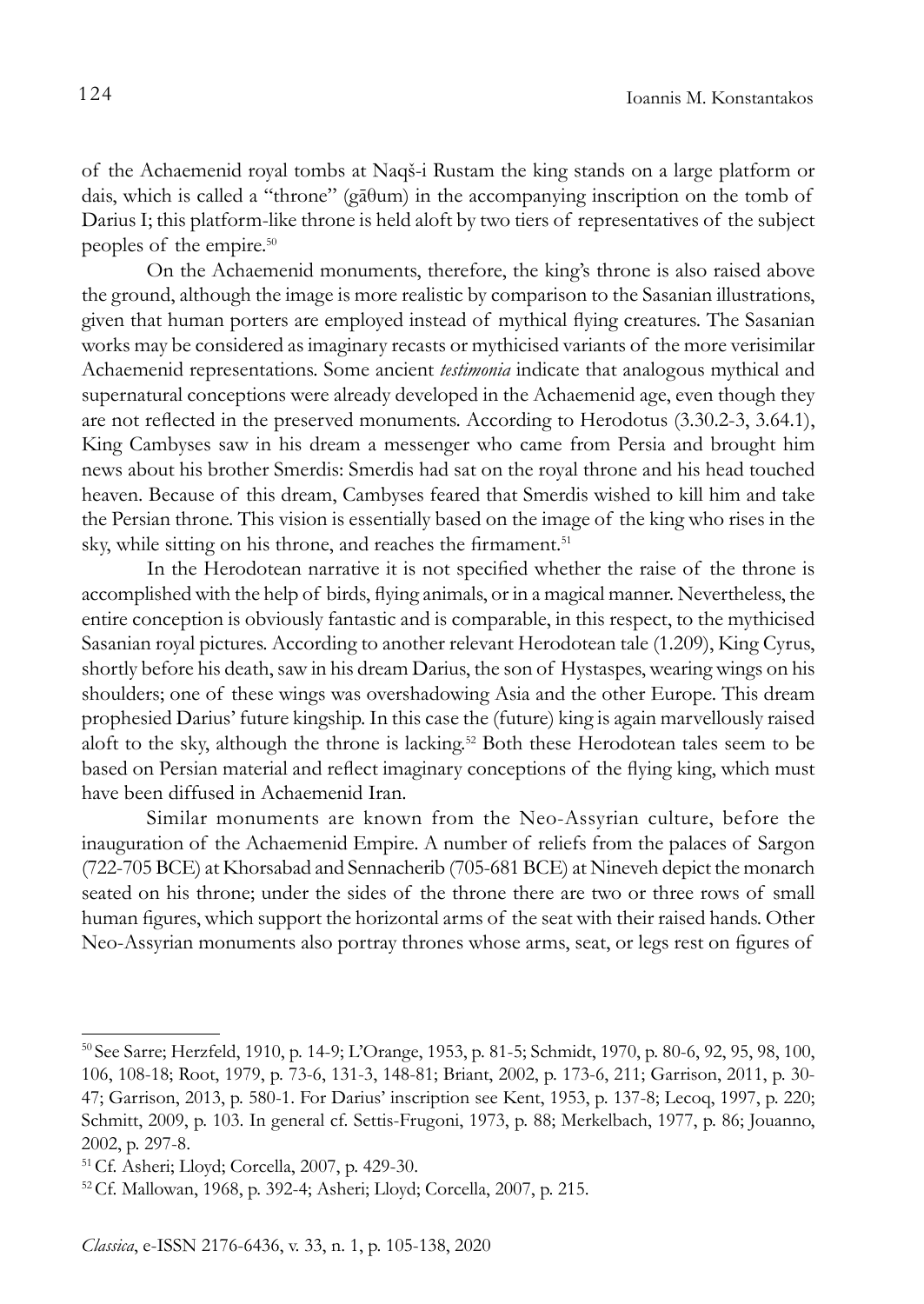men or animals.53 These representations express, in a more schematic and symbolic manner, the same idea as the Achaemenid monuments. The viewer is called to imagine that the throne is carried aloft on the raised hands of the supporting attendants or on the animals' backs. Comparable images are found in other parts of western Asia. On the sarcophagus of King Ahiram of Byblos (ca. tenth century BCE) the monarch is shown seated on his throne, which relies on a winged sphinx. The underlying idea may be that the enthroned king can rise in the air, soaring on the back of the flying monster.<sup>54</sup>

The idea of the king who rises aloft on his throne is also attested in ancient Near-Eastern texts. In a Neo-Assyrian prophetic oracle from the time of Esarhaddon (681-669 BCE) the goddess Ishtar of Arbela announces to the monarch that she has established his throne under the wide heavens and that she holds him in the heavens by a curl of his hair.55 In a letter of gratitude addressed to King Ashurbanipal (668-627 BCE), Kudurru, the governor of the city of Uruk, wishes that the gods may establish the king's throne in the midst of the heavens forever.56 The same imagery is scornfully employed in the satirical song against the impious king of Babylon, which is included in the Biblical book of *Isaiah* (14.13- 4). The monarch is taunted because he thought of setting his throne in the sky, higher than the stars; the Assyrian image of royal glory is here upturned and serves as a manifestation of the reckless king's arrogance and blasphemy.

All these examples, which occur both in literary texts and in the monuments of several places and periods, are perhaps ultimately dependent on an actual royal ritual or ceremony. This might have taken place on various state occasions (for example, during the coronation or other official appearances of the monarch), in Mesopotamia, in Iran, or in other areas of the East. Seated on his throne, the king would be raised aloft and carried above the ground, on the arms of his attendants.57 This kind of symbolic exaltation would serve to highlight the ruler's power and divine right.

In this respect Kai Kāūs' story, at least in the form found in Firdausī and Tha'ālibī, involves a much more ancient and authentic element by comparison to Alexander's adventure in Pseudo-Callisthenes. The Iranian king flies to heaven on a throne, which is pulled up by four eagles.58 Alexander employs no throne for his flight. In the oldest extant Greek form of the episode (codex L and recension  $\lambda$ ) he is hauled aloft in a large basket or sack,

<sup>53</sup> See Layard, 1850, p. 299-302; Layard, 1853, p. 150, 198-200; Gressmann, 1909, p. 136-7; L'Orange, 1953, p. 80-1; Pritchard, 1954, p. 129, 293 (fig. 371); Baker, 1966, p. 185-90, 197-201; Kyrieleis, 1969, p. 9-12, 64-81; Root, 1979, p. 150-3; Barnett; Bleibtreu; Turner, 1998, p. 103-4.

<sup>54</sup>See Pritchard, 1954, p. 157-8, 302 (fig. 456, 458); Baker, 1966, p. 206-7; Kyrieleis, 1969, p. 42, 45, 66; Porada, 1973, p. 361-2.

<sup>55</sup> See Parpola, 1997, p. 7-8; Luckenbill, 1927, p. 240; Lewy, 1949, p. 93; Pritchard, 1969, p. 450, 605. <sup>56</sup>See Waterman, 1930, p. 184-7; Pfeiffer, 1935, p. 136; Lewy, 1949, p. 93.

<sup>57</sup> See L'Orange, 1953, p. 80, 110; Ghirshman, 1957, p. 272-7; Krefter, 1971, p. 62-3, 96-102; Settis-Frugoni, 1973, p. 88; Merkelbach, 1977, p. 85-8; Root, 1979, p. 151, 153-61; Garrison, 2011, p. 30-1. <sup>58</sup>See Mohl, 1876, p. 33; Pizzi, 1887, p. 155; Warner; Warner, 1906, p. 103; Davis, 2006, p. 184-5; Zotenberg, 1900, p. 166.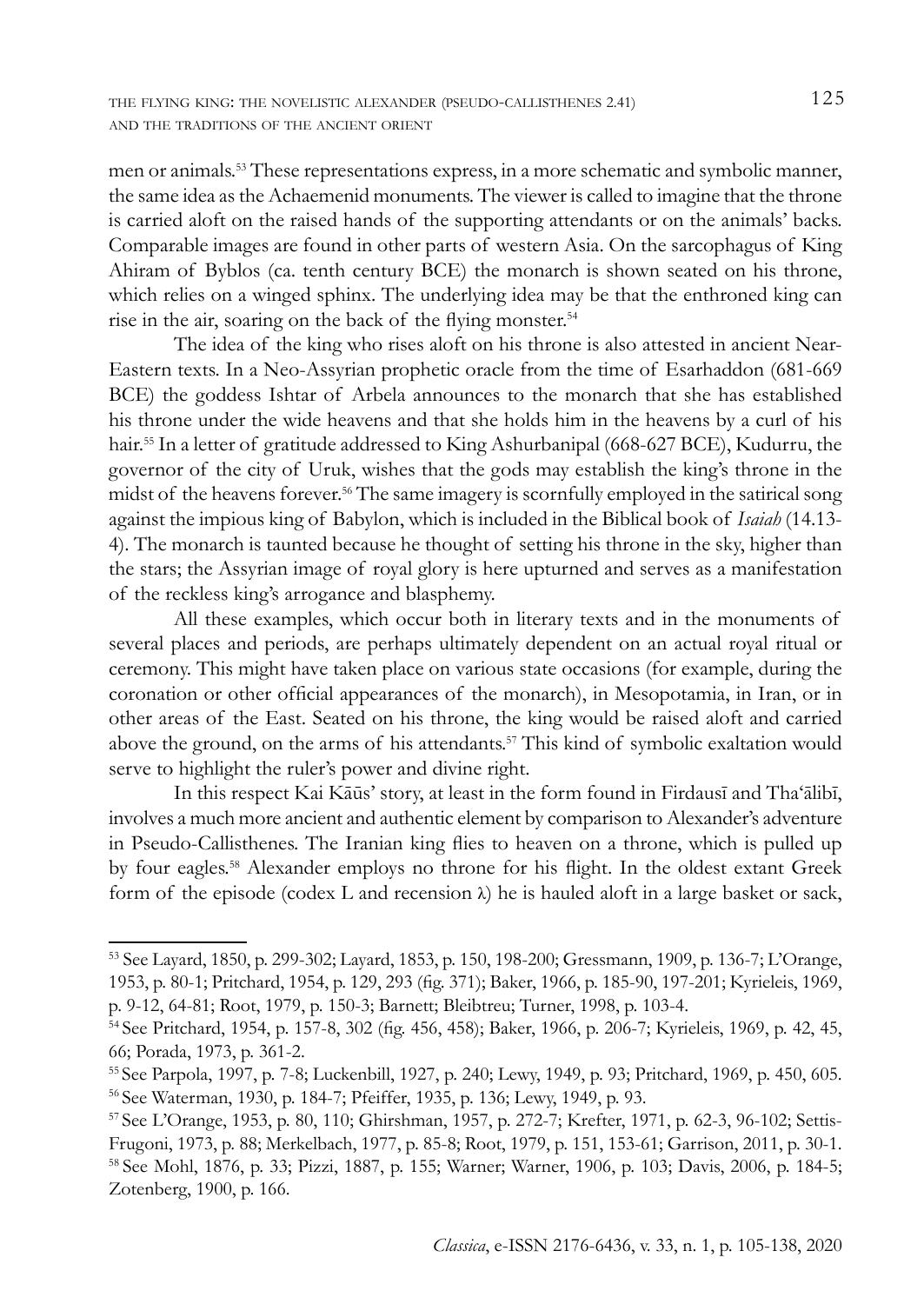which is made of ox-hide, according to one manuscript, and is tied to a yoke borne by the large birds.59 The motif of the flying throne in the narrative of Kai Kāūs reproduces with exactitude a very old element of royal iconography, which was widespread in ancient Iran and the Near East already from the first millennium BCE. Kai Kāūs' method of flight, therefore, has a ring of authenticity and originality. It includes a morphological motif which must go back to the prototypical form of the tale of the king's flight, and which has been faithfully preserved in some of the oriental versions, while it has been eliminated in the Greek narrative of Alexander.

Of course, the overall picture of the oriental tradition about Kai Kāūs is also complex and hardly unproblematic. One of the chief obstacles to a neat and well-ordered scheme is set by the Avestan versions of the story. In *Yašt* 14 Kai Kāūs uses a chariot, not a throne, for his ascension to heaven.60 In the summary of the *Dēnkard* there is no indication of the vehicle and method of the flight. The flying throne only occurs in two medieval retellings of Kai Kāūs' story. It might be argued that the throne was introduced by the source of Firdausī and Tha'ālibī, the Sasanian *Xwadāy-nāmag* or one of its offshoots. And the compilers of the *Xwadāy-nāmag* might have been inspired by contemporary Sasanian royal iconography, in which the king on the floating throne was a usual image.

<sup>59</sup> Regarding this important difference cf. Millet, 1923, p. 116-7; Abdullaeva, 2010, p. 17; Melville, 2012, p. 405-6. Alexander flies on a throne only in much later western European offshoots of Pseudo-Callisthenes' romance. In some versions of the medieval French *Roman d'Alexandre* (twelfth century) he is seated on a "chair" (*kaiere*, *caiere*, or *chaiere*), which is fastened on winged griffins. From the French romance the "chair" passed into other French texts and English romances. German medieval works speak of a "seat" (*sessel*, *sezzel*, *gesaeze*) in the same context. Alexander is also shown on a flying throne in many European artistic works (reliefs, mosaics, wooden sculptures, decorated church misericords, and miniatures in manuscripts, from France, Germany, Italy, and England) dating from the twelfth to the fifteenth century. See the collections of material in Loomis, 1918, p. 140, 178-81; Boffito, 1921, p. 27; Millet, 1923, p. 121-2, 127-8; Hübner, 1933, p. 46 and pl. 3; Cary, 1956, p. 373; Settis-Frugoni, 1973, p. 87, 197, 211-4, 218-21, 233-9, 250-7, 265-6, 278-9, 287-94, 312-6, 323-9; Schmidt, 1995, p. 15-6, 21-8, 104-8, 128-54; Stoneman, 2008, p. 115-6, 209-10, pl. 7; Morosini, 2011, p. 329, 332-4. In these cases, the use of the seat or throne is an innovation of the western European tradition, not an element of the original Greek narrative. Alexander is so depicted because the throne is *par excellence* the sign of royal power in western iconography (see Millet, 1923, p. 128; Settis-Frugoni, 1973, p. 197, 238-9, 265-6; Schmidt, 1995, p. 22-5, 28, 106-7). In theory, some influence from oriental narratives (e.g. the one concerning Kai Kāūs) or illustrations (e.g. Persian art works from the Sasanian or later periods) on the western tradition cannot be excluded. Such influence must have been exercised via other intermediaries, unrelated to the diffusion of Pseudo-Callisthenes' romance – for example, through the oral dissemination of oriental tales or through the importation of art works and illustrated manuscripts from the East into Europe. See Millet, 1923, p. 128; Settis-Frugoni, 1973, p. 218-9. 60 It is noteworthy, in this connection, that in certain Sasanian monuments (textiles and silver plates) the king is shown rising in the air with his chariot, which is drawn aloft by winged horses. See L'Orange, 1953, p. 64-5.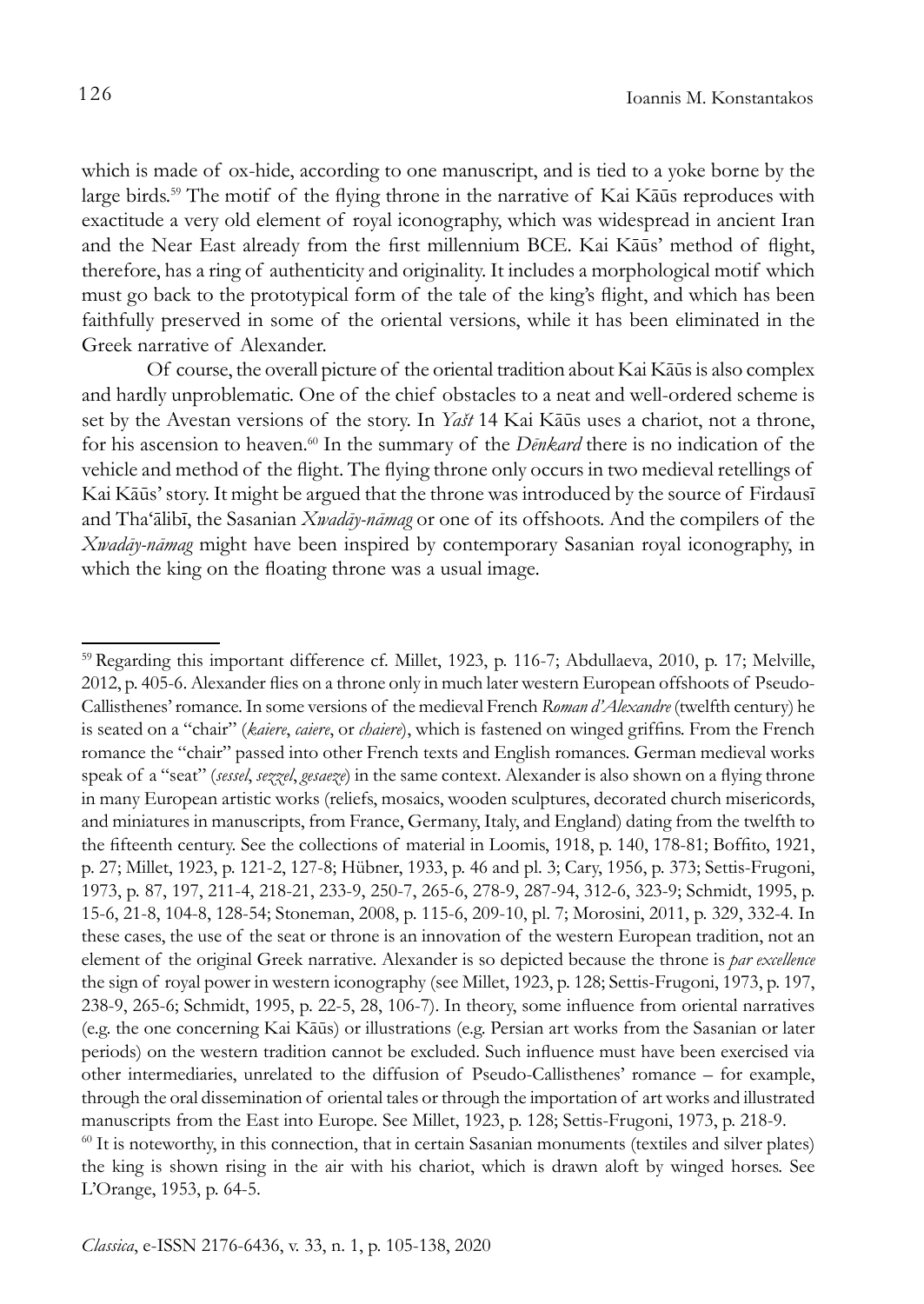the flying king: the novelistic alexander (pseudo-callisthenes 2.41) 127 and the traditions of the ancient orient

On the other hand, other Muslim chronographers, such as Ṭabarī, Bal'amī and Dīnawarī, describe the apparatus of Kai Kāūs' flight differently, referring to magical powers, a flying machine, or a casket, instead of a throne. Clearly, the legend of Kai Kāūs was widely diffused and frequently retold, so that a great number of variant versions were created, which are reflected in the extant sources from the Avestan era to the Middle Ages. In this respect, it is not unlikely that the particular version of the flight transmitted by Firdausī and Tha'ālibī may have preserved a very ancient iconographical motif, which was a favourite ingredient of royal ideology during the Neo-Assyrian and Achaemenid periods. This provides additional support to the view that the tale of Kai Kāūs' ascension was formed in pre-Hellenistic times, earlier than the story of Alexander's flight.

## **Conclusion: Alexander's flight and the oriental traditions**

In view of the investigations set out above, it does not seem likely that the oriental narratives of Kai Kāūs' and Nimrod's flight were modelled after Alexander's adventure. A more complex pattern of transmission must be surmised: the episode of Alexander's aerial journey must have been inspired by an ancient tradition of oriental legends, from which the tales of Kai Kāūs and Nimrod also ensued.61 The stories of this tradition revolved around a king's ascension to heaven. The myth of Etana may have been the ultimate ancestor of the entire group of these tales; but the tradition was subsequently developed and enriched under the influence of the characteristic Near-Eastern monarchic iconography, which showed the ruler seated on a flying or airborne throne. The stories of this type were created as mythicisations or narrative expressions of that standard royal imagery and, in their prototypical form, must have also described how the central hero-king rose to the sky while seated on his throne. Perhaps the connection to the ancient royal iconography grew weaker with the passage of time, so that the authentic significance of the floating throne was gradually forgotten; possibly the whole imagery of the royal airborne throne fell into disuse after the Sasanian age. As a result, the later medieval authors no longer understood the peculiar symbolic meaning of the throne and felt free to omit this element or to replace it with other contraptions. This may explain why the original detail of the throne only survived in the versions of Firdausī and Tha'ālibī, while other retellings use different forces and vehicles instead.

The episode of Alexander's flight must have evolved from this same oriental tradition of tales at some point during the late Hellenistic or early Imperial period. Perhaps its immediate model was a narrative about a Persian monarch. Stories of this type were known in ancient Iran, as indicated by Kai Kāūs' example, and Persian royal iconography would have favoured their creation and dissemination already from the Achaemenid period. It cannot be excluded that stories of flight, similar to that of Kai Kāūs, also circulated with regard

<sup>61</sup>For this hypothesis cf. Loomis, 1918, p. 136-40; Budge, 1933, p. viii-ix, xxvii-xxviii; L'Orange, 1953, p. 69, 118-9; Merkelbach, 1977, p. 86-8; Hofmann; Vorbichler, 1979, p. 139; Abdullaeva, 2010, p. 25-6; see also Boffito, 1921, p. 30-1; Christensen, 1936, p. 36.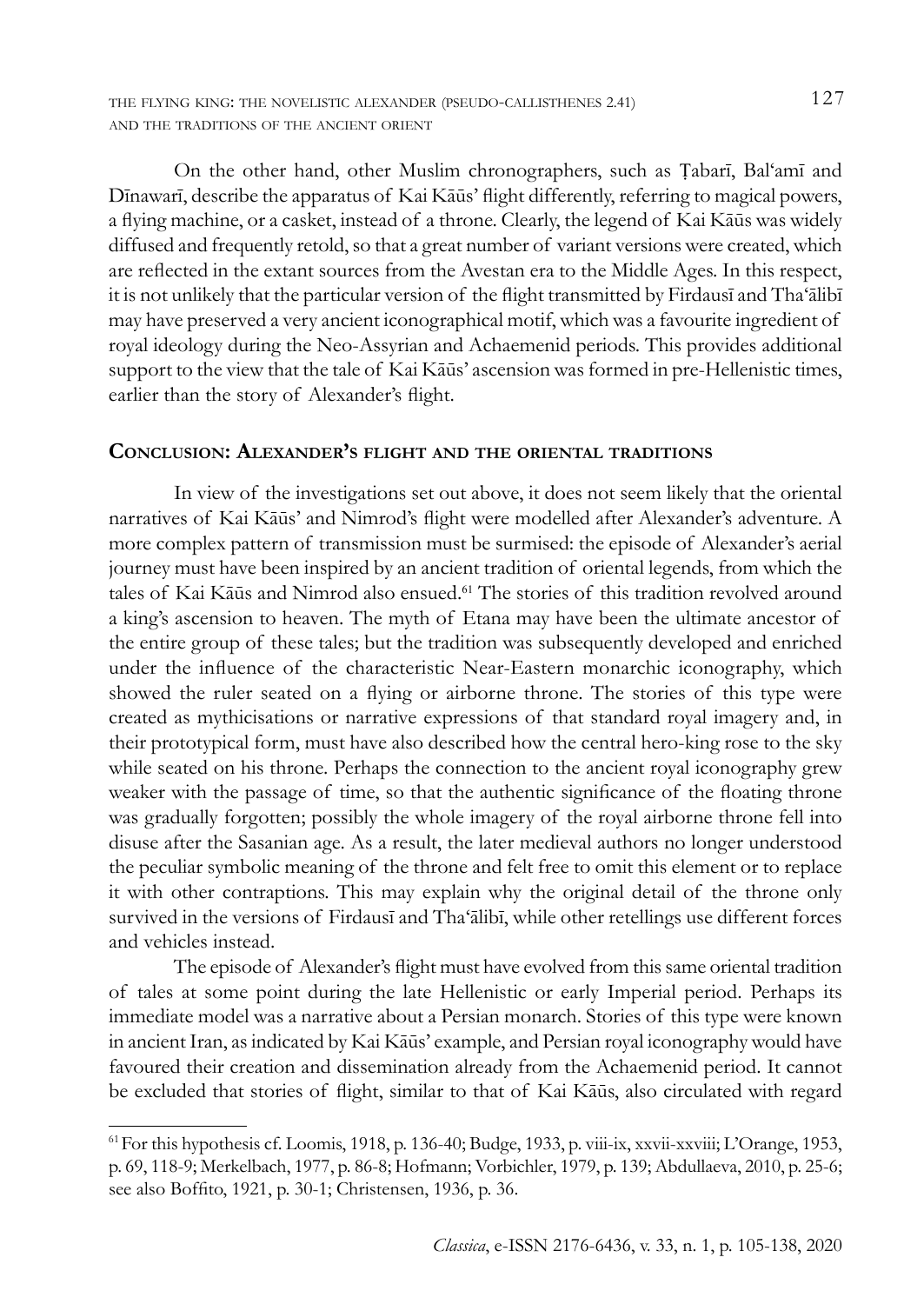to other Iranian kings. As conqueror of the Persian Empire, Alexander was the immediate successor and heir of the kings of Persia. Thus, stories concerning these latter kings might easily have been transferred to the Macedonian conqueror in the popular conscience.<sup>62</sup>

At the time when the narrative of Alexander's flight was formed, the imagery of the flying royal throne would still have been a live tradition in Hellenistic or early Sasanian Iran. The Greek creators of the narrative might well have been in a position to know the significance of the throne image. Nevertheless, they would have been obliged to omit this detail, so as to adapt their tale to the broader context of Alexander's adventures. In the Greek texts of Pseudo-Callisthenes the flight is attempted in the course of Alexander's travels in wondrous lands at the edges of the earth. Even before its incorporation into the composite romance, while it was still circulating as an independent narrative, the story must have been envisaged in a similar context. The venture of the flight is very well matched to the other wondrous adventures of the Macedonian king in areas beyond the limits of the known world; it may thus be safely assumed that the flight was designed from the beginning as an adventure of the same kind.<sup>63</sup>

In this setting of exotic travels and faraway lands, it would have been impossible to use a throne. Alexander could hardly have been expected to carry along such an item during his wide-ranging and arduous campaigns. Even a chariot, such as the one used by Kai Kāūs in the Avestan *Yašt* 14, might have been an accessory difficult to handle in these conditions.64 Therefore, the Macedonian king had to fabricate a special, improvised flying machine, which could be constructed on the spot out of simple and easily available materials, such as wood, ox-hide, or wickerwork. This contraption was fastened on large birds which

 $62^{\circ}$ Cf. Meissner, 1894, p. 7; Merkelbach, 1977, p. 88. In general, many of the tales about Alexander's wondrous adventures in the course of his eastern campaigns seem to have been based on legendary traditions and folktales which were widespread in the Near East. The veterans of Alexander's army picked up many such stories during their sojourn in the lands of the Orient and incorporated them into their own fantastically embellished reports; they used the legendary story-patterns of the East in order to filter and fictionalise their experiences from the marvellous Macedonian expedition. See Konstantakos, 2015, and Konstantakos, 2019, with further references; cf. also van Thiel, 1974, p. xxv-xxvii; Merkelbach, 1977, p. 55-6, 59, 61-8; Gunderson, 1980, p. 3, 5-6, 97, 100-5, 110-5, 123-4; Stoneman, 1991, p. 11-4; Aerts, 1994, p. 34-5; Jouanno, 2002, p. 24, 145-6, 201; Stoneman, 2008, p. 74-7. <sup>63</sup>Cf. Settis-Frugoni, 1973, p. 14-5, 82-3, 99-105; Millet, 1923, p. 103-4; Schmidt, 1995, p. 39-45, 65-6, 156-65; Jouanno, 2002, p. 302.

<sup>64</sup> Cf. Millet, 1923, p. 117. In the *Alexander Romance* the episode of the flight forms the culmination of a long journey of the Macedonian king and his companions into the mysterious "land of the blessed" at the edges of the world (2.39-41 in L,  $\lambda$ , and  $\gamma$ ). It is exactly at the borders of this wondrous country that Alexander decides to rise into the sky and find out whether heaven and earth converge at that region. It is very telling that at the beginning of this march into the unknown land Alexander leaves behind the largest part of his troops and only takes a select force with him, consisting of the best soldiers and horses (2.39); no chariots, carriages, or other vehicles of transportation are mentioned. See Engelmann, 1963, p. 307-15; Bergson, 1965, p. 132-4, 198-201; van Thiel, 1974, p. 112-21; Stoneman, 2012, p. 274-85.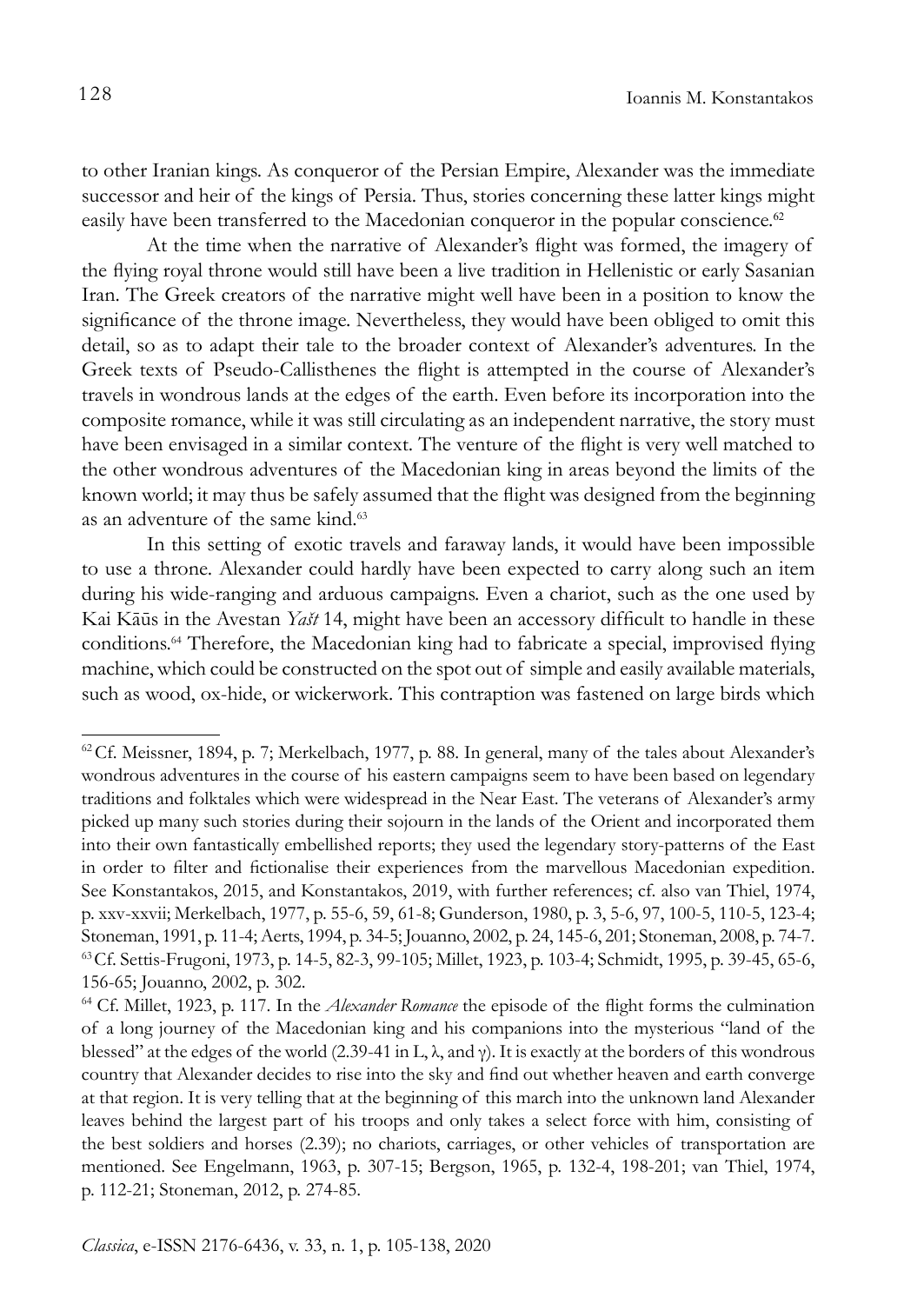were endemic in that same place. Every ingredient of the flying apparatus had to be provided by the immediate natural environment or the handy supplies of the expeditionary force. Thus, the throne, chariot, or other royal paraphernalia of the original Iranian tradition had to be replaced in the Greek episode, in accordance with the general storyline of Alexander's legendary biography.

In later times, of course, after Alexander's fictional adventures became known and diffused in the East, the story of the Macedonian conqueror's flight could have interacted with particular specimens of the oriental tradition of ascension tales, such as one or the other version of the narratives about Kai Kāūs and Nimrod. During this secondary process of interchange and mutual contact, some elements of Pseudo-Callisthenes' episode might have been received into the oriental legends. The peculiar method of making the birds rise by use of a bait (pieces of meat placed on long spears) is a prominent example. This motif is almost identical in Pseudo-Callisthenes and in some of the later oriental versions (Firdausī and Tha'ālibī on Kai Kāūs, Ṭabarī and other sources on Nimrod). It may represent an original element of Alexander's story which was subsequently borrowed by the storytellers of the East. In the authentic ancient Iranian versions of Kai Kāūs' legend, the bird or birds (which probably make their first appearance in the Avestan *Yašt*) might have flown without any kind of bait. They could have risen in the air following their proper nature and instinct, or they might have been appropriately trained by the king, in order to drag him and his seat up into the sky.65 It is also possible that some of the ancient Iranian variants made no use of birds. The king, seated on his throne, would ascend to the heights thanks to a magical or supernatural power, as happens in the medieval narratives of Tabarī and Bal'amī.<sup>66</sup>

In that case, the entire apparatus of spears, meat, and baiting would be an invention of the Greek legend, which passed into the eastern traditions from the romance of Pseudo-Callisthenes, after the latter became widely known in the lands of the Orient. In this way, an old narrative debt was repaid. The story of Alexander's flight had been inspired by a long oriental tradition of myths and legends; afterwards, as though to compensate for the narrative material borrowed from the East, the same story about Alexander contributed some new elements to certain later specimens of that old oriental tradition of flight tales. Such mutual exchanges between East and West have indeed sealed the fate of Alexander, both as a historical and as a legendary personage.

<sup>65</sup>Cf. another famous oriental narrative, the *Story of Ahiqar*, in which the wise hero trains a number of eagles to fly with small boys riding on their backs. See Konstantakos, 2013, p. 228-35, with many references to texts, editions, and bibliography.

<sup>66</sup>Similarly in an Ethiopian *Romance of Alexander* the Macedonian king, in a magical way, becomes smaller in size and flies on his own, like an eagle. See Budge, 1933, p. 167.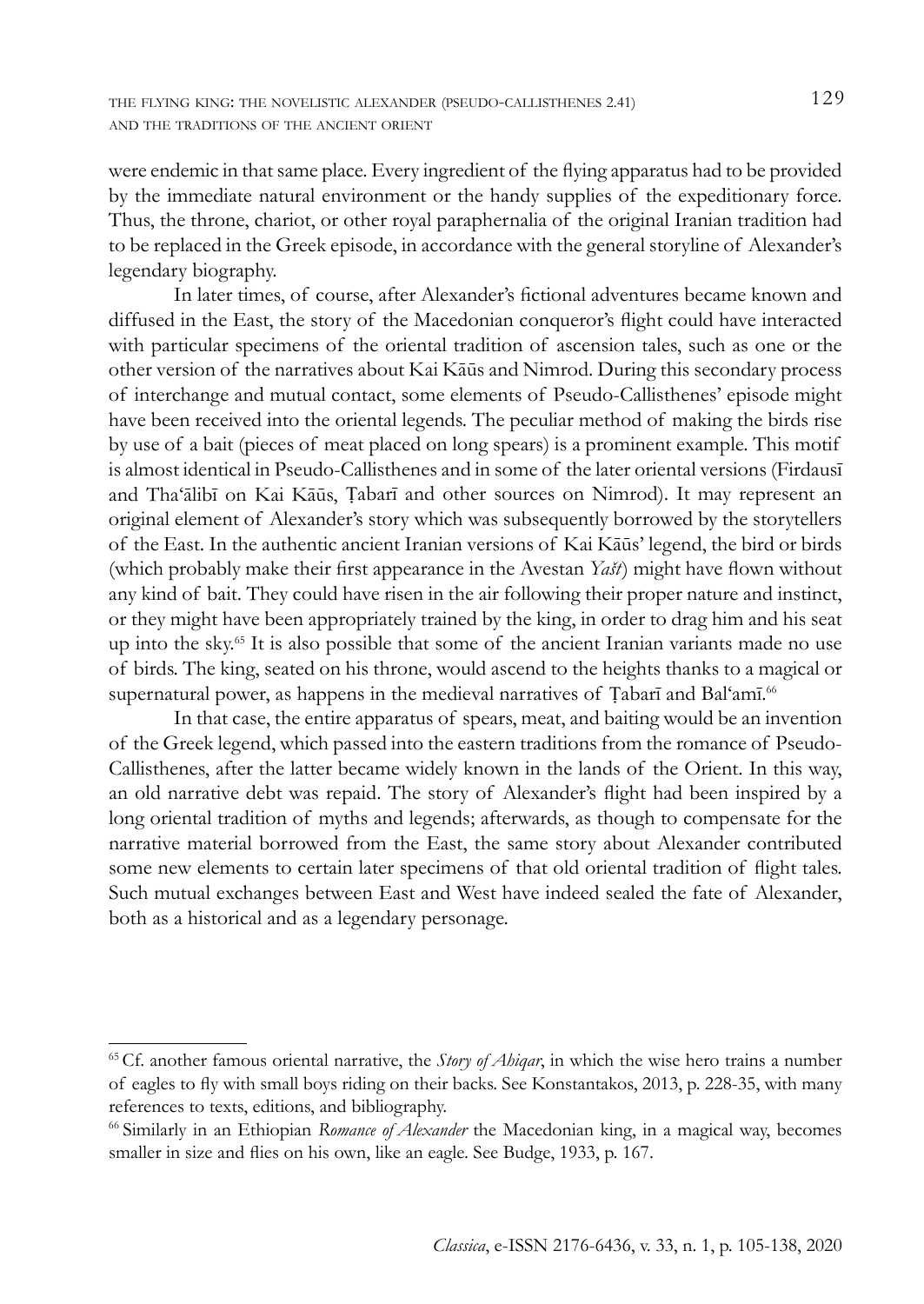# **References**

ABDULLAEVA, F. Kingly Flight: Nimrūd, Kay Kāvūs, Alexander, or Why the Angel Has the Fish. *Persica*, v. 23, p. 1-29, 2010.

AERTS, W. J. Alexander the Great and Ancient Travel Stories. In: VON MARTELS, Zweder (ed.). *Travel Fact and Travel Fiction. Studies on Fiction, Literary Tradition, Scholarly Discovery and Observation in Travel Writing*. Leiden: Brill, 1994, p. 30-38.

ALBERTI, A. *Avestā*. Torino: Unione Tipografico-Editrice Torinese, 1974.

AMITAY, O. *From Alexander to Jesus*. Berkeley: University of California Press, 2010.

ANDERSON, G. The *Alexander Romance* and the Pattern of Hero-Legend. In: STONEMAN, Richard; ERICKSON, Kyle; NETTON, Ian (ed.). *The Alexander Romance in Persia and the East*. Groningen: Barkhuis & Groningen University Library, 2012, p. 81-102.

ASHERI, D.; LLOYD, A.; CORCELLA, A. *A Commentary on Herodotus Books I-IV*. Oxford: Oxford University Press, 2007.

BAKER, H. S. *Furniture in the Ancient World. Origins and Evolution 3100-475 B.C.* London: The Connoisseur, 1966.

BARNETT, R. D.; BLEIBTREU, E.; TURNER, G. *Sculptures from the Southwest Palace of Sennacherib at Nineveh*. London: The British Museum Press, 1998.

BERGSON, L. *Der griechische Alexanderroman. Rezension β*. Stockholm: Almqvist & Wiksell, 1965.

BIALIK, H. N.; RAVNITZKY, Y. H. *The Book of Legends. Sefer Ha-Aggadah. Legends from the Talmud and Midrash*. New York: Schocken, 1992.

BOFFITO, G. La leggenda aviatoria di Alessandro Magno nella letteratura e nell'arte. *La Bibliofilia*, v. 23, p. 22-32, 1921.

BOITANI, P.; BOLOGNA, C.; CIPOLLA, A.; LIBORIO, M. *Alessandro nel medioevo occidentale*. Milano: Mondadori, 1997.

BOLTE, J.; POLÍVKA, G. *Anmerkungen zu den Kinder- und Hausmärchen der Brüder Grimm*. Leipzig: Dieterichs, 1930. v. 4.

BOUNOURE, G.; SERRET, B. *Pseudo-Callisthène, Le Roman d'Alexandre. La vie et les hauts faits d'Alexandre de Macédoine*. Paris: Les Belles Lettres, 1992.

BOYCE, M. *A History of Zoroastrianism*. Leiden: Brill, 1975. v. 1.

BOYCE, M. Middle Persian Literature. In: SPULER, Bertold (ed.). *Handbuch der Orientalistik*. Leiden: Brill, 1968, p. 31-66. v. 1, t. 4.2.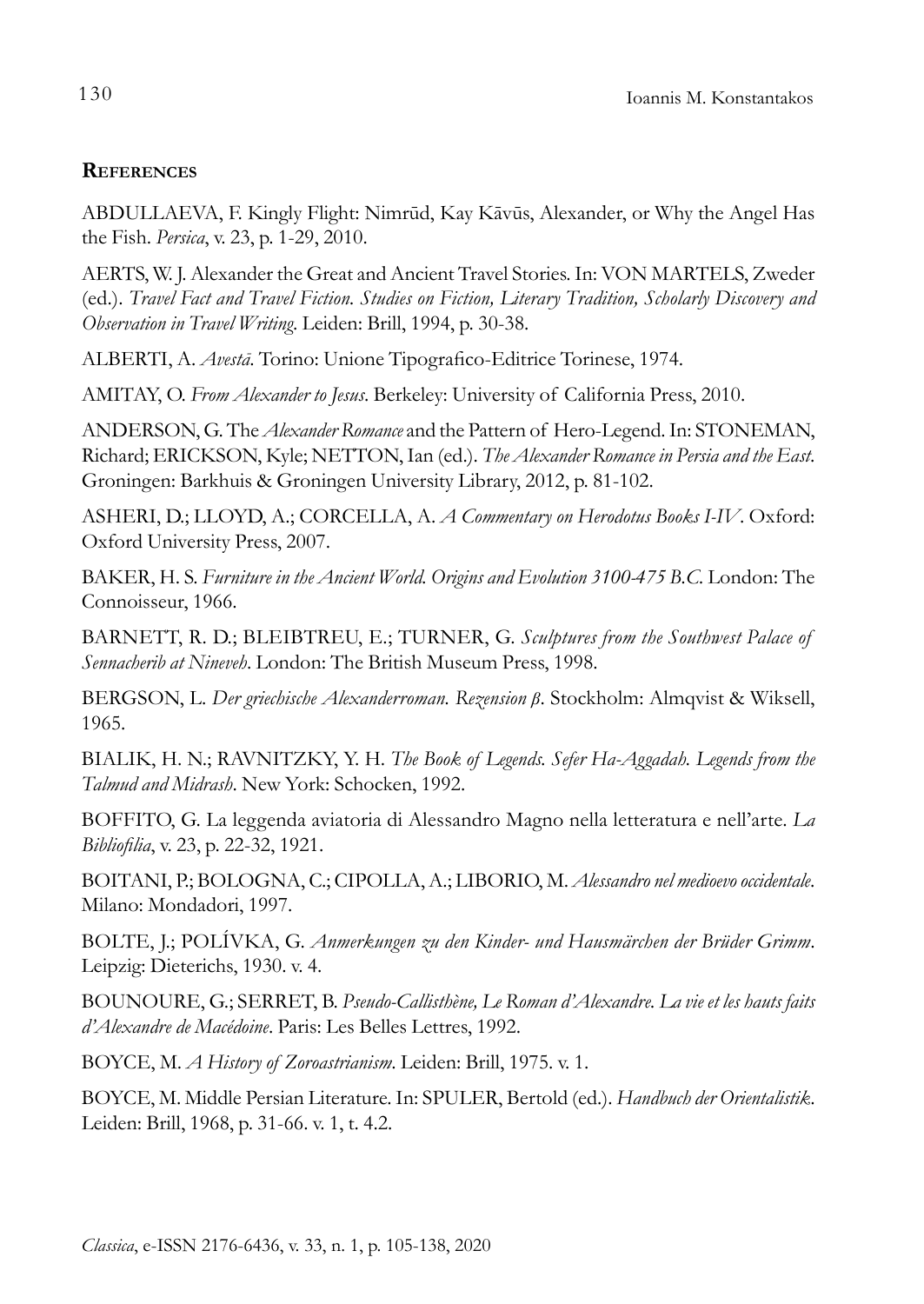the flying king: the novelistic alexander (pseudo-callisthenes 2.41) 131 and the traditions of the ancient orient

BOYCE, M. Some Remarks on the Transmission of the Kayanian Heroic Cycle. In: *Serta Cantabrigiensia viris doctissimis clarissimisque qui a die XXI usque ad diem XXVIII mensis Augusti anni MCMLIV ad XXIII congressum internationalem rebus litterisque orientalibus dedicatum Cantabrigiam convenerunt*. Wiesbaden: Franz Steiner, 1954, p. 45-52.

BOYCE, M. *Textual Sources for the Study of Zoroastrianism*. Chicago: The University of Chicago Press, 1990.

BOYCE, M. Zariadres and Zarēr. *Bulletin of the School of Oriental and African Studies*, v. 17, p. 463-77, 1955.

BRIANT, P. *From Cyrus to Alexander. A History of the Persian Empire*. Winona Lake: Eisenbrauns, 2002.

BRINNER, W. M. *'Arā'is al-majālis fī qiṣaṣ al-anbiyā' or "Lives of the Prophets" as Recounted by Abū Isḥāq Aḥmad ibn Muḥammad ibn Ibrāhīm al-Tha'labī*. Leiden: Brill, 2002.

BROWNE, E. G. *A Literary History of Persia*. London: Unwin, 1902. v. 1.

BUDGE, E. A. W. *The Alexander Book in Ethiopia. The Ethiopic Versions of Pseudo-Callisthenes, the Chronicle of Al-Makîn, the Narrative of Joseph Ben Gorion, and a Christian Romance of Alexander*. London: Humphrey Milford, 1933.

CARY, G. *The Medieval Alexander*. Cambridge: Cambridge University Press, 1956.

CENTANNI, M. *Il Romanzo di Alessandro*. Torino: Einaudi, 1991.

CHRISTENSEN, A. *Les gestes des rois dans les traditions de l'Iran antique*. Paris: Paul Geuthner, 1936.

CHRISTENSEN, A. *Les Kayanides*. Copenhagen: Bianco Luno, 1931.

COLLARD, C.; CROPP, M. J.; LEE, K. H. *Euripides: Selected Fragmentary Plays*. Warminster: Aris and Phillips, 1995. v. 1.

DALLEY, S. *Myths from Mesopotamia. Creation, the Flood, Gilgamesh, and Others*. Oxford: Oxford University Press, 2000.

DARMESTETER, J. Observations sur le Vendîdâd. *Journal Asiatique*, v. 17, p. 435-514, 1881.

DARMESTETER, J. *The Zend-Avesta*. Oxford: Clarendon Press, 1883. v. 2.

DAVIS, D. *Abolqasem Ferdowsi, Shahnameh. The Persian Book of Kings*. London: Penguin, 2006.

DE MENASCE, J. P. Zoroastrian Pahlavī Writings. In: YARSHATER, Ehsan (ed.). *The Cambridge History of Iran*. Cambridge: Cambridge University Press, 1983. v. 3, p. 1166-95.

DÖNITZ, S. Alexander the Great in Medieval Hebrew Traditions. In: ZUWIYYA, Z. David (ed.). *A Companion to Alexander Literature in the Middle Ages*. Brill: Leiden, 2011, p. 21-39.

DULĘBA, W. *The Cyrus Legend in the Šāhnāme*. Krakow: The Enigma Press, 1995.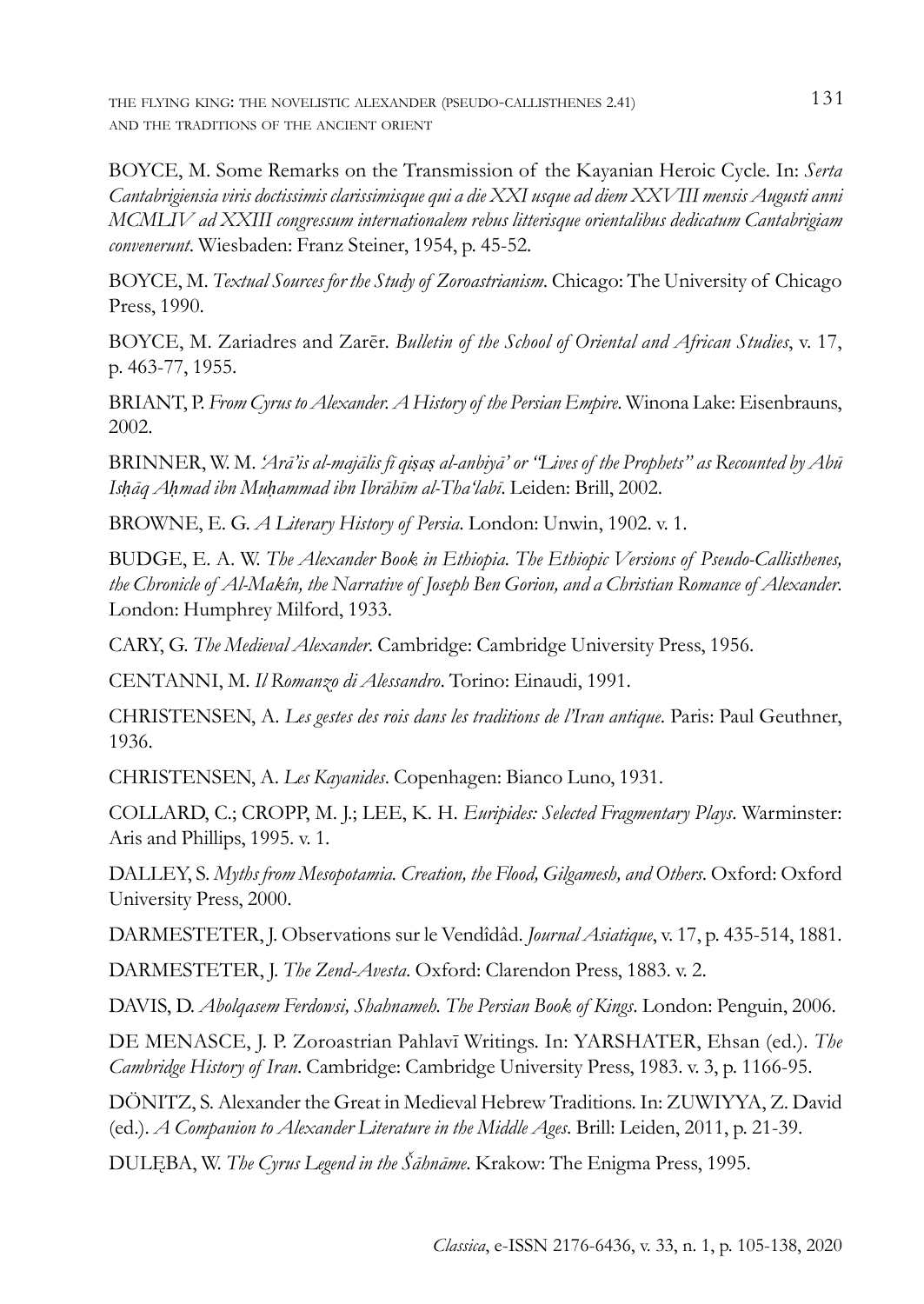DUMÉZIL, G. *Mythe et Épopée*. Paris: Gallimard, 1971. v. 2.

DUNLOP, D. M. Bal'amī. In: *The Encyclopaedia of Islam*. New Edition. Leiden: Brill, 1960. v. 1, p. 984-5.

ENGELMANN, H. *Der griechische Alexanderroman. Rezension Γ. Buch II*. Meisenheim am Glan: Anton Hain, 1963.

FOSTER, B. R. *Before the Muses. An Anthology of Akkadian Literature*. Bethesda: CDL Press, 2005.

FRASER, P. M. *Cities of Alexander the Great*. Oxford: Clarendon Press, 1996.

FUSILLO, M. Letteratura di consumo e romanzesca. In: CAMBIANO, Giuseppe; CANFORA, Luciano; LANZA, Diego (ed.). *Lo spazio letterario della Grecia antica*. Roma: Salerno Editrice, 1994. v. 1, t. 3, p. 233-73.

GANTZ, T. *Early Greek Myth. A Guide to Literary and Artistic Sources*. Baltimore: The Johns Hopkins University Press, 1993.

GARRISON, M. B. *By the Favor of Auramazdā*: Kingship and the Divine in the Early Achaemenid Period. In: IOSSIF, Panagiotis P.; CHANKOWSKI, Andrzej S.; LORBER, Catharine C. (ed.). *More Than Men, Less Than Gods. Studies on Royal Cult and Imperial Worship*. Leuven: Peeters, 2011, p. 15-104.

GARRISON, M. B. Royal Achaemenid Iconography. In: POTTS, Daniel T. (ed.). *The Oxford Handbook of Ancient Iran*. Oxford: Oxford University Press, 2013, p. 566-95.

GERSHEVITCH, I. Old Iranian Literature. In: SPULER, Bertold (ed.). *Handbuch der Orientalistik*. Leiden: Brill, 1968. v. 1, t. 4.2, p. 1-30.

GHIRSHMAN, R. Notes iraniennes VII. A propos de Persépolis. *Artibus Asiae*, v. 20, p. 265-78, 1957.

GIGNOUX, P. Dēnkard. In: YARSHATER, Ehsan (ed.). *Encyclopaedia Iranica*. Costa Mesa: Mazda Publishers, 1996. v. 7, p. 284-9.

GINZBERG, L. *The Legends of the Jews*. Philadelphia: The Jewish Publication Society, 1909. v. 1.

GINZBERG, L. *The Legends of the Jews*. Philadelphia: The Jewish Publication Society, 1925. v. 5.

GRESSMANN, H. *Altorientalische Texte und Bilder zum Alten Testamente*. Tübingen: Mohr Siebeck, 1909. v. 2.

GUGGENHEIMER, H. W. *The Jerusalem Talmud. Fourth Order: Neziqin. Tractates Ševi'it and 'Avodah Zarah. Edition, Translation, and Commentary*. Berlin: De Gruyter, 2011.

GUNDERSON, L. L. *Alexander's Letter to Aristotle about India*. Meisenheim am Glan: Anton Hain, 1980.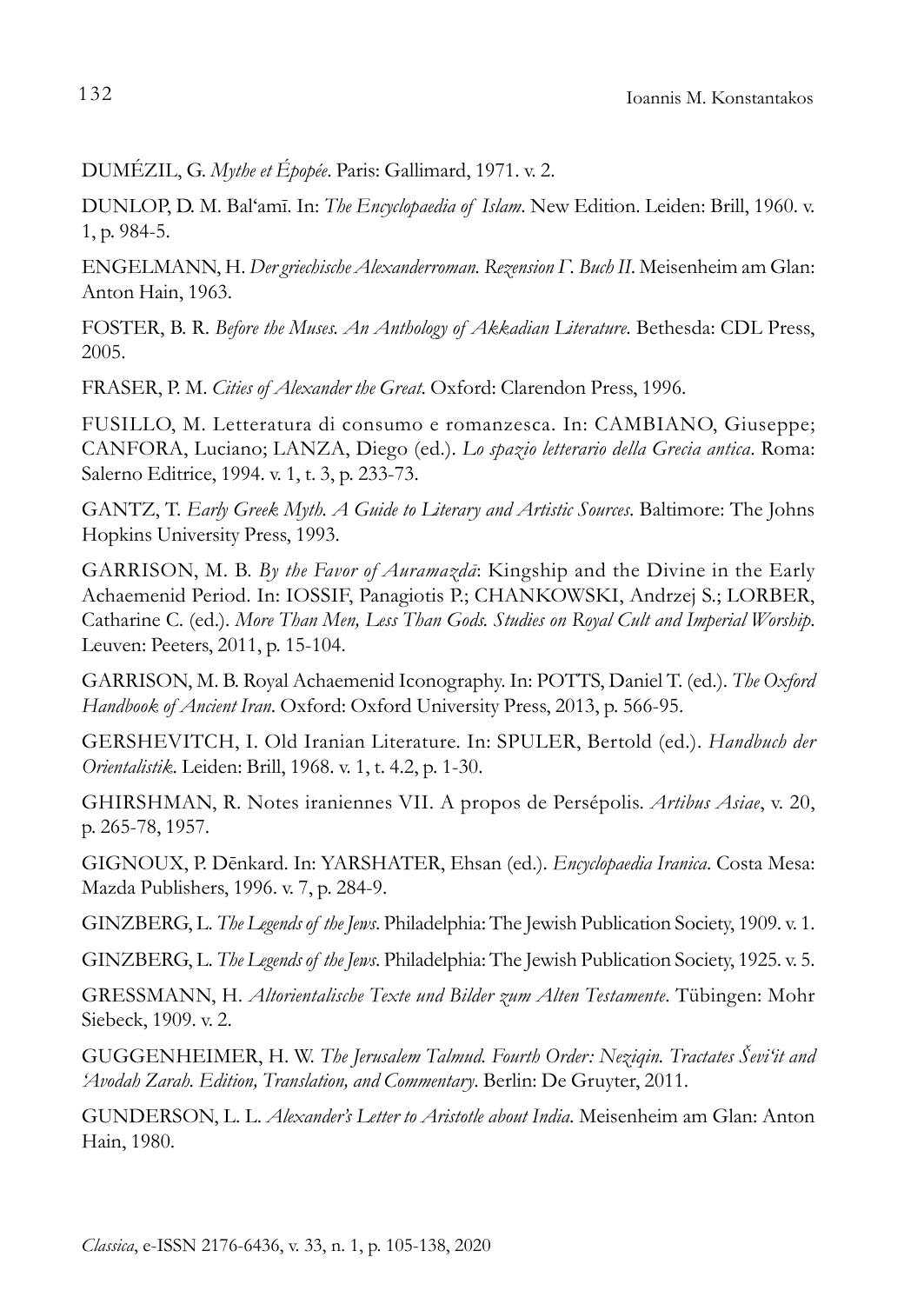the flying king: the novelistic alexander (pseudo-callisthenes 2.41) 133 and the traditions of the ancient orient

HAUL, M. *Das Etana-Epos. Ein Mythos von der Himmelfahrt des Königs von Kiš*. Göttingen: Seminar für Keilschriftforschung, 2000.

HILKA, A.; STEFFENS, K. *Historia Alexandri Magni (Historia de preliis). Rezension J1* . Meisenheim am Glan: Anton Hain, 1979.

HILKA, A. *Historia Alexandri Magni (Historia de preliis). Rezension J2 (Orosius-Rezension). Zweiter Teil*. Meisenheim am Glan: Anton Hain, 1977.

HINTZE, A. Avestan Literature. In: EMMERICK, Ronald E.; MACUCH, Maria (ed.). *The Literature of Pre-Islamic Iran*. London: I. B. Tauris, 2009, p. 1-71.

HINTZE, A. *Der Zamyād-Yašt. Edition, Übersetzung, Kommentar*. Wiesbaden: Ludwig Reichert, 1994.

HOFMANN, I.; VORBICHLER, A. *Der Äthiopenlogos bei Herodot*. Wien: Afro-Pub, 1979.

HOROWITZ, W. *Mesopotamian Cosmic Geography*. Winona Lake: Eisenbrauns, 1998.

HÜBNER, A. Alexander der Große in der deutschen Dichtung des Mittelalters. *Die Antike*, v. 9, p. 32-48, 1933.

JACKSON BONNER, M. R. *An Historiographical Study of Abū Ḥanīfa Aḥmad ibn Dāwūd ibn Wanand al-Dīnawarī's Kitāb al-Aḫbār al-Ṭiwāl (Especially of That Part Dealing with the Sasanian Kings)*. PhD Dissertation. Oxford: University of Oxford, 2014.

JOUANNO, C. *Naissance et métamorphoses du Roman d'Alexandre. Domaine grec*. Paris: CNRS Éditions, 2002.

KAZIS, I. J. *The Book of the Gests of Alexander of Macedon. A Mediaeval Hebrew Version of the Alexander Romance by Immanuel Ben Jacob Bonfils*. Cambridge, MA: The Medieval Academy of America, 1962.

KENT, R. G. *Old Persian. Grammar, Texts, Lexicon*. New Haven: American Oriental Society, 1953.

KINNIER WILSON, J. *Studia Etanaica. New Texts and Discussions*. Münster: Ugarit-Verlag, 2007.

KONSTANTAKOS, I. M. *Ἀκίχαρος. Ἡ Διήγηση τοῦ Ἀχικὰρ στὴν ἀρχαία Ἑλλάδα*. Athens: Stigmi, 2009. v. 2.

KONSTANTAKOS, I. M. *Ἀκίχαρος. Ἡ Διήγηση τοῦ Ἀχικὰρ στὴν ἀρχαία Ἑλλάδα*. Athens: Stigmi, 2013. v. 3.

KONSTANTAKOS, I. M. Death in Babylon: Alexander and the Fatal Portent (*Alexander Romance* III 30). *Eikasmos*, v. 27, p. 253-74, 2015.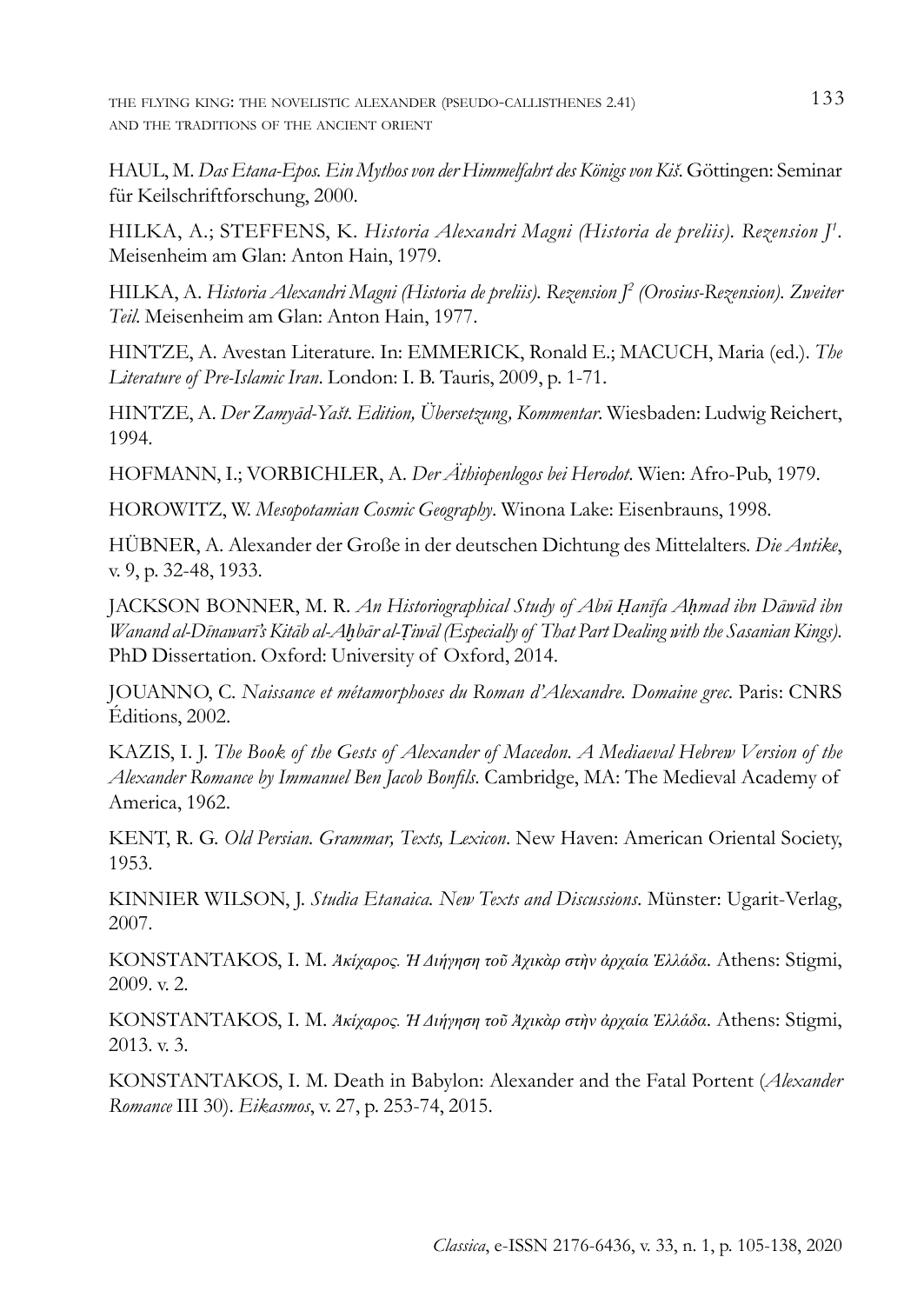KONSTANTAKOS, I. M. The Island That Was a Fish: An Ancient Folktale in the *Alexander Romance* and in Other Texts of Late Antiquity. In: RUIZ-MONTERO, Consuelo (ed.). *Aspects of Orality and Greek Literature in the Roman Empire*. Newcastle: Cambridge Scholars Publishing, 2019, p. 281-301.

KONSTANTAKOS, I. M. The Wisdom of the Hidden Old Man: An Ancient Folktale of the East in the *Alexander Romance*. *Athenaeum*, v. 105, p. 444-81, 2017.

KREFTER, F. *Persepolis Rekonstruktionen. Der Wiederaufbau des Frauenpalastes. Rekonstruktionen der Paläste. Modell von Persepolis*. Berlin: Gebr. Mann Verlag, 1971.

KYRIELEIS, H. *Throne und Klinen. Studien zur Formgeschichte altorientalischer und griechischer Sitzund Liegemöbel vorhellenistischer Zeit*. Berlin: De Gruyter, 1969.

LAYARD, A. H. *Discoveries Among the Ruins of Nineveh and Babylon*. New York: Harper & Brothers, 1853.

LAYARD, A. H. *Nineveh and its Remains*. London: John Murray, 1850. v. 2.

LECOQ, P. *Les inscriptions de la Perse achéménide*. Paris: Gallimard, 1997.

LECOQ, P. *Les livres de l'Avesta. Les textes sacrés des Zoroastriens ou Mazdéens*. Paris: Cerf, 2016.

LÉVI, I. La légende d'Alexandre dans le Talmud et le Midrasch. *Revue des Études Juives*, v. 7, p. 78-93, 1883.

LÉVI, I. Les traductions hébraïques de l'histoire légendaire d'Alexandre. *Revue des Études Juives*, v. 3, p. 238-75, 1881.

LEVIN, I. Etana. Die keilschriftlichen Belege einer Erzählung. *Fabula*, v. 8, p. 1-63, 1966.

LEWY, H. The Babylonian Background of the Kay Kâûs Legend. *Archiv Orientální*, v. 17, p. 28-109, 1949.

LIDDELL, H. G.; SCOTT, R.; JONES, H. S. *A Greek-English Lexicon*. 9th edition. Oxford: Clarendon Press, 1940.

LOOMIS, R. S. Alexander the Great's Celestial Journey. *The Burlington Magazine for Connoisseurs*, v. 32, p. 136-40, 177-85, 1918.

L'ORANGE, H. P. *Studies on the Iconography of Cosmic Kingship in the Ancient World*. Oslo: H. Aschehoug & Co., 1953.

LUCKENBILL, D. D. *Ancient Records of Assyria and Babylonia*. Chicago: The University of Chicago Press, 1927. v. 2.

MALANDRA, W. W. *An Introduction to Ancient Iranian Religion. Readings from the Avesta and Achaemenid Inscriptions*. Minneapolis: University of Minnesota Press, 1983.

MALLOWAN, M. Cyrus the Great (558-529 B.C.). In: GERSHEVITCH, Ilya (ed.). *The Cambridge History of Iran*. Cambridge: Cambridge University Press, 1968. v. 2, p. 392-419.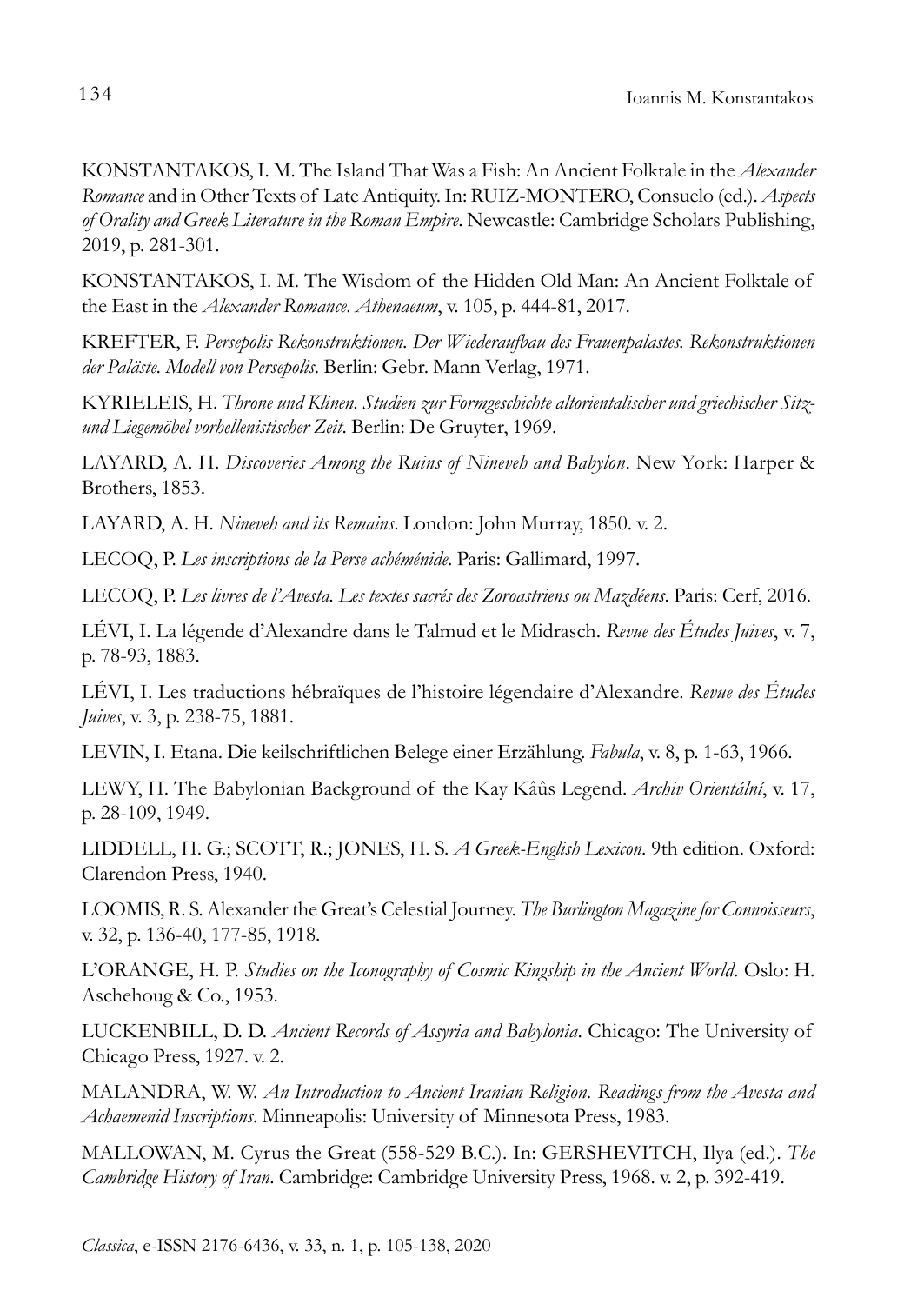the flying king: the novelistic alexander (pseudo-callisthenes 2.41) 135 and the traditions of the ancient orient

MANTEGHI, H. *Alexander the Great in the Persian Tradition. History, Myth and Legend in Medieval Iran*. London: I. B. Tauris, 2018.

MEISSNER, B. *Alexander und Gilgamos*. Leipzig: August Pries, 1894.

MEISSNER, B. *Das Märchen vom weisen Achiqar*. Leipzig: J. C. Hinrichs, 1917.

MELVILLE, F. A Flying King. In: STONEMAN, Richard; ERICKSON, Kyle; NETTON, Ian (ed.). *The Alexander Romance in Persia and the East*. Groningen: Barkhuis & Groningen University Library, 2012, p. 405-9.

MERKELBACH, R. *Die Quellen des griechischen Alexanderromans*. 2nd edition in collaboration with J. TRUMPF. München: Beck, 1977.

METZGER, B. M.; COOGAN, M. D. *The Oxford Companion to the Bible*. Oxford: Oxford University Press, 1993.

MILLET, G. L'ascension d'Alexandre. *Syria*, v. 4, p. 85-133, 1923.

MOHL, J. *Le Livre des Rois par Abou'lkasim Firdousi*. Paris: Imprimerie Nationale, 1876. v. 2.

MOROSINI, R. The Alexander Romance in Italy. In: ZUWIYYA, Z. David (ed.). *A Companion to Alexander Literature in the Middle Ages*. Brill: Leiden, 2011, p. 329-64.

NAWOTKA, K. *The Alexander Romance by Ps.-Callisthenes. A Historical Commentary*. Leiden: Brill, 2017.

NÖLDEKE, T. *Beiträge zur Geschichte des Alexanderromans*. Denkschriften der kaiserlichen Akademie der Wissenschaften in Wien, philosophisch-historische Classe, 38. Wien: F. Tempsky, 1890.

NÖLDEKE, T. *Das iranische Nationalepos*. Berlin: De Gruyter, 1920.

PARPOLA, S. *Assyrian Prophecies*. Helsinki: Helsinki University Press, 1997.

PERLMANN, M. *The History of al-Ṭabarī*. New York: State University of New York Press, 1987. v. 4.

PFEIFFER, R. H. *State Letters of Assyria. A Transliteration and Translation of 355 Official Assyrian Letters Dating from the Sargonid Period (722-625 B.C.)*. New Haven: American Oriental Society, 1935.

PFISTER, F. *Der Alexanderroman des Archipresbyters Leo*. Heidelberg: Carl Winter, 1913.

PFISTER, F. *Kleine Schriften zum Alexanderroman*. Meisenheim am Glan: Anton Hain, 1976.

PIRART, É. *Les Adorables de Zoroastre. Textes avestiques*. Paris: Max Milo, 2010.

PIZZI, I. *Firdusi, Il libro dei re. Poema epico recato dal persiano in versi italiani*. Torino: Vincenzo Bona, 1887. v. 2.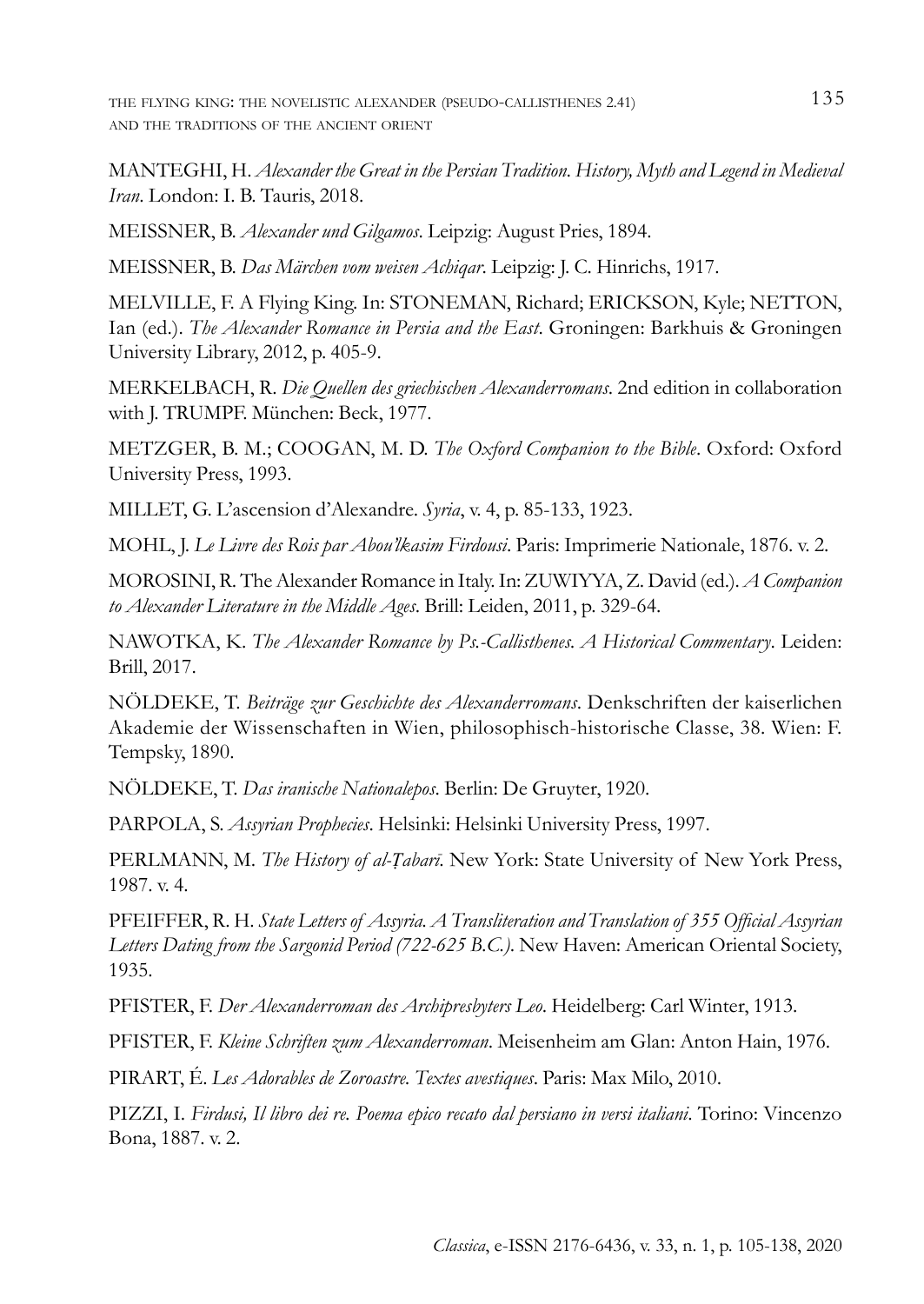PORADA, E. Notes on the Sarcophagus of Ahiram. *Journal of the Ancient Near Eastern Society*, v. 5, p. 355-72, 1973.

PRITCHARD, J. B. *Ancient Near Eastern Texts Relating to the Old Testament*. 3rd edition with supplement. Princeton: Princeton University Press, 1969.

PRITCHARD, J. B. *The Ancient Near East in Pictures Relating to the Old Testament*. Princeton: Princeton University Press, 1954.

RACHET, G. *Avesta. Le livre sacré des Anciens Perses*. Paris: Sand, 1996. v. 1.

REHATSEK, E. *The Rauzat-us-safa; or, Garden of Purity. Containing the Histories of Prophets, Kings, and Khalifs. By Muhammad bin Khâvendshâh bin Mahmûd, Commonly Called Mirkhond*. London: The Royal Asiatic Society, 1891.

ROHDE, E. *Der griechische Roman und seine Vorläufer*. 3rd edition. Leipzig: Breitkopf und Härtel, 1914.

RÖLLIG, W. Überlegungen zum Etana-Mythos. In: GAMER-WALLERT, Ingrid; HELCK, Wolfgang (ed.). *Gegengabe. Festschrift für Emma Brunner-Traut*. Tübingen: Attempto Verlag, 1992, p. 283-8.

ROMM, J. S. *The Edges of the Earth in Ancient Thought. Geography, Exploration, and Fiction*. Princeton: Princeton University Press, 1992.

ROOT, M. C. Art and Archaeology of the Achaemenid Empire. In: SASSON, Jack M. (ed.). *Civilizations of the Ancient Near East*. New York: Scribner, 1995. v. 4, p. 2615-37.

ROOT, M. C. *The King and Kingship in Achaemenid Art. Essays on the Creation of an Iconography of Empire*. Leiden: Brill, 1979.

ROSENMEYER, P. A. *Ancient Epistolary Fictions. The Letter in Greek Literature*. Cambridge: Cambridge University Press, 2001.

ROSS, D. J. A. *Alexander Historiatus. A Guide to Medieval Illustrated Alexander Literature*. Frankfurt a. M.: Athenäum, 1988.

RYPKA, J. (ed.). *Iranische Literaturgeschichte*. Leipzig: Harrassowitz, 1959.

SARRE, F.; HERZFELD, E. *Iranische Felsreliefs. Aufnahmen und Untersuchungen von Denkmälern aus alt- und mittelpersischer Zeit*. Berlin: Ernst Wasmuth, 1910.

SCHEPENS, G.; DELCROIX, K. Ancient Paradoxography: Origin, Evolution, Production and Reception. In: PECERE, Oronzo; STRAMAGLIA, Antonio (ed.). *La letteratura di consumo nel mondo greco-latino*. Cassino: Università degli Studi di Cassino, 1996, p. 373-460.

SCHMIDT, E. F. *Persepolis*. Chicago: The University of Chicago Press, 1953. v. 1.

SCHMIDT, E. F. *Persepolis*. Chicago: The University of Chicago Press, 1970. v. 3.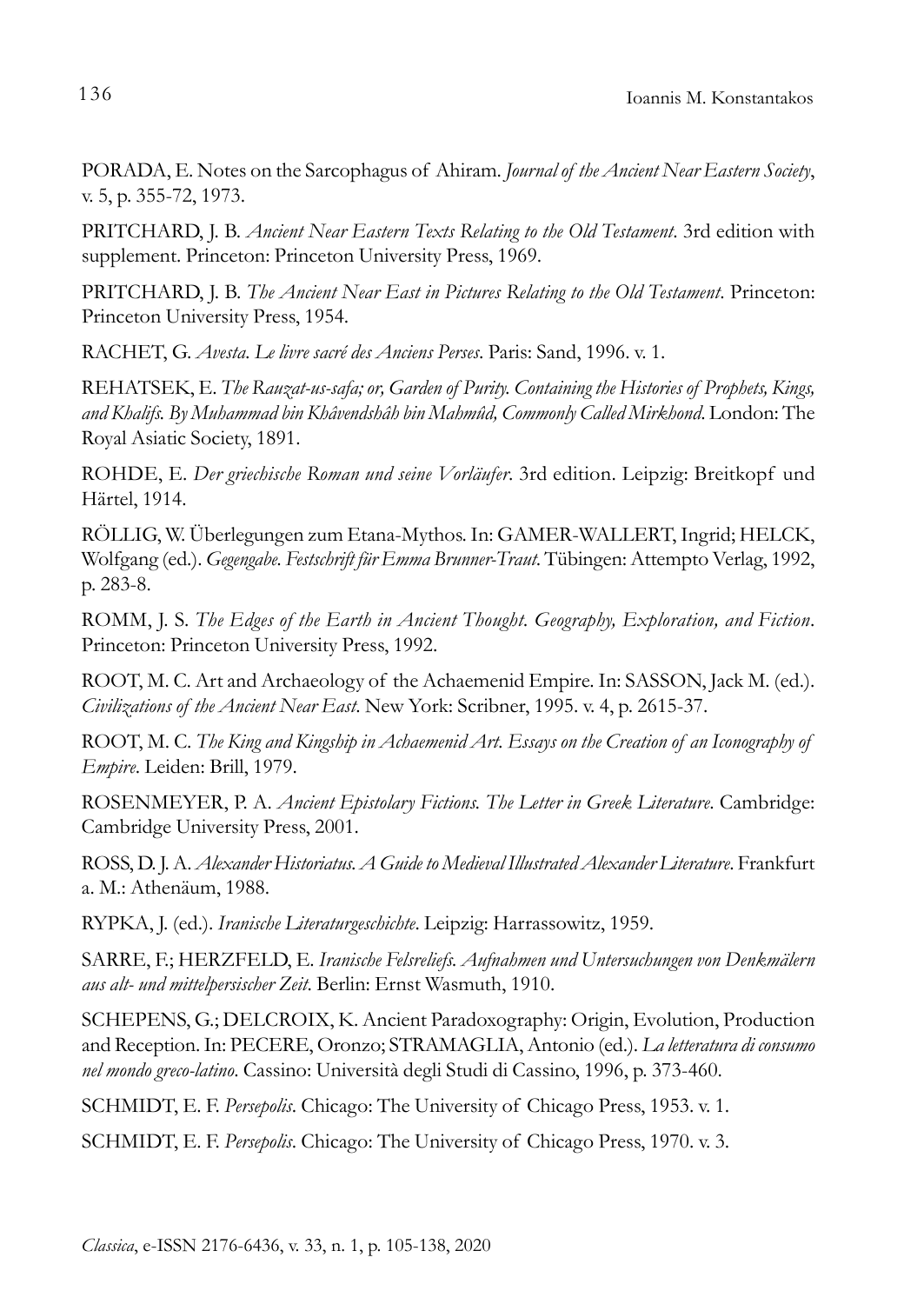the flying king: the novelistic alexander (pseudo-callisthenes 2.41) 137 and the traditions of the ancient orient

SCHMIDT, V. M. *A Legend and Its Image. The Aerial Flight of Alexander the Great in Medieval Art*. Groningen: Egbert Forsten, 1995.

SCHMITT, R. *Die altpersischen Inschriften der Achaimeniden*. Wiesbaden: Reichert, 2009.

SELZ, G. J. Die Etana-Erzählung. Ursprung und Tradition eines der ältesten epischen Texte in einer semitischen Sprache. *Acta Sumerologica*, v. 20, p. 135-79, 1998.

SETTIS-FRUGONI, C. *Historia Alexandri elevati per griphos ad aerem. Origine, iconografia e fortuna di un tema*. Roma: Istituto Storico Italiano per il Medio Evo, 1973.

SHAHBAZI, A. S. On the *Xw adāy-nāmag*. In: AMIN, Dina; KASHEFF, Manouchehr; SHAHBAZI, Alireza Shapour (ed.). *Iranica Varia. Papers in Honor of Professor Ehsan Yarshater*. Leiden: Brill, 1990, p. 208-29.

SKJÆRVØ, P. O. *Avesta* and Zoroastrianism under the Achaemenids and Early Sasanians. In: POTTS, Daniel T. (ed.). *The Oxford Handbook of Ancient Iran*. Oxford: Oxford University Press, 2013, p. 547-65.

SKJÆRVØ, P. O. Eastern Iranian Epic Traditions II: Rostam and Bhīṣma. *Acta Orientalia Academiae Scientiarum Hungaricae*, v. 51, p. 159-70, 1998.

SKJÆRVØ, P. O. *Introduction to Zoroastrianism*. Cambridge, MA: Harvard University, 2005.

STEFFENS, K. *Die Historia de preliis Alexandri Magni. Rezension J3* . Meisenheim am Glan: Anton Hain, 1975.

STONEMAN, R. *Alexander the Great. A Life in Legend*. New Haven: Yale University Press, 2008.

STONEMAN, R. *Il Romanzo di Alessandro.* Translated by T. Gargiulo. Milano: Mondadori, 2007. v. 1.

STONEMAN, R. *Il Romanzo di Alessandro.* Translated by T. Gargiulo. Milano: Mondadori, 2012. v. 2.

STONEMAN, R. Oriental Motifs in the Alexander Romance. *Antichthon*, v. 26, p. 95-113, 1992.

STONEMAN, R. Romantic Ethnography: Central Asia and India in the Alexander Romance. *Ancient World*, v. 25, p. 93-107, 1994b.

STONEMAN, R. The *Alexander Romance*. From History to Fiction. In: MORGAN, John R.; STONEMAN, Richard (ed.). *Greek Fiction. The Greek Novel in Context*. London: Routledge, 1994a, p. 117-29.

STONEMAN, R. *The Greek Alexander Romance*. London: Penguin, 1991.

SUNDERMANN, W. Zoroastrian Motifs in Non-Zoroastrian Traditions. *Journal of the Royal Asiatic Society*, v. 18, p. 155-65, 2008.